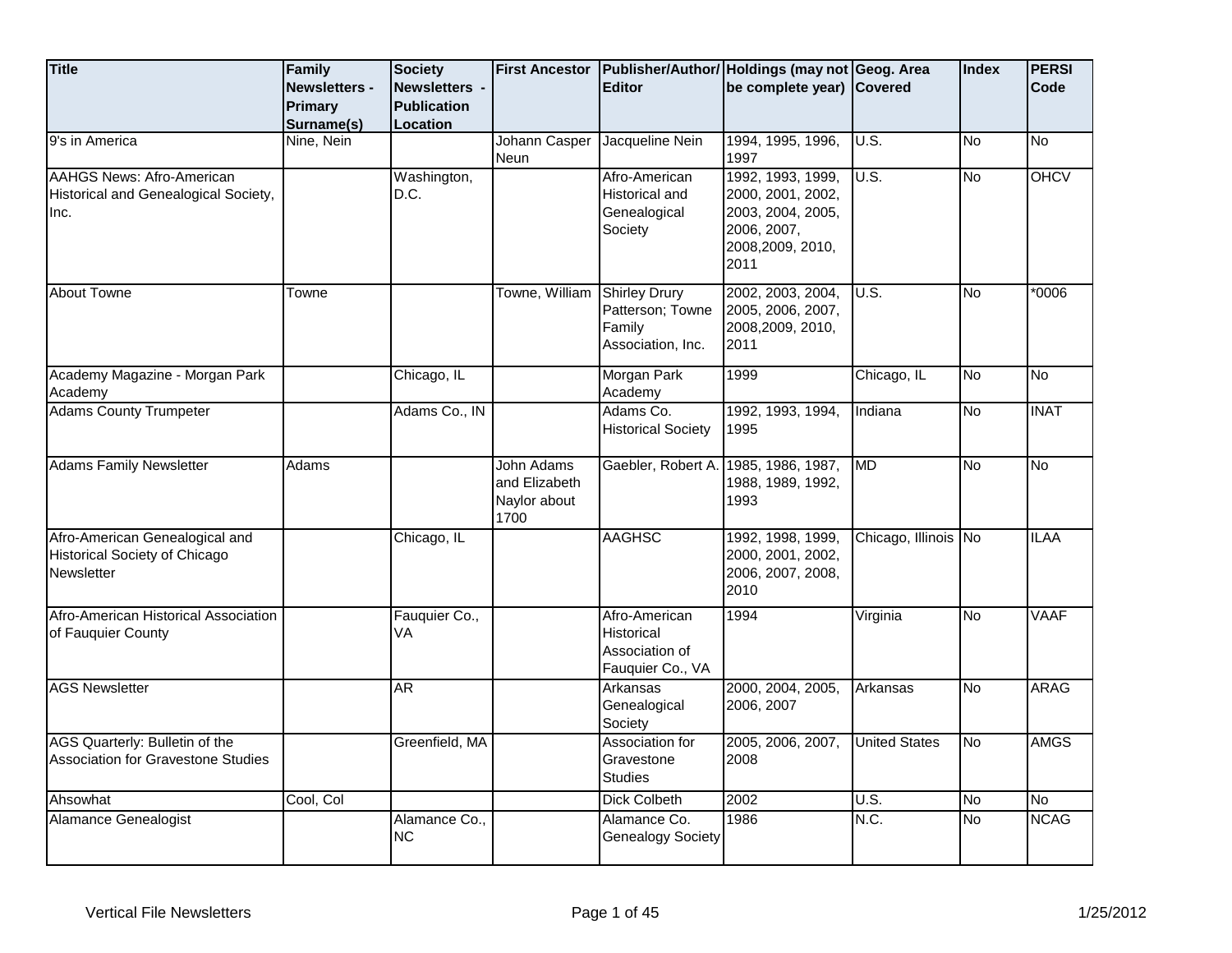| <b>Title</b>                                                         | Family<br><b>Newsletters -</b><br><b>Primary</b><br>Surname(s) | <b>Society</b><br>Newsletters -<br><b>Publication</b><br>Location | <b>First Ancestor</b>                 | <b>Editor</b>                                                           | Publisher/Author/ Holdings (may not Geog. Area<br>be complete year) Covered                                   |                                     | <b>Index</b> | <b>PERSI</b><br>Code |
|----------------------------------------------------------------------|----------------------------------------------------------------|-------------------------------------------------------------------|---------------------------------------|-------------------------------------------------------------------------|---------------------------------------------------------------------------------------------------------------|-------------------------------------|--------------|----------------------|
| Almanac: American Antiquarian<br>Society                             |                                                                | Worcester, MA                                                     |                                       | American<br>Antiquarian<br>Society                                      | 1998, 2000                                                                                                    | $\overline{U.S.}$                   | <b>No</b>    | <b>No</b>            |
| Alton - Alton-Allton-Aulton<br>Association                           | Alton                                                          |                                                                   | Alton-Allton-<br><b>Aulton Family</b> | Alton, Cecil C.                                                         | 1993, 1994                                                                                                    |                                     | <b>No</b>    | No                   |
| American Journal of Italian<br>Genealogy                             |                                                                |                                                                   |                                       | <b>POINTers</b><br>(Pursuing Our<br><b>Italian Names</b><br>Together)   | 2008                                                                                                          | $\overline{\mathsf{U}.\mathsf{S}.}$ | Yes          | <b>AMIT</b>          |
| <b>Among Cousins</b>                                                 | <b>Bland</b>                                                   |                                                                   |                                       | <b>Bland Family</b>                                                     | 1986, 1997                                                                                                    |                                     | <b>No</b>    | <u>ν</u>             |
| Ancestral Diggin's of Lafayette<br>County, Wisconsin                 |                                                                | Shullsburg, WI                                                    |                                       | <b>Lafayette County</b><br>Genealogy<br>Workshop                        | 1986, 1988, 1989,<br>1991, 1992, 1993,<br>1994, 1995, 1996,<br>1997, 1998, 1999,<br>2000, 2001, 2002,<br>2003 | Wisconsin                           | No           | <b>WIAD</b>          |
| Anthonys                                                             | Anthony                                                        |                                                                   |                                       | Carol Anthony                                                           | 1996, 1997, 1998,<br>1999                                                                                     |                                     | No           | <b>No</b>            |
| <b>AONS: Association of One-Name</b><br><b>Studies</b>               |                                                                | Salt Lake City,<br>UT                                             |                                       | Association of One-1993, 1994<br><b>Name Studies</b>                    |                                                                                                               | U.S.                                | <b>No</b>    | <b>No</b>            |
| <b>APG Newsletter</b>                                                |                                                                | Salt Lake City,<br>UT                                             |                                       | Association of<br>Professional<br>Genealogists                          | 1982                                                                                                          | U.S.                                | <b>No</b>    | <b>APGN</b>          |
| Appalachian Life Magazine                                            |                                                                | Greenville, TN                                                    |                                       | Chapman, Tamara 2000                                                    |                                                                                                               | Appalachian<br>Region               | <b>No</b>    | No                   |
| <b>Archer Association Newsletter</b>                                 | Archer                                                         |                                                                   |                                       | Archer, George W.                                                       | 1984, 1985, 1986,<br>1988, 1989                                                                               | $\overline{U.S.}$                   | No           | No                   |
| Area Footprints                                                      |                                                                | Butler Co., MO                                                    |                                       | Genealogy Society 1990<br>of Butler Co.                                 |                                                                                                               | Missouri                            | Yes          | <b>MOAF</b>          |
| <b>Armstrong Chronicles</b>                                          | Armstrong                                                      |                                                                   |                                       | Armstrong Clan                                                          | 1988                                                                                                          | Scotland                            | No           | <u>ν</u>             |
| Armstrong County, Historical and<br><b>Museum Society Newsletter</b> |                                                                | Kittanning, PA                                                    |                                       | Armstrong Co.,<br><b>Historical Museum</b><br>& Genealogical<br>Society | 1997                                                                                                          | Armstrong<br>County, PA             | <b>No</b>    | <b>PARM</b>          |
| Artifact                                                             |                                                                | Eugene, OR                                                        |                                       | Ethan Newman                                                            | 2010, 2011                                                                                                    | Oregon                              | <b>No</b>    | ORLC                 |
| Association of Philippe Du Trieux<br><b>Descendants Newsletter</b>   | Du Trieux                                                      |                                                                   | Philippe De<br><b>Trieux</b>          | Truax, Sharon                                                           | 1984, 1985, 1986,<br>1987, 1988                                                                               |                                     | ΟN           | No                   |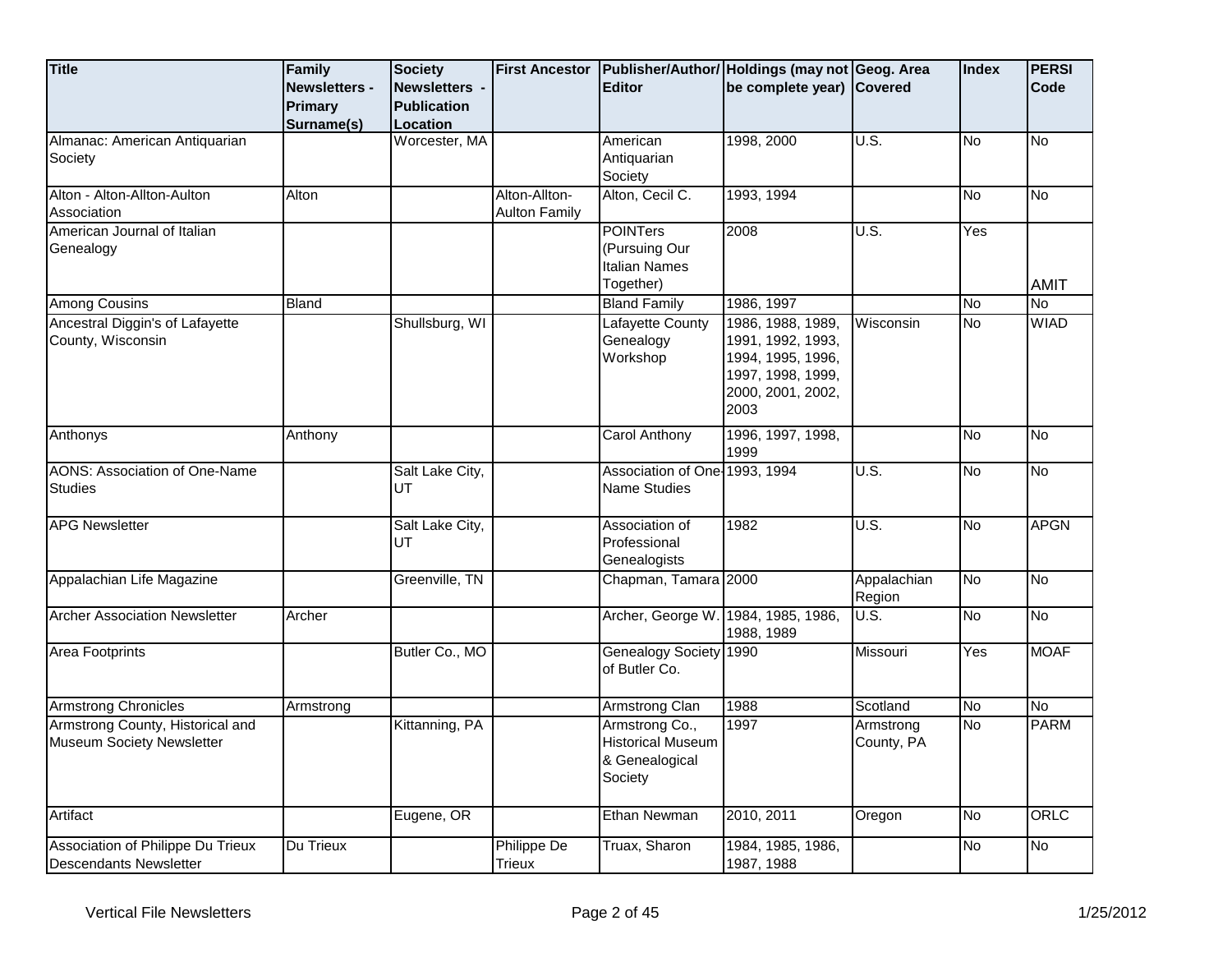| <b>Title</b>                 | Family<br><b>Newsletters -</b><br>Primary<br>Surname(s) | Society<br>Newsletters -<br>Publication<br>Location | <b>First Ancestor</b>                                           | <b>Editor</b>                                                 | Publisher/Author/ Holdings (may not Geog. Area<br>be complete year) Covered |                      | Index | <b>PERSI</b><br>Code |
|------------------------------|---------------------------------------------------------|-----------------------------------------------------|-----------------------------------------------------------------|---------------------------------------------------------------|-----------------------------------------------------------------------------|----------------------|-------|----------------------|
| <b>Atwood Ancestors</b>      | Atwood                                                  |                                                     | <b>Walter Samuel</b><br>Attwood                                 | Claudette<br>(Attwood) Maerz                                  | 1992                                                                        | U.S.                 | No.   | $\overline{N}$       |
| Augustaeum                   |                                                         | Torrance, CA                                        |                                                                 | <b>Augustan Society</b>                                       | 1993, 1994, 1995                                                            |                      | No    | <b>AMXX</b>          |
| <b>Baldwin by-Lines</b>      | Baldwin,<br>Baldwyn,<br>Bauldwyn,<br>Bauldin            |                                                     | Nathaniel<br>Baldwin and<br>Abigail Camp,<br>Joanne<br>Westcott | <b>Bette Butcher</b><br>Topp                                  | 1985                                                                        | U.S.                 | Yes   | $\overline{N}$       |
| <b>Ball Beginnings</b>       | Ball                                                    |                                                     | John Ball,<br>Winifred<br>Williams                              | Claudette's                                                   | 1984                                                                        | $\overline{U.S.}$    | No    | <b>No</b>            |
| <b>Ballou Bulletin Board</b> | <b>Ballou</b>                                           |                                                     |                                                                 | <b>Ballou Family</b><br>Assoc.                                | 1946, 1948, 1952                                                            |                      | No    | $\overline{N}$       |
| <b>Barnes Family Tree</b>    | <b>Barnes</b>                                           |                                                     | <b>Barnes Family</b>                                            | <b>Family Tree</b><br>Genealogical<br>Society, Wauseon,<br>OH | 1986, 1989                                                                  |                      | δ     | $\overline{N}$       |
| <b>Bautz</b>                 | <b>Bautz</b>                                            |                                                     | Wendelin and<br>Magdalena<br>Bautz                              | Bautz, Alyn                                                   | 1990, 1991, 1992,<br>1993                                                   |                      | Μ     | $\overline{N}$       |
| <b>BCGS News</b>             |                                                         | Bond Co., IL                                        |                                                                 | Anthony, Nelda                                                | 1986                                                                        | IL                   | No    | <b>No</b>            |
| <b>Bear Tracks</b>           |                                                         | Salt Lake City,<br>UT                               |                                                                 | Hunting for Bears,<br>Inc.                                    | 1984, 1986, 1987,<br>1988, 1989                                             | <b>United States</b> | Μ     | <b>AMBT</b>          |
| Beaver Log                   | <b>Beavers</b>                                          |                                                     |                                                                 | Beavers Family of<br><b>NJ</b>                                | 1948, 1952                                                                  | New Jersey           | No    | <b>No</b>            |
| <b>Beehive History</b>       |                                                         | Salt Lake City,<br>UT                               |                                                                 | <b>Utah State</b><br><b>Historical Society</b>                | 1998, 1999                                                                  | Utah                 | δ     | <b>UTBH</b>          |
| <b>Bennett By-Lines</b>      | <b>Bennett</b>                                          |                                                     |                                                                 | <b>Reed Heritage</b><br>Pub.                                  | 1988                                                                        |                      | No    | No                   |
| <b>BFA Newsletter</b>        | <b>Burleson</b>                                         |                                                     |                                                                 | <b>Burleson Family</b><br>Association                         | 2000                                                                        | U.S.                 | Μ     | $\overline{N}$       |
| <b>Big Bend Register</b>     |                                                         | Grant County,<br><b>WA</b>                          |                                                                 | <b>Grant County</b><br>Genealogical<br>Society                | 1983, 1985                                                                  | Washington           | No    | <b>WABB</b>          |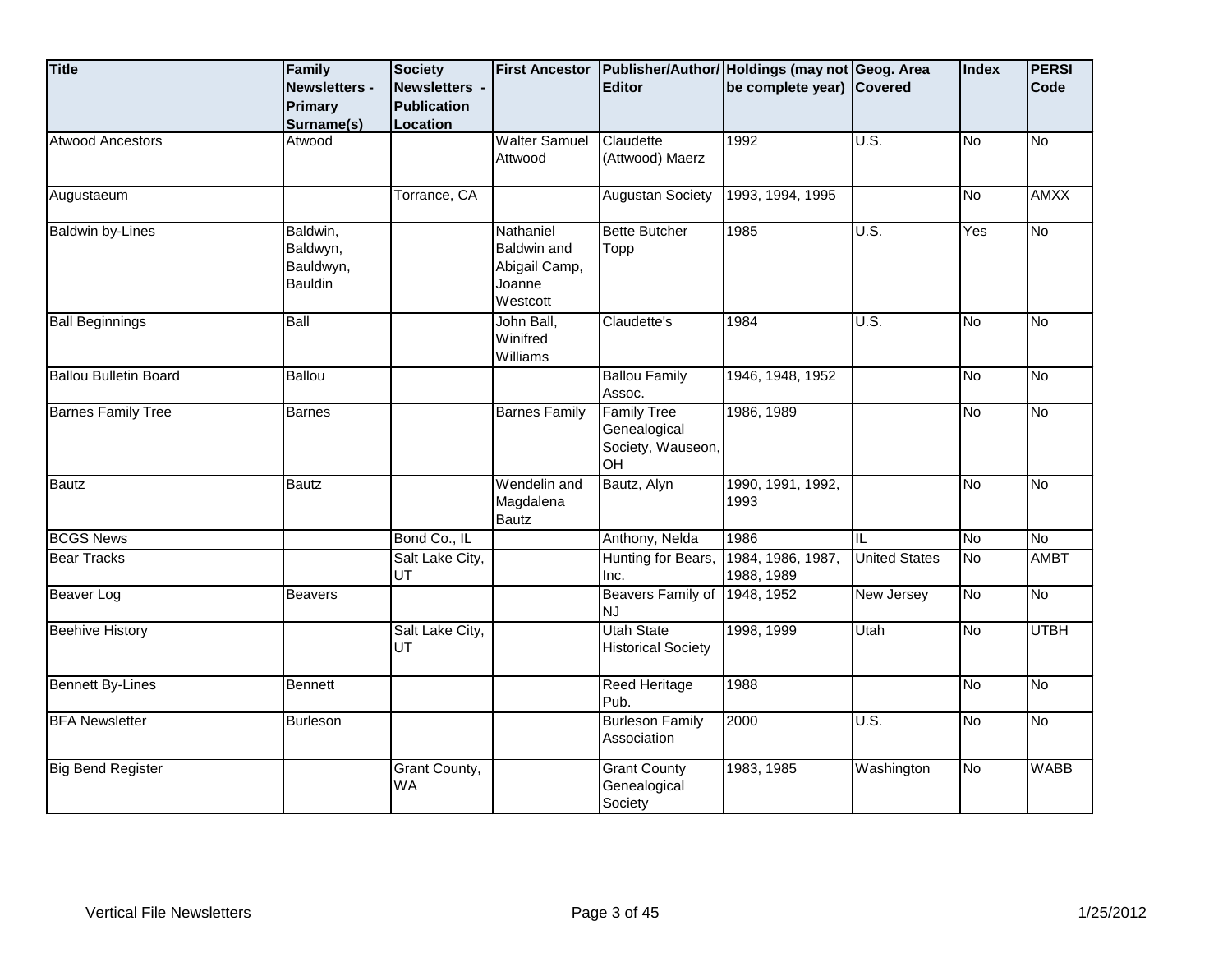| <b>Title</b>                                                              | Family<br><b>Newsletters -</b>             | <b>Society</b><br>Newsletters - |                         | <b>Editor</b>                                   | First Ancestor   Publisher/Author/ Holdings (may not Geog. Area<br>be complete year) Covered |                                     | Index                                 | <b>PERSI</b><br>Code |
|---------------------------------------------------------------------------|--------------------------------------------|---------------------------------|-------------------------|-------------------------------------------------|----------------------------------------------------------------------------------------------|-------------------------------------|---------------------------------------|----------------------|
|                                                                           | Primary                                    | <b>Publication</b>              |                         |                                                 |                                                                                              |                                     |                                       |                      |
|                                                                           | Surname(s)                                 | Location                        |                         |                                                 |                                                                                              |                                     |                                       |                      |
| <b>Bigwill News - British Interest Group</b><br>of Wisconsin and Illinois |                                            | Richmond, IL                    |                         | <b>British Interest</b><br>Group of             | 2000, 2001, 2002,<br>2004, 2005, 2006,                                                       | <b>British Isles</b>                | <b>No</b>                             | <b>ILBW</b>          |
|                                                                           |                                            |                                 |                         | Wisconsin and<br><b>Illinois</b>                | 2007, 2008, 2009,<br>2010, 2011                                                              |                                     |                                       |                      |
| Bits "A" History                                                          | Hardesty                                   |                                 |                         | <b>Patsy Sutton</b>                             | 1987, 1988                                                                                   | U.S.                                | No                                    | No                   |
| <b>Black Family Research Organization Black</b>                           |                                            |                                 |                         | <b>Black Family</b><br>Research<br>Organization | 1983, 1984, 1985                                                                             |                                     | δ                                     | No                   |
| <b>Blackburn Beginnings</b>                                               | Blackburn                                  |                                 |                         | <b>Blackburn Family</b><br>Association          | 2001, 2002, 2003,<br>2004, 2005, 2006,<br>2007, 2008, 2009,<br>2010, 2011                    |                                     | No;<br>partial<br>available<br>online | $*0227$              |
| Blair Bruidshinn - Clan Blair Society                                     | <b>Blair</b>                               |                                 |                         | Groome, Preston                                 | 1996, 1997, 1998,<br>1999, 2000                                                              |                                     | No                                    | No                   |
| <b>Blissful Notes</b>                                                     | <b>Bliss</b>                               |                                 |                         | <b>Bliss Families in</b><br>America             | 1986, 1987                                                                                   |                                     | <b>No</b>                             | <b>No</b>            |
| Bonnet-t-e's and Kin                                                      | <b>Bonnett</b>                             |                                 |                         | Bonnett, Howard                                 | 1981, 1993                                                                                   |                                     | No                                    | <b>No</b>            |
| <b>Book</b>                                                               |                                            | Worcester, MA                   |                         | American<br>Antiquarian<br>Society              | 1999                                                                                         | U.S.                                | No                                    | <b>AMBK</b>          |
| Boone Pioneer Echoes                                                      | Boone                                      |                                 |                         | <b>Boone Family</b><br>Research<br>Association  | 1975, 1976                                                                                   | <b>MO</b>                           | No                                    | <b>No</b>            |
| <b>Boulder Genealogical Society</b><br>Newsletter                         |                                            | Boulder, CO                     |                         | <b>Boulder</b><br>Genealogical<br>Society       | 2000, 2004, 2005,<br>2006, 2007, 2008                                                        | Boulder,<br>Colorado                | No                                    | <b>COBN</b>          |
| Bourland Bulletin/ Loving Letter                                          | Bourland,<br>Loving                        |                                 |                         | Harp & Thistle Ltd. 1978, 1979, 1980,           | 1981, 1982, 1983,<br>1984, 1987, 1988                                                        |                                     | N <sub>o</sub>                        | <b>No</b>            |
| Br(e)ashe(a)r(s) Family Branches                                          | Brashear,<br>Breshars,<br><b>Breshears</b> |                                 |                         | Arzella Brashear<br>Spear                       | 1994                                                                                         | $\overline{\mathsf{U}.\mathsf{S}.}$ | δ                                     | No                   |
| Bradway-Broadway Bulletin                                                 | Bradway,<br>Broadway                       |                                 | Edward<br>Broadway 1720 | Bradway, Bette                                  | 1977                                                                                         | VA                                  | No                                    | <u>ν</u>             |
| Branches and Twigs: Newsletter of<br>the Genealogical Society of Vermont  |                                            | Putney, VT                      |                         | Genealogical<br>Society of<br>Vermont           | 1975                                                                                         | Vermont                             | No                                    | <b>VTBT</b>          |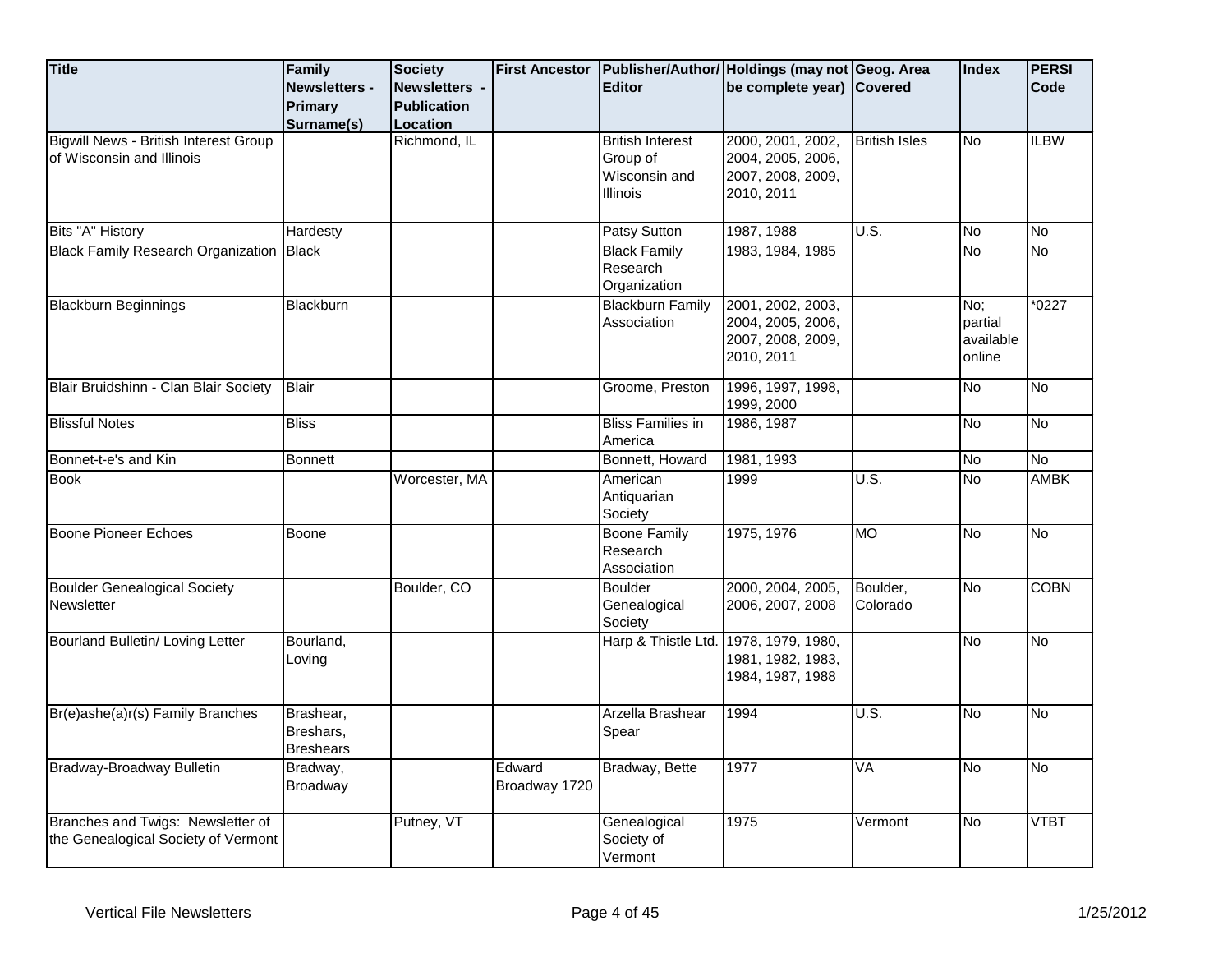| <b>Title</b>                                                     | Family<br><b>Newsletters -</b><br><b>Primary</b><br>Surname(s) | <b>Society</b><br>Newsletters -<br><b>Publication</b><br>Location | <b>First Ancestor</b> | <b>Editor</b>                                                              | Publisher/Author/ Holdings (may not Geog. Area<br>be complete year) Covered |                     | Index     | <b>PERSI</b><br><b>Code</b> |
|------------------------------------------------------------------|----------------------------------------------------------------|-------------------------------------------------------------------|-----------------------|----------------------------------------------------------------------------|-----------------------------------------------------------------------------|---------------------|-----------|-----------------------------|
| <b>Branches of Berks</b>                                         |                                                                | Reading, PA                                                       |                       | <b>Berks County</b><br>Genealogical<br>Society                             | 1989                                                                        | Berks County,<br>PA | No        | PABB                        |
| <b>Brant County Branch Newsletter</b>                            |                                                                | Brant Co.,<br>Ontario,<br>Canada                                  |                       | Brant Co., Ontario<br><b>Genealogy Society</b>                             | 1984                                                                        | Brant Co., Ont.     | No        | <b>CNBB</b>                 |
| <b>Braswell Quarterly</b>                                        | Bracewell,<br><b>Braswell</b>                                  |                                                                   |                       | Bracewell, Carey                                                           | 1973, 1974                                                                  |                     | No        | No                          |
| <b>Bridge Builder</b>                                            | Pontius                                                        |                                                                   | Samuel, 1876          | Pontius, William National Pontius<br>Association, Dr.<br>Robert V. Pontius | 1968, 1969, 1970,<br>1971, 1972, 1975                                       | U.S.                | <b>No</b> | <b>No</b>                   |
| Bridge: Indiana Historical Society                               |                                                                | Indianapolis,<br>IN                                               |                       | Indiana Historical<br>Society                                              | 2004, 2005, 2006,<br>2007                                                   | Indiana, U.S.       | <b>No</b> | <b>INBD</b>                 |
| Brown Family News and<br>Genealogical Society                    | Brown                                                          |                                                                   |                       | Brown, Gordon                                                              |                                                                             |                     |           | No                          |
| <b>Bruce Journal</b>                                             | <b>Bruce</b>                                                   |                                                                   |                       | Bruce, Michael                                                             | 1990                                                                        |                     | <b>No</b> | <b>No</b>                   |
| <b>Bryant Backtrails</b>                                         | <b>Bryant</b>                                                  |                                                                   |                       | Kenma Publishing,<br>Kenneth G.<br>Lindsay                                 | 1977                                                                        | $\overline{U.S.}$   | Yes       | <b>No</b>                   |
| Bryson-Clayton-Snyder Families'<br><b>Association Newsletter</b> | Bryson,<br>Clayton, Snyder                                     |                                                                   |                       | Elizabeth Whitaker 1995, 1996, 1997                                        |                                                                             | U.S.                | <b>No</b> | No                          |
| Bulletin de l'Institut d'histoire de<br>l'Amerique Francaise     |                                                                |                                                                   |                       | Joanne Burgess                                                             | 1998, 1999                                                                  | Canada              | <b>No</b> | No                          |
| Bulletin of the Underhill Society of<br>America                  | Underhill                                                      |                                                                   |                       | <b>Underhill Society</b><br>of America                                     | 2005, 2008                                                                  | U.S.                | <b>No</b> |                             |
| <b>Bulletin of the Vorpagel Family</b><br>Association            | Vorpagel                                                       |                                                                   |                       | Vorpagel Family<br>Association, Will<br>C. Vorpagel                        | 1961, 1962, 1963,<br>1975, 1976                                             | Germany, U.S.       | Yes       | No                          |
| Bulletin: Houston Genealogical<br>Forum                          |                                                                | Houston, TX                                                       |                       | Houston<br>Genealogical<br>Forum                                           | 2000                                                                        | Texas               | <b>No</b> | No                          |
| Bulletin: Western Canadian<br>Publishers                         |                                                                | Edmonton, AB<br>Canada                                            |                       | Western Canadian 1999<br><b>Publishers</b>                                 |                                                                             | Canada              | <b>No</b> | No                          |
| Bulletin: Western Oblate History<br>Project                      |                                                                | Alberta,<br>Canada                                                |                       | <b>Western Oblate</b><br><b>History Project</b>                            | 1992                                                                        | Canada              |           | No                          |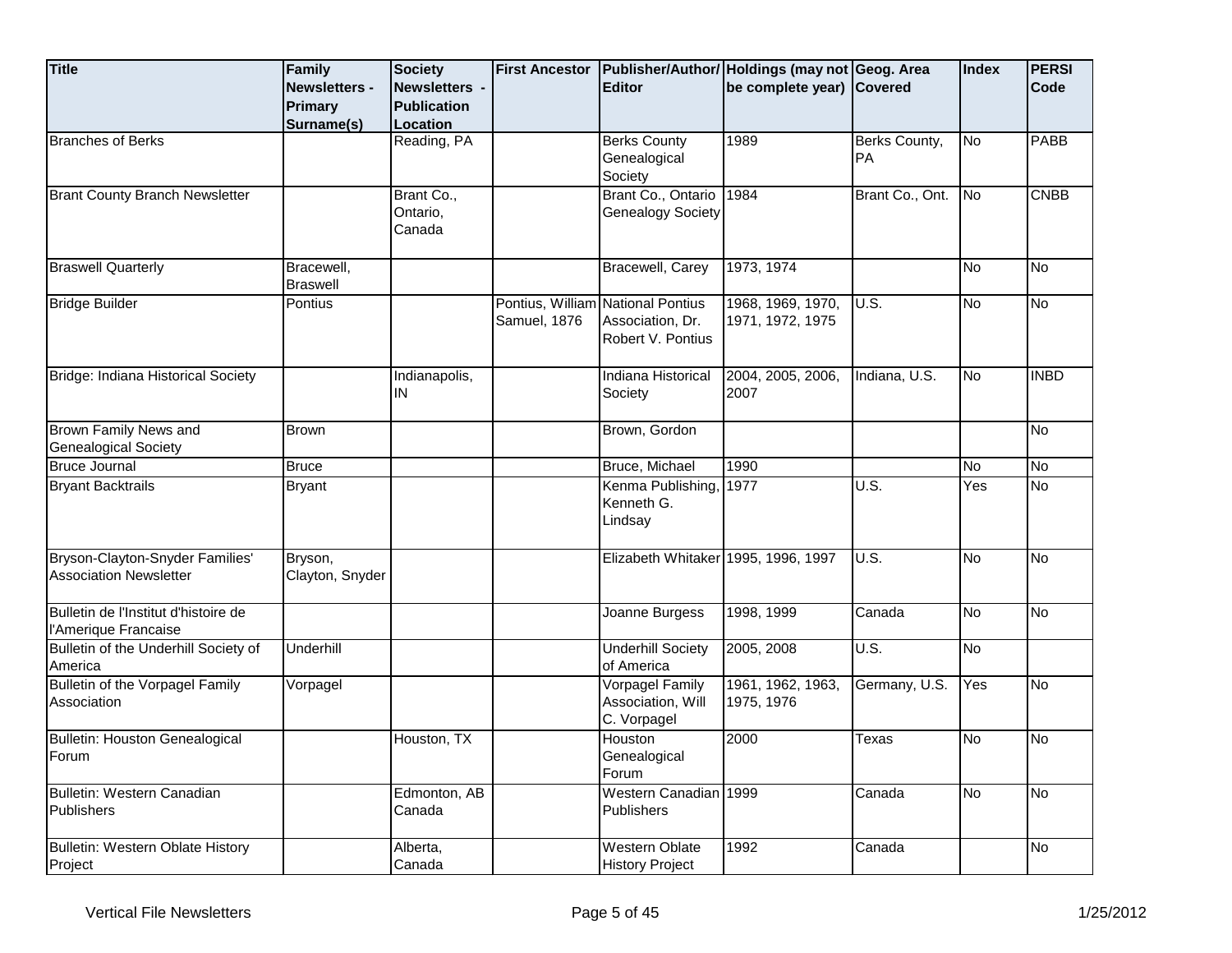| <b>Title</b>                                               | Family<br><b>Newsletters -</b> | <b>Society</b><br>Newsletters - |                                | <b>Editor</b>                                                                                      | First Ancestor   Publisher/Author/ Holdings (may not Geog. Area<br>be complete year) Covered |                | Index     | <b>PERSI</b><br>Code |
|------------------------------------------------------------|--------------------------------|---------------------------------|--------------------------------|----------------------------------------------------------------------------------------------------|----------------------------------------------------------------------------------------------|----------------|-----------|----------------------|
|                                                            | Primary                        | <b>Publication</b>              |                                |                                                                                                    |                                                                                              |                |           |                      |
|                                                            | Surname(s)                     | Location                        |                                |                                                                                                    |                                                                                              |                |           |                      |
| <b>Burnett Family Newsletter</b>                           | <b>Burnett</b>                 |                                 |                                | Burnett, Thomas,<br>Ed.                                                                            | 1981                                                                                         | VA             | No        | $\overline{N}$       |
| <b>Burton Families</b>                                     | <b>Burton</b>                  |                                 |                                | Coppage, A., ed.                                                                                   | 1987                                                                                         |                | No        | $\overline{N}$       |
| Butler Society, North American<br>Region                   | <b>Butler</b>                  |                                 | <b>Butler Family</b>           | The Butler Society                                                                                 | 1982, 1985, 1993,<br>1992, 1991, 1997,<br>1998, 2000, 2001,<br>2002, 2003, 2004              | North America  | No        | $\overline{No}$      |
| <b>Butson Family Newsletter</b>                            | <b>Butson</b>                  |                                 |                                | Johnston, Wesley                                                                                   | 1979, 1980, 1981,<br>1983, 1984, 1987                                                        |                | No.       | No                   |
| <b>Cambridge University Library</b><br>Readers' Newsletter |                                | Cambridge,<br>MA                |                                | <b>Stephen Hills</b>                                                                               | 2001                                                                                         | England        | δ         | No                   |
| <b>Campbell County History News</b>                        |                                | Campbell Co.,<br><b>KY</b>      |                                | <b>Campbell County</b><br>Historical and<br>Genealogical<br>Society                                | 1997, 1998                                                                                   | Kentucky       | δ         | $\overline{N}$       |
| Canadian Genealogical Bulletin                             |                                | Hamilton,<br>Ontario,<br>Canada |                                | Hillman, Frank                                                                                     | 1980, 1951                                                                                   | Canada         | No        | No                   |
| <b>Carolina Comments</b>                                   |                                | Raleigh, NC                     |                                | North Carolina<br>Office of Archives<br>& History,<br>Historical<br><b>Publications</b><br>Section | 2000, 2001, 2004,<br>2005, 2006, 2007,<br>2008, 2009, 2010,<br>2011                          | North Carolina | No        | <b>NCCC</b>          |
| Carolina Herald and Newsletter                             |                                | Columbia, SC                    |                                | South Carolina<br>Genealogical<br>Society                                                          | 1995                                                                                         | South Carolina | No        | <b>SCCH</b>          |
| <b>Carpenter Family News-Journal</b>                       | Carpenter                      |                                 | Daniel<br>Carpenter d.<br>1763 | Bachelor,<br>Rosemary                                                                              | 1971                                                                                         |                | <b>No</b> | $\overline{N}$       |
| Casey Co., KY Kinfolk                                      |                                | Casey County,<br>KY             |                                | Thomas, Gladys                                                                                     | 1985, 1986                                                                                   | KY             | No        | <b>KYCK</b>          |
| Cass Clippings                                             | Cass                           |                                 |                                | <b>Beverly (Sweet)</b><br>Dorfner                                                                  | not dated                                                                                    | U.S.           | Yes       | $\overline{N}$       |
| <b>Center and Clark Newsletter</b>                         |                                | Los Angeles,<br>CA              |                                | Center for the 17th 1999<br>- & 18th - Century<br><b>Studies</b>                                   |                                                                                              | Europe, U.S.   | <b>No</b> | $\overline{N}$       |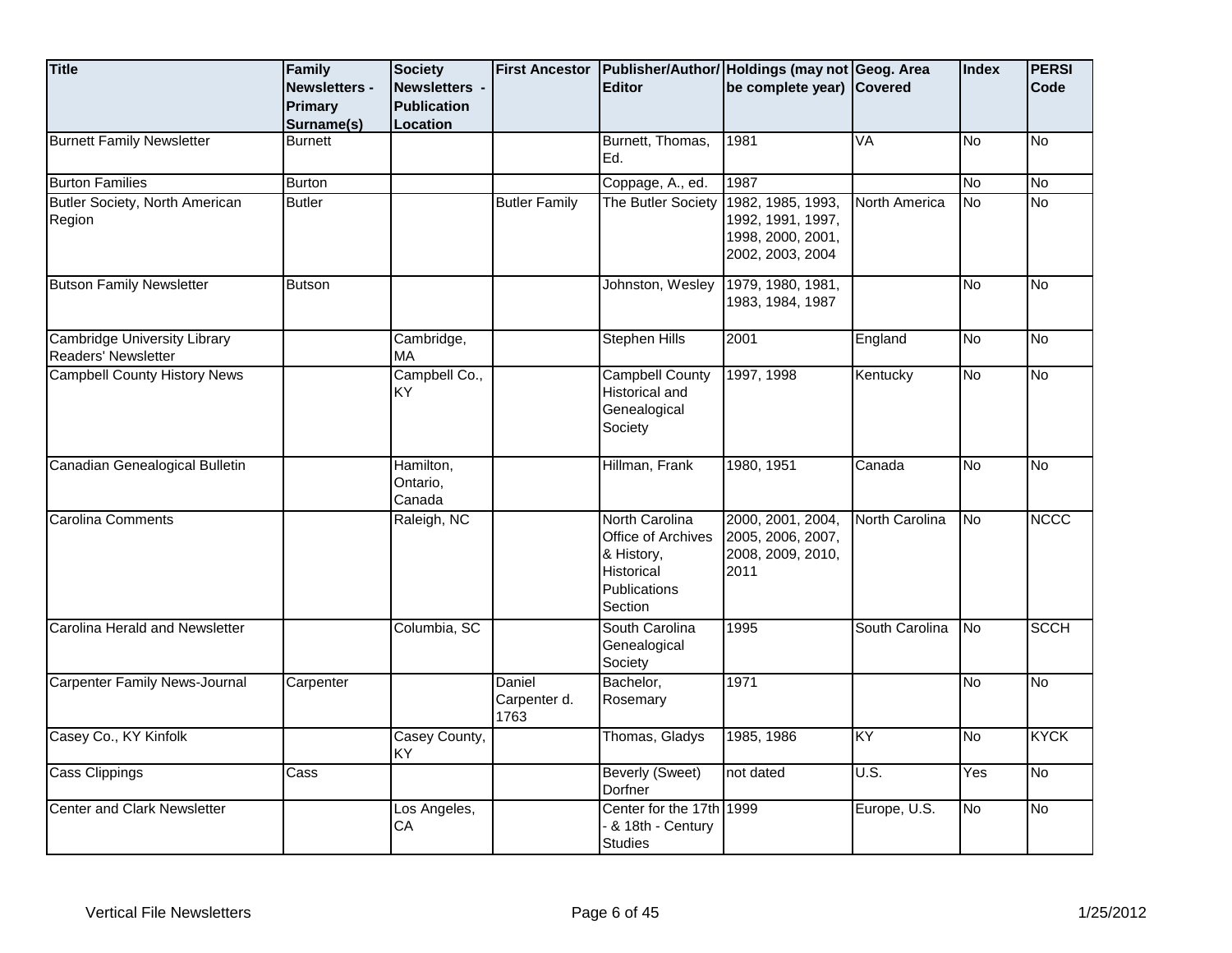| <b>Title</b>                                                             | Family<br>Newsletters -<br><b>Primary</b><br>Surname(s) | <b>Society</b><br>Newsletters -<br><b>Publication</b><br>Location | <b>First Ancestor</b> | <b>Editor</b>                                                     | Publisher/Author/ Holdings (may not Geog. Area<br>be complete year) Covered |                               | Index     | <b>PERSI</b><br>Code |
|--------------------------------------------------------------------------|---------------------------------------------------------|-------------------------------------------------------------------|-----------------------|-------------------------------------------------------------------|-----------------------------------------------------------------------------|-------------------------------|-----------|----------------------|
| Center for the Humanities and Arts -<br>Univ. of GA                      |                                                         | Athens, GA                                                        |                       | University of<br>Georgia Center for<br>the Humanities<br>and Arts | 2001                                                                        | Georgia                       | <b>No</b> | <b>No</b>            |
| Central Christian Advocate                                               |                                                         | Kansas City,<br><b>MO</b>                                         |                       | Eaton and Mains<br>and Dr. Jennings<br>and Mr. Graham             | 1912                                                                        | Nebraska                      | <b>No</b> | No                   |
| <b>Central Illinois News</b>                                             |                                                         | Decatur, IL                                                       |                       | Decatur<br>Genealogical<br>Society                                | 2000, 2001                                                                  | Central Illinois              | <b>No</b> | <b>ILDG</b>          |
| Central North Carolina Journal                                           |                                                         | Sanford, NC                                                       |                       | James Vann<br>Comer                                               | 1990, 1991                                                                  | North Carolina                | <b>No</b> | <b>NCC1</b>          |
| Chadburn - Great Lakes Historical<br>Society                             |                                                         | Cleveland, OH                                                     |                       | Summers, Rita<br>Howly                                            | 1998, 1999                                                                  | <b>Great Lakes</b>            | <b>No</b> | No                   |
| Champaign County Genealogical<br>Society                                 |                                                         | Urbana, IL                                                        |                       | Champaign<br>County<br>Genealogical<br>Society                    | 2004, 2005, 2006,<br>2007, 2008, 2009,<br>2010                              | Champaign Co., No<br>Illinois |           | <b>ILCM</b>          |
| <b>Charter Connections</b>                                               | Charter                                                 |                                                                   |                       | Charter, Gary                                                     | 1986, 1987, 1988                                                            |                               | <b>No</b> | No                   |
| Chattanooga Regional Historical<br>Journal                               |                                                         | Chattanooga,<br><b>TN</b>                                         |                       | Chattanooga<br>Historical<br>Association                          | 1998                                                                        | Chattanooga,<br><b>TN</b>     | <b>No</b> | <b>TNCH</b>          |
| Cherish: Quarterly Journal of the St.<br><b>Clair Historical Society</b> |                                                         | Odenville, AL                                                     |                       | Joe Whitten                                                       | 1995                                                                        | Alabama                       | Yes       | <b>ALCR</b>          |
| Cherokee Family Researcher                                               | Cherokee                                                |                                                                   |                       | Legacy Plus                                                       | 1995, 1996                                                                  | U.S.                          | <b>No</b> | <b>CHFR</b>          |
| Chips and Ships - Bay County<br><b>Genealogy Society</b>                 |                                                         | Bay Co., MI                                                       |                       | Bay Co.<br>Genealogy Society 1977                                 | 1973, 1975, 1976,                                                           | Bay County,<br>Mich.          | <b>No</b> | <b>MICS</b>          |
| Chips from Many Trees and Growing Townsend<br>Roots                      |                                                         |                                                                   |                       | Aceto Bookmen,<br>Charles D.<br>Townsend                          | 2001, 2002                                                                  | U.S.                          | <b>No</b> | No                   |
| Chronicle & Newsletter (2002-2004)                                       |                                                         | East Lansing,<br>MI                                               |                       | <b>Historical Society</b><br>of Michigan                          | 2002                                                                        | Michigan                      | No        | No                   |
| Chronicle & Newsletter (2004 - )                                         |                                                         | East Lansing,<br>MI                                               |                       | <b>Historical Society</b><br>of Michigan                          | 2006, 2008, 2009,<br>2010, 2011                                             | Michigan                      | No        | No                   |
| Chronicle (1964-1993)                                                    |                                                         | Ann Arbor, MI                                                     |                       | <b>Historical Society</b><br>of Michigan                          | 1993                                                                        | Michigan                      | No        | <b>MICH</b>          |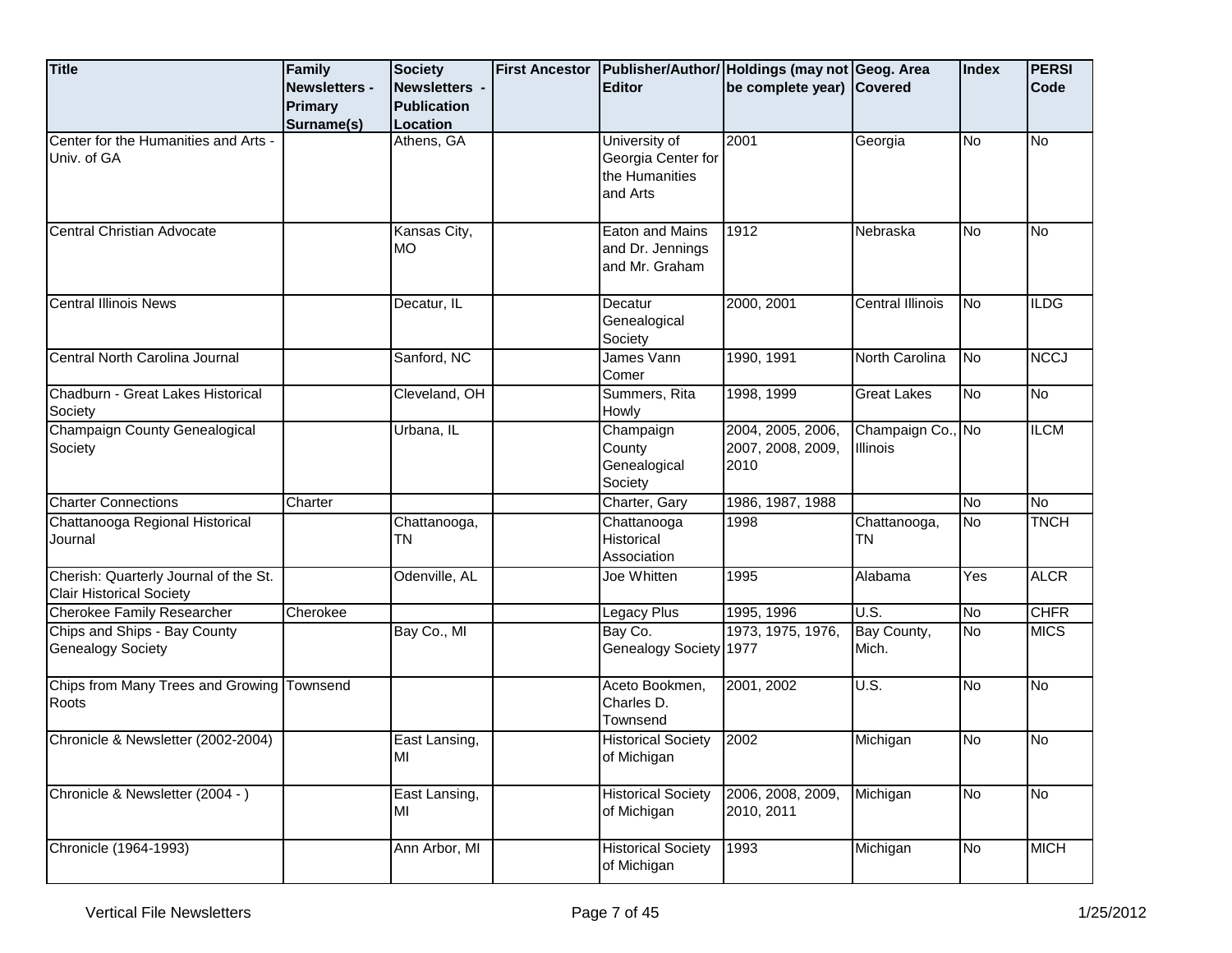| <b>Title</b>                                                              | <b>Family</b><br><b>Newsletters -</b><br>Primary<br>Surname(s)         | <b>Society</b><br>Newsletters -<br><b>Publication</b><br>Location | <b>First Ancestor</b>                                      | <b>Editor</b>                                      | Publisher/Author/ Holdings (may not Geog. Area<br>be complete year) Covered                                                        |                          | Index                                 | <b>PERSI</b><br>Code |
|---------------------------------------------------------------------------|------------------------------------------------------------------------|-------------------------------------------------------------------|------------------------------------------------------------|----------------------------------------------------|------------------------------------------------------------------------------------------------------------------------------------|--------------------------|---------------------------------------|----------------------|
| Claiborne - Jefferson Genealogical<br>Society Quarterly: Echoing the Past |                                                                        | Port Gibson,<br><b>MS</b>                                         |                                                            | Brown, Ann                                         | 2002                                                                                                                               | Mississippi              | Yes                                   | <b>MSCG</b>          |
| Claiborne Parish Trails (LA)                                              |                                                                        | Claiborne, LA                                                     |                                                            | Head, Wanda                                        | 1989, 2000                                                                                                                         | LA                       | <b>No</b>                             | No                   |
| Clan Gunn Society Magazine                                                | Gunn                                                                   |                                                                   | Gunn, 1237                                                 | Mrs. Gordon Gunn 1963, 1965                        |                                                                                                                                    |                          | <b>No</b>                             | No                   |
| Clan Mac Ceile: The McHale Family<br>in America                           | McHale,<br>MacCail,<br>MacCael,<br>MacCale,<br>MacKeal, Mac<br>Cathail |                                                                   | James Mc Hale<br>and Margaret<br>Murphy ca.<br>1835 & 1840 | G. P. McHale                                       | 1981                                                                                                                               | Ireland, U.S.            | ΟN                                    | No                   |
| Clarke Review - Clarke Historical                                         |                                                                        | Mt. Pleasant,                                                     |                                                            | <b>Clark Historical</b>                            | 1999                                                                                                                               |                          | <b>No</b>                             | <b>MICR</b>          |
| Library                                                                   |                                                                        | MI                                                                |                                                            | Library                                            |                                                                                                                                    |                          |                                       |                      |
| <b>Clinton County Trails</b>                                              |                                                                        | St. Johns, MI                                                     |                                                            | <b>Clinton County</b><br><b>Historical Society</b> | 1993, 1994, 1995,<br>1996, 1997, 1998,<br>1999, 2000, 2001,<br>2002, 2003, 2004,<br>2005, 2006, 2007,<br>2008, 2009, 2010,<br>2011 | Clinton Co.,<br>Michigan | No;<br>partial<br>available<br>online | <b>MICC</b>          |
| <b>Coddington Family Registry</b>                                         | Coddington                                                             |                                                                   |                                                            | Coddington, C.W.                                   | 1987. 1989. 1990                                                                                                                   |                          | Μ                                     | <b>No</b>            |
| Columns - Historical Society of<br>Wisconsin                              |                                                                        | Madison, WI                                                       |                                                            | <b>State Historical</b><br>Society of WI           | 2000, 2005, 2006,<br>2007, 2011                                                                                                    | Wisconsin                | <b>No</b>                             | No                   |
| Continuance                                                               |                                                                        | Carbondale, IL                                                    |                                                            |                                                    | 2004                                                                                                                               | <b>Illinois</b>          | <b>No</b>                             | No                   |
| Cook's Crier                                                              | Cook                                                                   |                                                                   |                                                            | Williams, Betty                                    | 1971.1973                                                                                                                          |                          | <b>No</b>                             | No                   |
| <b>Cooper Collection</b>                                                  | Cooper                                                                 |                                                                   |                                                            | Tucker, Charlotte                                  | 1982                                                                                                                               |                          | <b>No</b>                             | No                   |
| Coppage - Coppedge Family Bulletin Coppage -                              | Cppedge                                                                |                                                                   |                                                            | Coppage, Arthur                                    | 1950                                                                                                                               | Hale, Missouri           | <b>No</b>                             | <b>No</b>            |
| Cornerstone Clues                                                         |                                                                        | Waynesburg,<br><b>PA</b>                                          | First<br>Commissioners,<br>1791                            | Cornerstone<br><b>Genealogy Society</b>            | 1997                                                                                                                               | Pennsylvania             | Yes                                   | <b>PAGR</b>          |
| <b>Cory Family Society Newsletter</b>                                     | Cory                                                                   |                                                                   |                                                            | <b>Karen Cory</b>                                  | 2004, 2005, 2009,<br>2010                                                                                                          | U.S.                     | No                                    | No                   |
| <b>County Mayo Chronicles</b>                                             |                                                                        | Mayo County,<br>Ireland                                           |                                                            | Andrew J. Morris                                   | 1988                                                                                                                               | Ireland                  | No                                    | <b>IRMY</b>          |
| Cox - Phillips Family Newsletter                                          | Cox - Phillips                                                         |                                                                   |                                                            | Cox, Elza                                          | 1981                                                                                                                               | Indian Valely,<br>VA     | No                                    | No                   |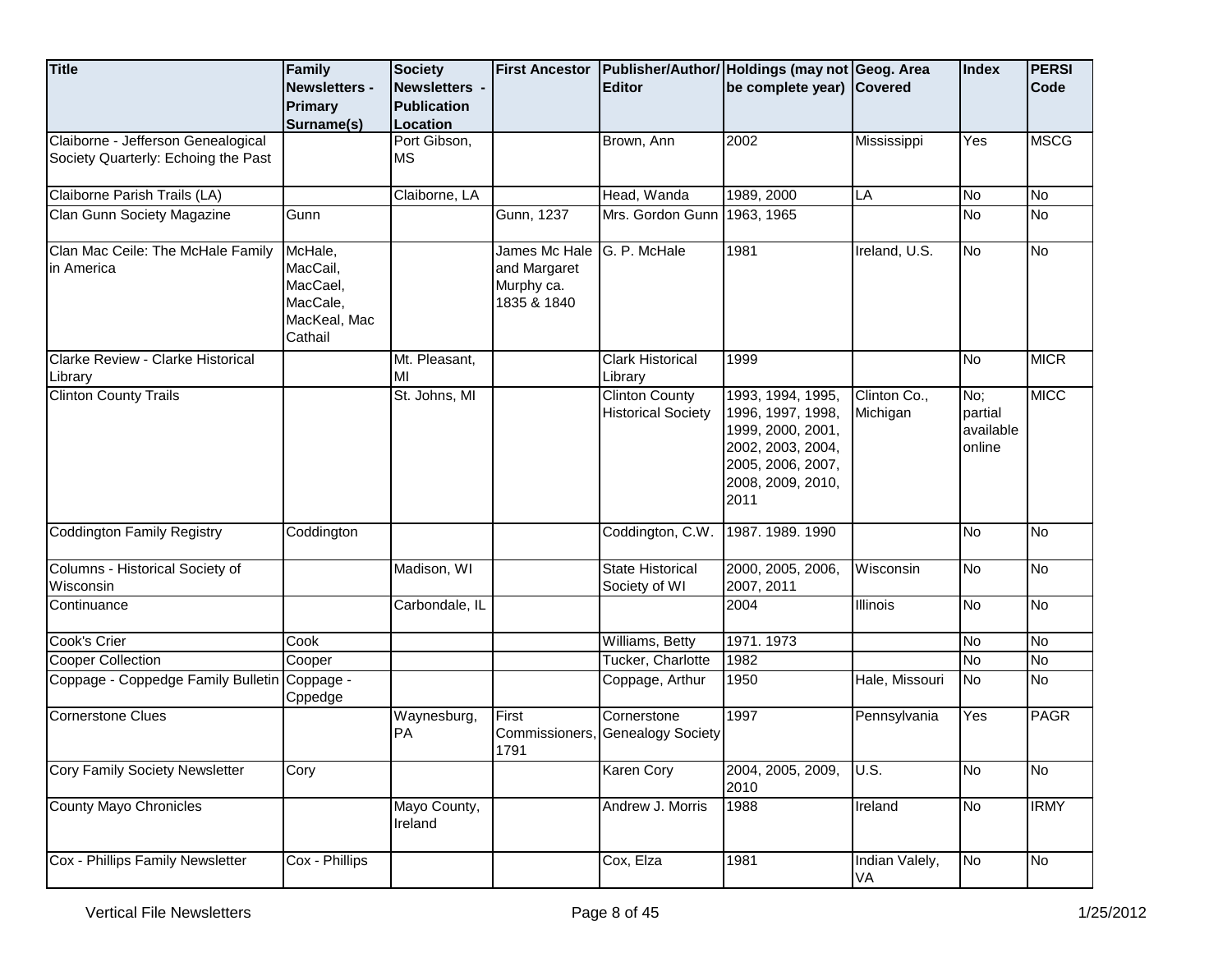| <b>Title</b>                                                                                    | Family<br>Newsletters -<br>Primary<br>Surname(s) | <b>Society</b><br>Newsletters -<br><b>Publication</b><br>Location | <b>First Ancestor</b>      | <b>Editor</b>                                                                              | Publisher/Author/ Holdings (may not Geog. Area<br>be complete year) Covered |                            | <b>Index</b> | <b>PERSI</b><br>Code |
|-------------------------------------------------------------------------------------------------|--------------------------------------------------|-------------------------------------------------------------------|----------------------------|--------------------------------------------------------------------------------------------|-----------------------------------------------------------------------------|----------------------------|--------------|----------------------|
| <b>Crab Tree</b>                                                                                | Crab, Crabb,<br>Crabbe,<br>Crabtree              |                                                                   |                            | Duane E. Crabtree 1983                                                                     |                                                                             | U.S.                       | <b>No</b>    | <b>No</b>            |
| <b>Crawford County Genealogy</b>                                                                |                                                  | Crawford Co.,<br>PA                                               |                            | Crawford Co.<br><b>Genealogy Society</b>                                                   | 1997                                                                        | Crawford Co.,<br><b>PA</b> | No           | <b>ILCF</b>          |
| Crawford Exchange                                                                               | Crawford                                         |                                                                   | Crawford, John,<br>c. 1600 | Wilton M. Whisler                                                                          | 1987, 1988                                                                  | U.S.                       | Yes          | No                   |
| Crossroads                                                                                      |                                                  | <b>AR</b>                                                         |                            | <b>Orphan Train</b><br><b>Heritage Society</b>                                             | 1991                                                                        |                            | No           | <b>AMOT</b>          |
| <b>Crosthwaite Chronicle</b>                                                                    | Crosthwaite                                      |                                                                   |                            |                                                                                            | 1963                                                                        |                            | No           | <b>No</b>            |
| <b>CSAGSI: the Newsletter of the</b><br>Czech& Slovak American Genealogy<br>Society of Illinois |                                                  | Sugar Grove,<br>IL                                                |                            | Czech& Slovak<br>American<br>Genealogy Society 2005, 2006, 2010<br>of Illinois             | 1997, 1998, 1999,<br>2000, 2001, 2002,                                      |                            | <b>No</b>    | <b>CZCS</b>          |
| Cyclone                                                                                         |                                                  | Lubbock, TX                                                       |                            | <b>West Texas</b><br><b>Historical</b><br>Association, Jim<br>and Becky<br><b>Matthews</b> | 2000, 2006, 2007,<br>2008                                                   | <b>West Texas</b>          | No           | <b>TXCE</b>          |
| DA News - Newsletter of the<br>Devonshire Association                                           |                                                  | Exeter, UK                                                        |                            | Devonshire Assoc.                                                                          | 1998, 1999, 2011                                                            |                            | <b>No</b>    | δ                    |
| Daniels - Daniells Family Notes                                                                 | Daniel - Daniells                                |                                                                   |                            | J. Harrison<br>Daniels                                                                     | 1956, 1957, 1958,<br>1959, 1970, 1971,<br>1972, 1973, 1974                  |                            | No           | <b>No</b>            |
| De Nederlandsche Leeuw                                                                          |                                                  | <b>Netherlands</b>                                                |                            | Prins Van Lippe<br><b>Biesterfeld</b>                                                      | 1964, 1966                                                                  | <b>Netherlands</b>         | No           | <b>No</b>            |
| Deans of Dorchester                                                                             | Dean                                             |                                                                   |                            | Dean, J.W.                                                                                 | 1968                                                                        |                            | No           | <b>No</b>            |
| Dedman Connection                                                                               | Dedman                                           |                                                                   | Samuel<br>Dedman           | D.J. Dedman                                                                                | 1994                                                                        | U.S.                       | <b>No</b>    | $\overline{N}$       |
| Dehart Journey                                                                                  | Dehart                                           |                                                                   |                            | <b>Harold Dehart</b><br><b>Brown</b>                                                       | 1997                                                                        |                            | No           | <b>No</b>            |
| <b>Denison Newsletter</b>                                                                       | DeHart                                           |                                                                   |                            | <b>Denison Society</b>                                                                     | 1975                                                                        |                            | No           | N <sub>o</sub>       |
| <b>DGS Newsletter</b>                                                                           |                                                  | Dallas, TX                                                        |                            | <b>Dallas</b><br>Genealogical<br>Society                                                   | 1993, 2000, 2004,<br>2005, 2006, 2007,<br>2008                              | Dallas, Texas              | <b>No</b>    | <b>TXDN</b>          |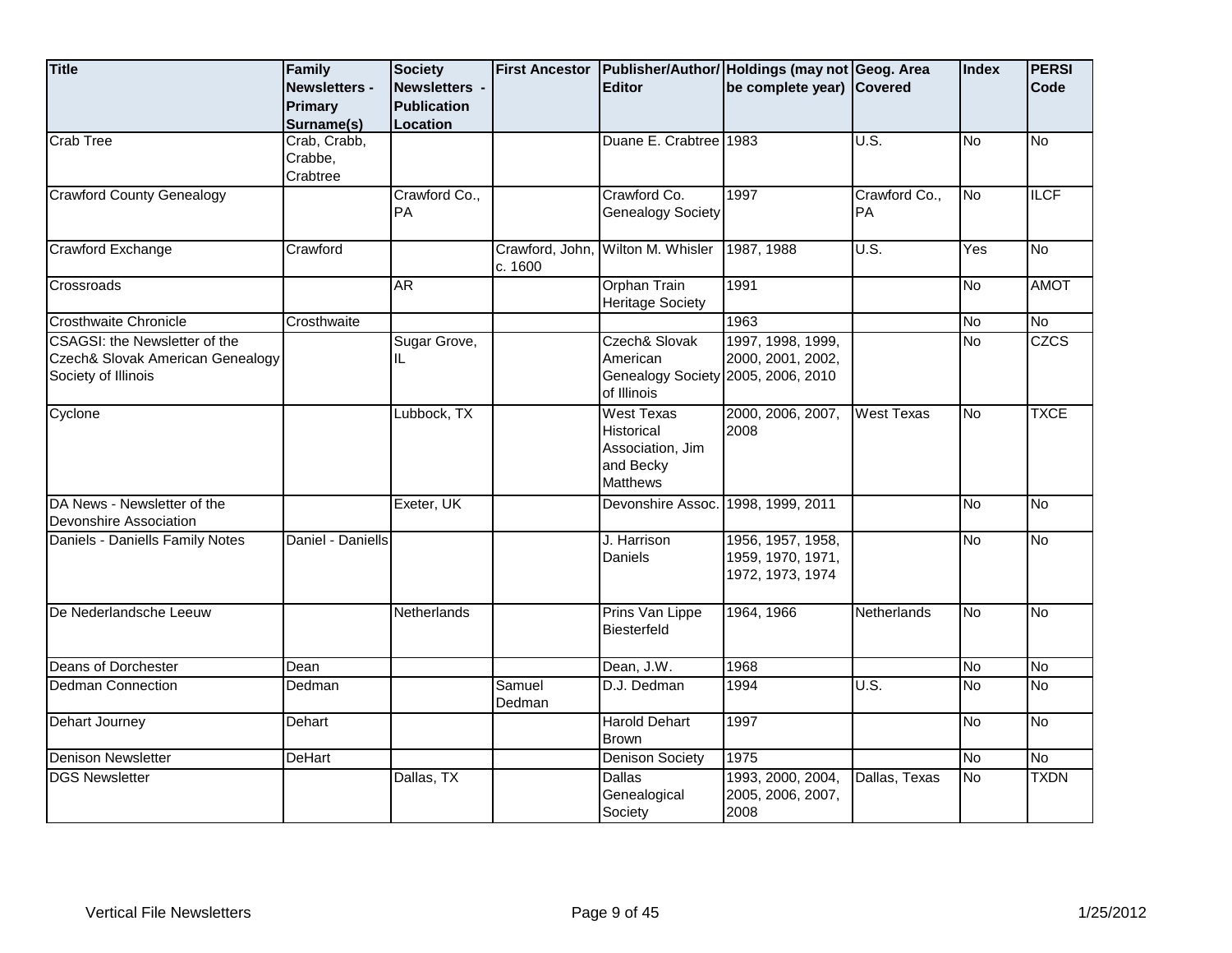| <b>Title</b>                                                   | Family<br><b>Newsletters -</b><br><b>Primary</b><br>Surname(s) | <b>Society</b><br>Newsletters -<br><b>Publication</b><br>Location | <b>First Ancestor</b>                     | <b>Editor</b>                                                                                                                      | Publisher/Author/ Holdings (may not Geog. Area<br>be complete year) Covered     |                             | Index     | <b>PERSI</b><br>Code |
|----------------------------------------------------------------|----------------------------------------------------------------|-------------------------------------------------------------------|-------------------------------------------|------------------------------------------------------------------------------------------------------------------------------------|---------------------------------------------------------------------------------|-----------------------------|-----------|----------------------|
| Dispatch/News                                                  |                                                                | Springfield, IL                                                   |                                           | <b>Illinois State</b><br><b>Historical Society</b><br>and the<br>Association of<br>Illinois Museums<br>and Historical<br>Societies | 1999, 1998, 2000                                                                | Ilinois                     | <b>No</b> | <b>ILDN</b>          |
| DLAR News - David Library of the<br><b>American Revolution</b> |                                                                | Washington<br>Crossing, PA                                        |                                           | David Library of<br>the American<br>Revolution                                                                                     | 1999, 2000                                                                      |                             | <b>No</b> | <b>No</b>            |
| Doings                                                         |                                                                | Clarendon<br>Hills, IL                                            |                                           | unknown                                                                                                                            | 1974                                                                            | Clarendon Hills, No<br>IL   |           | No                   |
| Dorot                                                          |                                                                | New York, NY                                                      |                                           | Jewish<br>Genealogical<br>Society, Alex E.<br>Friedlander                                                                          | 2000                                                                            | U.S.                        | No        | <b>AMJD</b>          |
| Douthit Family Tree                                            | Douthit                                                        |                                                                   | John Douthit Sr. Marilyn Lauck<br>b. 1709 |                                                                                                                                    | 1985, 1986                                                                      | IL, IN, CA, Wva No          |           | No                   |
| Drumbeat                                                       |                                                                | New York, NY                                                      |                                           | General Society,<br>Sons of the<br>Revolution,<br><b>Richard Farmer</b><br>Hess                                                    | 1997                                                                            | U.S.                        | No        | <b>AMDB</b>          |
| Dunnagans of all Spellings                                     | Dunnagan                                                       |                                                                   |                                           | Dick Dunagan                                                                                                                       | 2002                                                                            | U.S.                        | <b>No</b> | No                   |
| Dutcher Family Association Bulletin                            | Dutcher                                                        |                                                                   |                                           | <b>Dutcher Family</b><br>Association                                                                                               | 1938                                                                            |                             | <b>No</b> | No                   |
| <b>Dutchess</b>                                                |                                                                | Dutchess Co.,<br><b>NY</b>                                        |                                           | Dutchess County<br>Genealogical<br>Society                                                                                         | 1987, 1988, 1989                                                                | Dutchess Co.<br><b>NY</b>   | Μo        | No                   |
| Eastburn Heritage                                              | Eastburn                                                       |                                                                   |                                           | unknown                                                                                                                            | 1995                                                                            |                             | <b>No</b> | <b>No</b>            |
| <b>Edward Howell Family Association</b><br>Newsletter          | Howell                                                         |                                                                   | <b>Edward Howell</b>                      | Patricia Penning                                                                                                                   | 1992, 1993, 1994,<br>1995, 1996, 1998,<br>1999, 2000, 2001,<br>2002, 2003, 2004 | U.S.                        | <b>No</b> | No                   |
| El Conquistador                                                |                                                                | El Paso, TX                                                       |                                           | El Paso County<br><b>Historical Society</b>                                                                                        | 1993, 2004, 2005,<br>2006, 2007, 2008,<br>2009, 2010, 2011                      | El Paso County, No<br>Texas |           | <b>TXEP</b>          |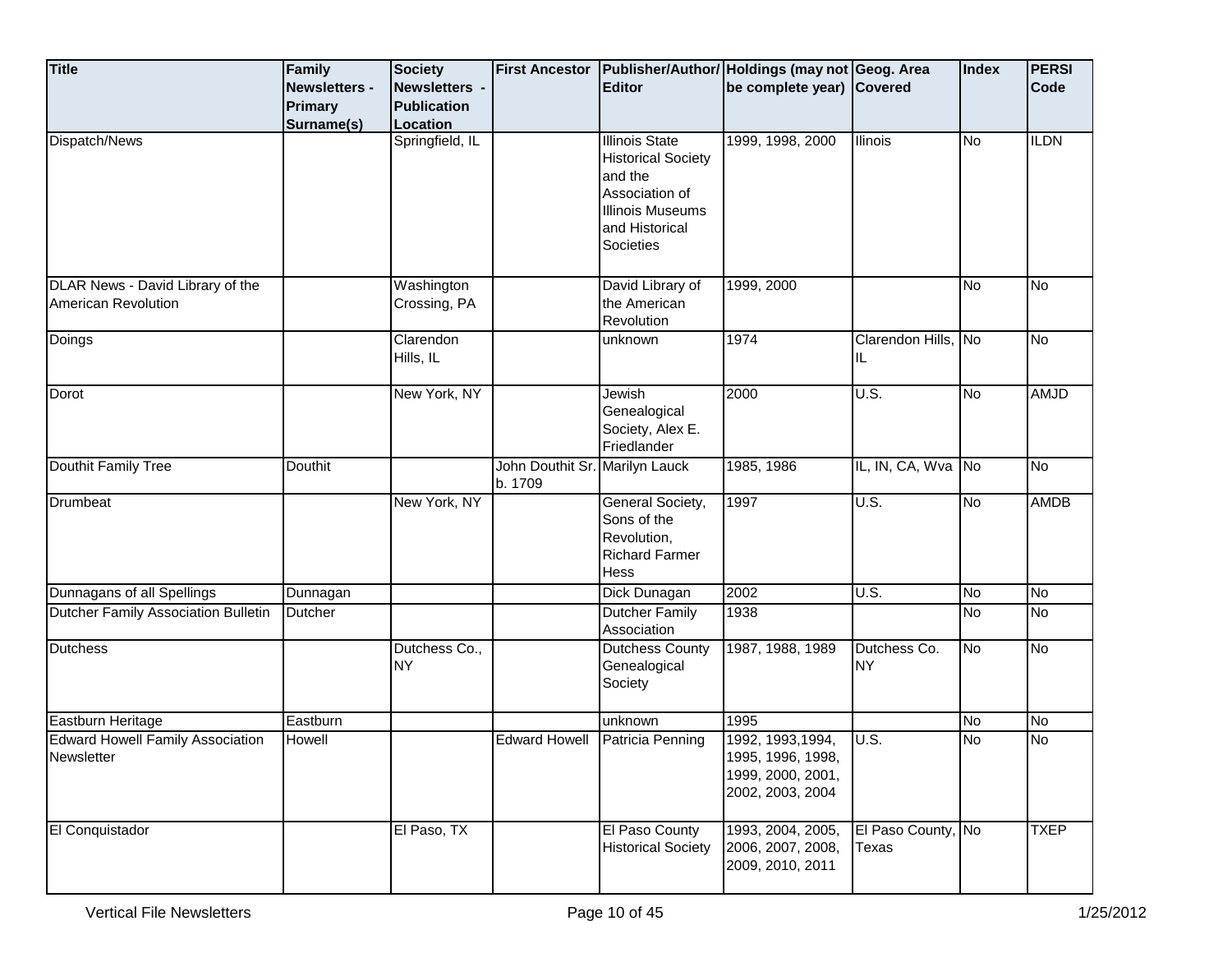| <b>Title</b>                                                         | Family<br>Newsletters - | <b>Society</b><br>Newsletters - | <b>First Ancestor</b>             | <b>Editor</b>                                         | Publisher/Author/ Holdings (may not Geog. Area<br>be complete year) Covered                          |                       | Index     | <b>PERSI</b><br>Code |
|----------------------------------------------------------------------|-------------------------|---------------------------------|-----------------------------------|-------------------------------------------------------|------------------------------------------------------------------------------------------------------|-----------------------|-----------|----------------------|
|                                                                      | Primary                 | <b>Publication</b>              |                                   |                                                       |                                                                                                      |                       |           |                      |
|                                                                      | Surname(s)              | Location                        |                                   |                                                       |                                                                                                      |                       |           |                      |
| Elbedritsch                                                          |                         | Kutztown, PA                    |                                   | Pennsylvania                                          | 1993, 2006, 2008,                                                                                    | Pennsylvania          | <b>No</b> | <b>PAEE</b>          |
|                                                                      |                         |                                 |                                   | <b>German Society</b>                                 | 2009                                                                                                 |                       |           |                      |
| <b>Elgin Genealogical Society</b><br>Newsletter                      |                         | Elgin, IL                       |                                   | Elgin Genealogical<br>Society                         | 1986, 1998, 1999,<br>2000, 2002, 2003,<br>2004, 2005, 2006,<br>2007, 2008, 2009,<br>2010, 2011       | Elgin, Illinois       | No        | <b>ILEN</b>          |
|                                                                      |                         |                                 |                                   | <b>Elkhart County</b>                                 |                                                                                                      |                       |           |                      |
| Elkhart County Indiana Searcher                                      |                         |                                 |                                   | Genealogical                                          |                                                                                                      |                       |           |                      |
| $(2010 - )$                                                          |                         | Indiana                         |                                   | Society                                               | 2010, 2011                                                                                           | Indiana               | Yes       | <b>MISR</b>          |
| <b>Ellis Enquirer</b>                                                | <b>Ellis</b>            |                                 | Ellis family,<br>1600s            | Family<br>researchers                                 | 1980 - 1981                                                                                          | Northridge,<br>Calif. | No        | $\overline{N_{0}}$   |
| <b>English Association for Literature</b><br>and Language Newsletter |                         | Leicester, UK                   |                                   | English<br>Association,<br>University of<br>Leicester | 1998, 1999, 2000                                                                                     | England               | No        | <b>No</b>            |
| <b>English Westerner's Society Tally</b><br>Sheet                    |                         | Chippenham,<br>UK               |                                   | Tom Wanless                                           | 1999                                                                                                 | American West No      |           | <b>No</b>            |
| <b>Espenschied Family-News</b>                                       | Espenshcied             |                                 | Heinrich<br>Espenschied,<br>1600s | <b>Frederic Pabst</b>                                 | 1954, 1955, 1956,<br>1957, 1958, 1959,<br>1950, 1961, 1962,<br>1963, 1964, 1966,<br>1967, 1968, 1970 | Germany, U.S.         | <b>No</b> | No                   |
| Ethan Allen Family News                                              | Allen                   |                                 |                                   | Allen, Lucius E. Ethan Allen Family<br>Association    | 1934, 1935, 1936                                                                                     | Michigan              | No        | <b>No</b>            |
| <b>Etter Letter</b>                                                  | Etter                   |                                 | Hans Etter,<br>1494               | Alfred Eichen, et al 1960, 1961, 1962,                | 1963, 1964, 1966                                                                                     | Switzerland,<br>U.S.  | No        | No                   |
| <b>Fairfield Genealogical Society</b><br>Newsletter                  |                         | Winnsboro, SC                   |                                   | <b>Fairfield Count</b><br>Genealogical<br>Society     | 1993, 1994                                                                                           | South Carolina        | No        | <b>SCFG</b>          |
| Families of Wyoming County West<br>Virginia                          |                         | Whitehouse,<br><b>TX</b>        | Families of<br>Wyoming<br>County  | <b>Sallie Williams</b><br>(ed)                        | 1988, 1989, 1990,<br>1991, 1993, 1994                                                                | West Virginia         | Yes       | <b>WYWC</b>          |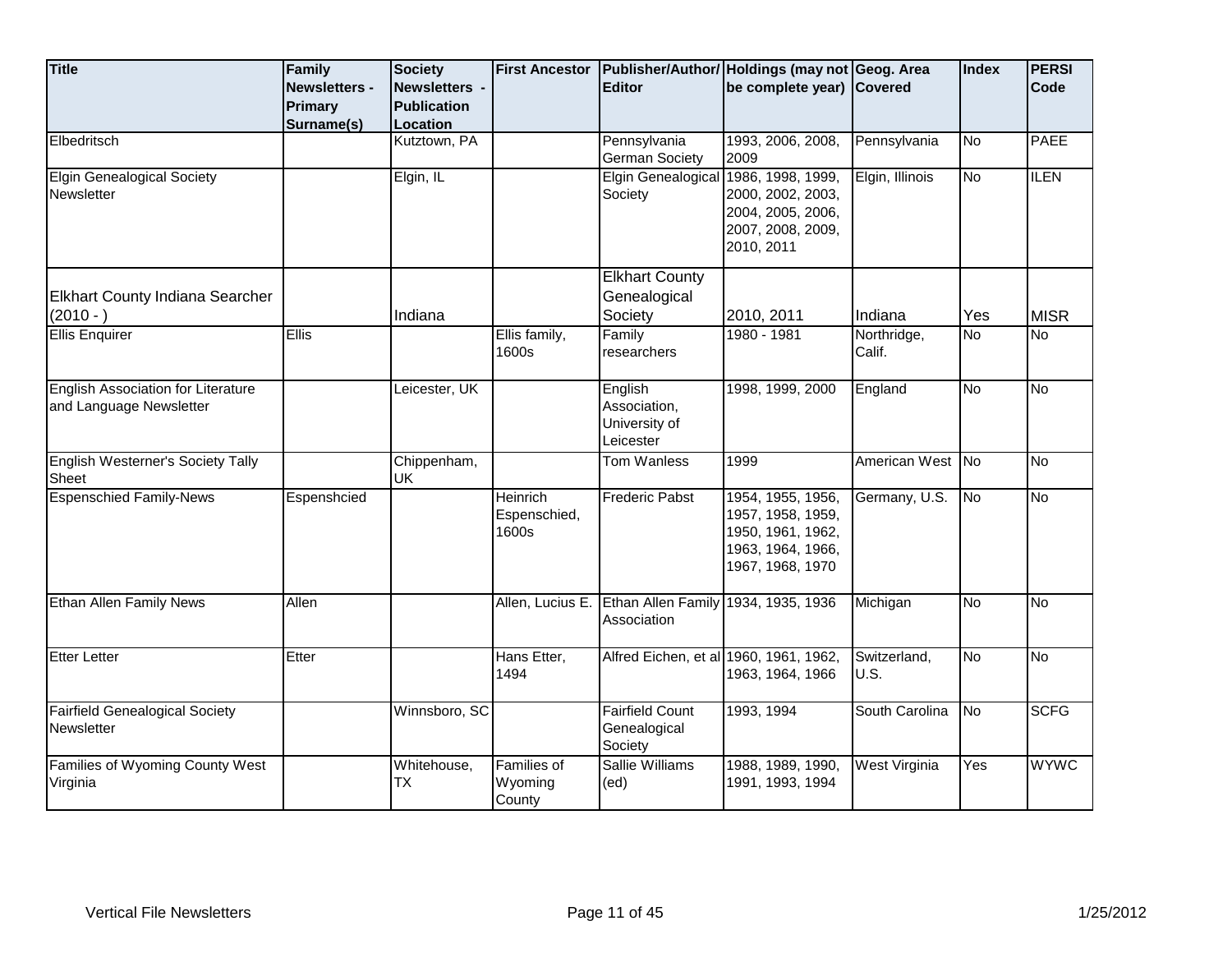| <b>Title</b>                                               | Family<br><b>Newsletters -</b><br><b>Primary</b>         | <b>Society</b><br>Newsletters -<br><b>Publication</b> | <b>First Ancestor</b>                     | <b>Editor</b>                                                                          | Publisher/Author/ Holdings (may not Geog. Area<br>be complete year) Covered |                                     | Index                  | <b>PERSI</b><br>Code |
|------------------------------------------------------------|----------------------------------------------------------|-------------------------------------------------------|-------------------------------------------|----------------------------------------------------------------------------------------|-----------------------------------------------------------------------------|-------------------------------------|------------------------|----------------------|
|                                                            | Surname(s)                                               | Location                                              |                                           |                                                                                        |                                                                             |                                     |                        |                      |
| <b>Family Connection</b>                                   | Huffman,<br>Hoffman,<br>Hoofman,<br>Hofmann,<br>Hoffmann |                                                       |                                           | Leonard Huffman                                                                        | not noted                                                                   | Germany, U.S.                       | No                     | <b>No</b>            |
| Family Connection of the Cothren -<br>Cochran(e) Surname   | Cochran                                                  |                                                       |                                           | unknown                                                                                | 1988, 1989                                                                  |                                     | <b>No</b>              | <b>No</b>            |
| Family Connection of the O'Neil -<br>Neil - O'Neal Surname | O'Neil, Neil,<br>O'Neal                                  |                                                       |                                           | James and<br><b>Beverly Cothren</b>                                                    | 1988, 1989                                                                  | Scotland, U.S.                      | <b>No</b>              | <b>No</b>            |
| <b>Family Notes</b>                                        | Hueck                                                    |                                                       |                                           | George de Hueck                                                                        | 1968, 1969, 1975,<br>1976, 1977, 1980                                       | Europe, U.S.                        | <b>No</b>              | <b>No</b>            |
| <b>Family Tree Talk</b>                                    |                                                          | Muskegon, MI                                          |                                           | Muskegon<br>Co.Genealogical<br>Society                                                 | 1998, 1999, 2000,<br>2001, 2002, 2003,<br>2004, 2005, 2006,<br>2007         | Muskegon Co.<br>MI                  | Yes                    | <b>MIMU</b>          |
| FamilyTies!                                                | Pearson, Olson                                           |                                                       | <b>Erich Gustaf</b><br>and Clara<br>Olson | <b>Keith Pearson</b>                                                                   | 1995 - 2007                                                                 | U.S.                                | <b>No</b>              | No                   |
| <b>Faurot Family Newsletter</b>                            | Faurot                                                   |                                                       | Faurot, Henery,<br>1702                   | <b>Frank Freemont</b><br>Reed                                                          | 1973, 1974, 1975                                                            | Piscataway,<br>New Jersey           | No                     | No                   |
| <b>Field Notes</b>                                         |                                                          | Vancouver,<br><b>WA</b>                               |                                           | Michelle Bussard                                                                       | 2000                                                                        | $\overline{\mathsf{U}.\mathsf{S}.}$ | <b>No</b>              | No                   |
| Finch Family Association                                   | Finch                                                    |                                                       | Finch, John,<br>1637                      | Pearl A. Marshall                                                                      | 1945, 1946, 1947,<br>1948, 1954, 1956                                       | England, U.S.                       | $\overline{\text{No}}$ | No                   |
| Flesher Family Redwood                                     | Flesher                                                  |                                                       |                                           | Ray Flesher                                                                            | 2002, 2003, 2004,<br>2005, 2006, 2007,<br>2008, 2009, 2010,<br>2011, 2012   |                                     | Partial                | $*0673$              |
| Flintlock & Powderhorn                                     |                                                          | New York, NY                                          |                                           | General Society,<br>Sons of the<br>Revolution,<br><b>Richard Farmer</b><br><b>Hess</b> | 1997, 1998, 1999,<br>2000, 2001, 2002                                       | U.S.                                | Yes                    | <b>AMFP</b>          |
| <b>Flipping Flippins</b>                                   | Flippin                                                  |                                                       | c1748                                     | Flippin, Francis, Nova A. Lemons                                                       | 1988                                                                        | U.S.                                | No                     | No                   |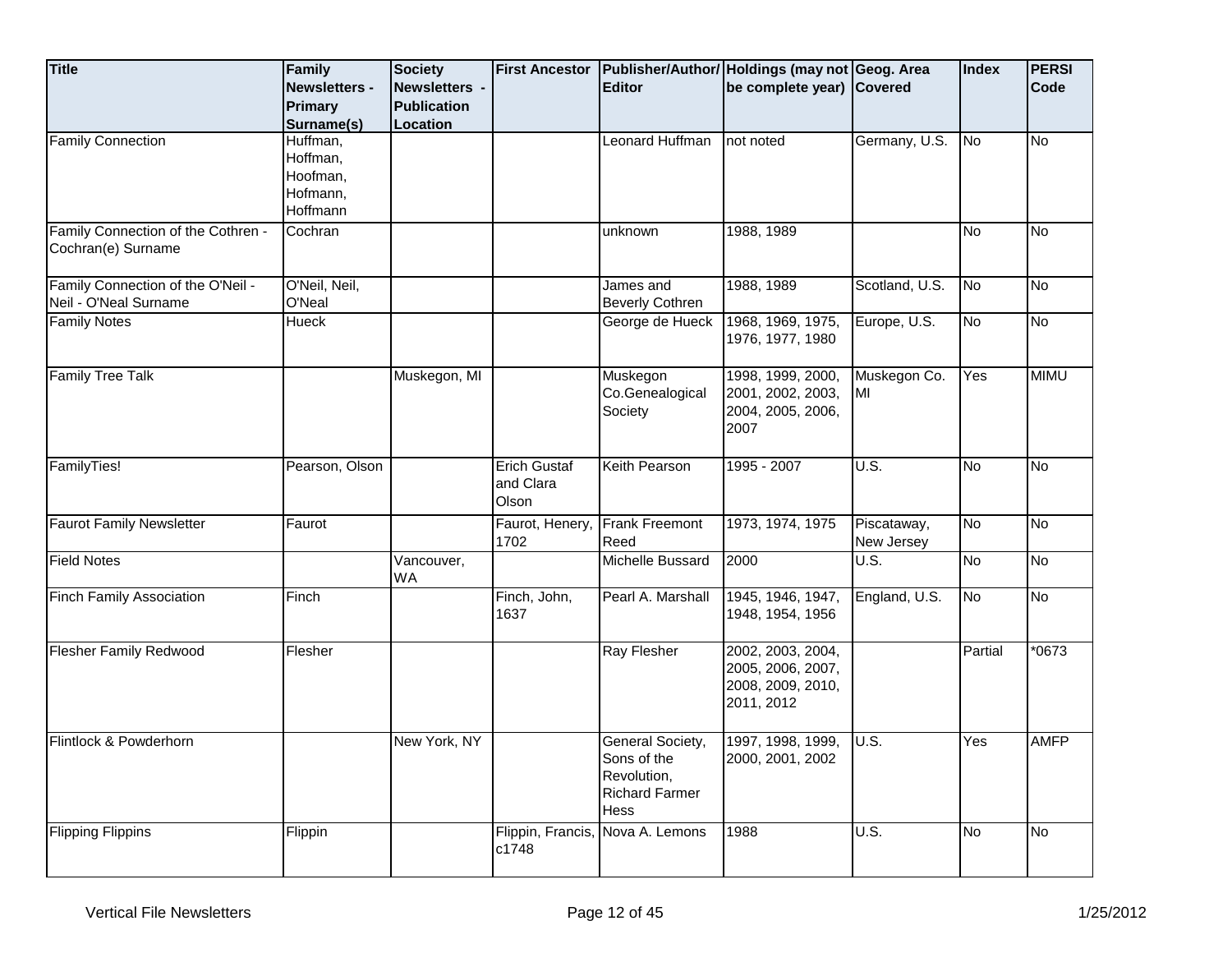| <b>Title</b>                                                         | Family<br><b>Newsletters -</b>   | <b>Society</b><br>Newsletters - | <b>First Ancestor</b>     | <b>Editor</b>                                                   | Publisher/Author/ Holdings (may not Geog. Area<br>be complete year) Covered                    |                       | Index | <b>PERSI</b><br><b>Code</b> |
|----------------------------------------------------------------------|----------------------------------|---------------------------------|---------------------------|-----------------------------------------------------------------|------------------------------------------------------------------------------------------------|-----------------------|-------|-----------------------------|
|                                                                      | <b>Primary</b><br>Surname(s)     | <b>Publication</b><br>Location  |                           |                                                                 |                                                                                                |                       |       |                             |
| Fluvanna County Historical Society<br><b>Newsletter</b>              |                                  | Fluvanna<br>County, VA          |                           | <b>Fluvanna County</b><br><b>Historical Society</b>             | 2005, 2006, 2007,<br>2008, 2009, 2010,<br>2011                                                 | Fluvanna Co.,<br>IVA. | No    | <b>VAFH</b>                 |
| Folsom Bulletin                                                      | Folsom                           | Orlando, FL                     | Folsom,<br>Ebenezer, 1730 | John R Folsom                                                   | 1992, 2004, 2005,<br>2009, 2010, 2011                                                          | U.S.                  | No    | <b>No</b>                   |
| Folsom Family Association of<br>America, Inc. Annual Report          |                                  | Columbia<br>Station, OH         |                           | <b>Dolores Folsom</b><br>Selleck, Phydalis<br>Folsom Schroth    | 1991-1992, 1993-<br>1994, 1996-1997,<br>2003-2004,<br>2009+G365                                | U.S.                  | No.   | No                          |
| Footnotes                                                            |                                  | Savannah, GA                    |                           | Georgia Historical<br>Society                                   | 2000                                                                                           | Georgia               | No    | <b>GAFN</b>                 |
| Forkner Clan                                                         | Forkner,<br>Fortner,<br>Faulkner | Pleasant Hill,<br>CA            |                           | Mona Forkner<br>Paulas                                          | 1983, 1984, 1985,<br>1986                                                                      | U.S.                  | No    | <b>No</b>                   |
| Fort Dearborn - Chicago Chapter<br>Sons of the American Revolution   |                                  | Chicago, IL                     |                           | A. Bingham<br>Seibold                                           | 1998, 1999, 2002,<br>2005, 2006, 2007,<br>2008, 2009, 2010,<br>2011                            | Chicago, Illinois No  |       | No                          |
| Forum Insider                                                        |                                  | Portland OR                     |                           | Connie Lenzen                                                   | 2000, 2001                                                                                     | Oregon                | No    | <b>ORFI</b>                 |
| Fossil                                                               |                                  | Portsmouth,<br>OH               |                           | The Fossils -<br>Historians of<br>Amateur<br>Journalism         | 1999                                                                                           | U.S.                  | No.   | <b>No</b>                   |
| Four Generations of the Bundy<br>Family                              | <b>Bundy</b>                     |                                 | John Bundy b.<br>1617     | Allen, George L.                                                | 1957, 1958, 1959,<br>1961                                                                      | England, MA           | No    | No                          |
| Four Wynns Newsletter                                                | Winn, Winne,<br>Wynn, Wynne      |                                 | Winn, Thomas,<br>1796     | Addie Wynn<br>Berndt                                            | 1986                                                                                           | U.S.                  | Yes   | <b>No</b>                   |
| <b>Francis Ball Bulletin</b>                                         | Ball                             |                                 | <b>Francis Ball</b>       | Druse, Joseph L.                                                | 1973, 1974, 1975,<br>1976, 1977, 1978,<br>1979, 1980, 1981,<br>1982, 1983, 1984,<br>1985, 1986 | MA                    | No.   | <b>No</b>                   |
| <b>Franklin Fireplace</b>                                            | Franklin                         |                                 | Franklin, Jehiel,<br>1750 | <b>Betty Harvey</b><br>Williams                                 | 1973                                                                                           | N. Y., U.S.           | No    | No                          |
| <b>Frederick County Genealogical</b><br>Society (FRECOGS) Newsletter |                                  | Monrovia, MD                    |                           | <b>Frederick County</b><br>Genealogical<br>Society<br>(FRECOGS) | 2002                                                                                           | Frederick Co.<br>MD.  | No    | <b>MDFR</b>                 |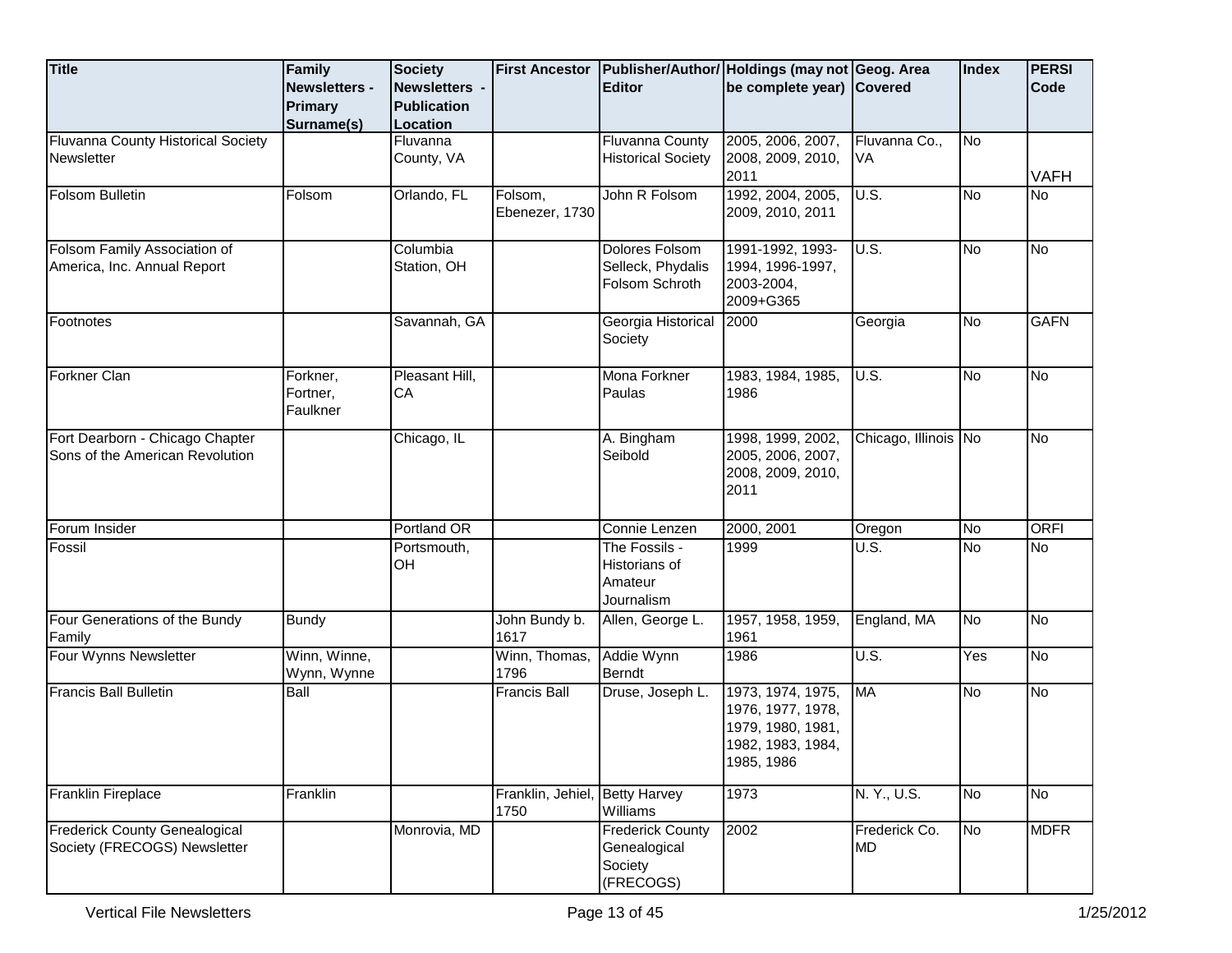| <b>Title</b>                                                         | Family<br><b>Newsletters -</b><br><b>Primary</b><br>Surname(s) | <b>Society</b><br>Newsletters -<br><b>Publication</b><br>Location | <b>First Ancestor</b>   | <b>Editor</b>                                                         | Publisher/Author/ Holdings (may not Geog. Area<br>be complete year) Covered |                                   | Index     | <b>PERSI</b><br><b>Code</b> |
|----------------------------------------------------------------------|----------------------------------------------------------------|-------------------------------------------------------------------|-------------------------|-----------------------------------------------------------------------|-----------------------------------------------------------------------------|-----------------------------------|-----------|-----------------------------|
| <b>Frederick Findings</b>                                            |                                                                | Frederick Co.<br>VA                                               | 1779                    | <b>Lineage Search</b><br>Assn                                         | 1989                                                                        | Frederick Co.<br>Va.              | Yes       | <b>MDVA</b>                 |
| <b>Freeman Footnotes</b>                                             | Freeman                                                        |                                                                   | Samuel<br>Freeman, 1777 | Ruby Simonson<br><b>I</b> McNeill                                     | 1983, 1985, 1986,<br>1987                                                   | New Jersey                        | Yes       | No                          |
| <b>Fritts/Fritz Family Newsletter</b>                                | Fritts, Fritz                                                  |                                                                   | George Fritts,<br>1753  | James Dale Fritts                                                     | 1987                                                                        | Va. N.C. Tn.                      | No        | No                          |
| From the Baobab Tree                                                 |                                                                | Oakland, CA                                                       |                         | African American<br>Genealogical<br>Society                           | 1996, 2001, 2002,<br>2003, 2004, 2006,<br>2007                              | Northern<br>California            | δ         | <b>CABT</b>                 |
| <b>Frontier Research</b>                                             |                                                                | <b>AR</b>                                                         |                         | Frontier<br>Researchers                                               | 1992                                                                        | Arkansas and<br>OK                | Yes       | <b>ARFR</b>                 |
| <b>Fuller Society</b>                                                | Fuller                                                         |                                                                   |                         | Mary Lee Merrill                                                      | 1995                                                                        | England, U.S.                     | No        | No                          |
| <b>Fulton County Folk Finder</b>                                     |                                                                | Rochester, IN                                                     |                         | Fulton Co.,<br><b>Historical Society</b>                              | 1991                                                                        | Fulton Co.,<br>Indiana            | No        | <b>INFF</b>                 |
| <b>Fulton Family Letter</b>                                          | Fulton                                                         |                                                                   |                         | P. Fulton Stark                                                       | 1992                                                                        | U.S.                              | No        | <b>No</b>                   |
| <b>Fulton Footprints</b>                                             |                                                                | Swanton, OH                                                       |                         | Fulton Co.<br>Chapter, Ohio<br>Genealogical<br>Society                | 1992, 1993                                                                  | Fulton County,<br>Ohio            | No        | OHFF                        |
| Gaelic Gleanings                                                     |                                                                | Prescott<br>Valley, AZ                                            |                         | Magee<br>Publications                                                 | 1989                                                                        | U.S., Ireland                     | No        | <b>IRGG</b>                 |
| Galena Trail and Coach Road                                          |                                                                | Peoria, IL                                                        |                         | Galena Trail<br>Committee of<br>Peoria County;<br>Patricia L. Goitein | 2002, 2003, 2004,<br>2005, 2006, 2007,<br>2008                              | Galena Trail,<br>Peoria, Illinois | No        | <b>No</b>                   |
| <b>Gallatin County Historical Society</b>                            |                                                                | Gallatin Co.,<br><b>MT</b>                                        |                         | <b>Gallatin County</b><br><b>Historical Society</b>                   | 2000, 2001, 2005                                                            | Montana                           | <b>No</b> | No                          |
| Gamsu                                                                | Gamsu                                                          |                                                                   |                         | <b>Charlotte Fox</b><br>Rogers                                        | 1987, 1988, 1989,<br>1990, 1991                                             | Europe, U.S.                      | No        | No                          |
| <b>Garretson News</b>                                                | Garretson                                                      |                                                                   | 1658                    | <b>Garretson News</b>                                                 | 1971                                                                        | Holland, U.S.                     | No        | No                          |
| <b>Gateway Press News</b>                                            |                                                                | Baltimore, MD                                                     |                         | <b>Gateway Press</b>                                                  | 1999                                                                        | U.S.                              | δ         | No                          |
| Gazette: Hamilton County Chapter of<br>the Ohio Genealogical Society |                                                                | Cincinnati, OH                                                    |                         | Jennifer<br>Hershberger                                               | 1993, 2004, 2005,<br>2006, 2007, 2008,<br>2009, 2010                        | Ohio                              | No        | <b>OHGZ</b>                 |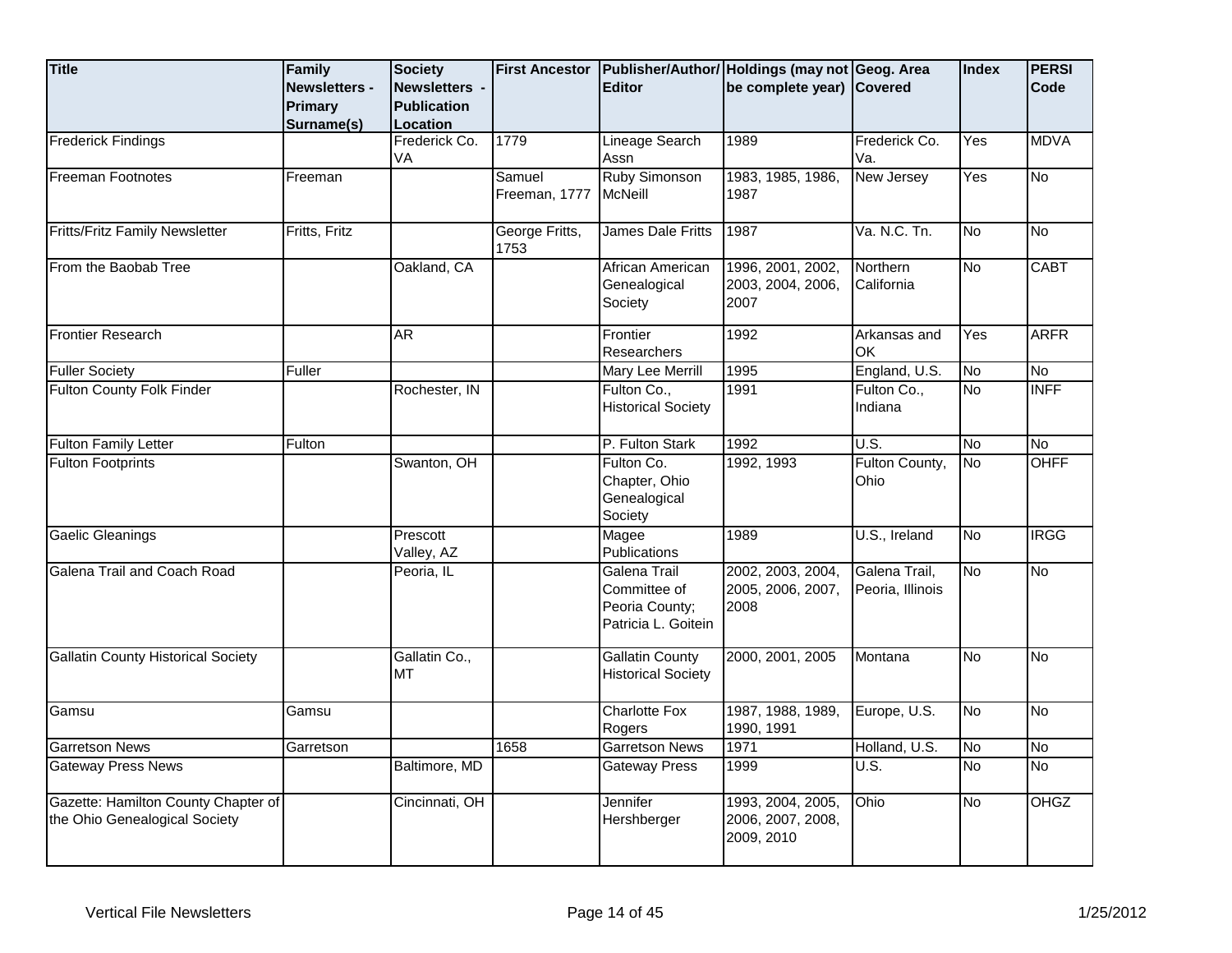| <b>Title</b>                                            | Family<br><b>Newsletters -</b> | <b>Society</b><br>Newsletters -<br><b>Publication</b> | <b>First Ancestor</b>         | <b>Editor</b>                                                                 | Publisher/Author/ Holdings (may not Geog. Area<br>be complete year) Covered                                                              |                      | Index     | <b>PERSI</b><br>Code |
|---------------------------------------------------------|--------------------------------|-------------------------------------------------------|-------------------------------|-------------------------------------------------------------------------------|------------------------------------------------------------------------------------------------------------------------------------------|----------------------|-----------|----------------------|
|                                                         | Primary<br>Surname(s)          | Location                                              |                               |                                                                               |                                                                                                                                          |                      |           |                      |
| Genealogical Society of New Jersey<br>(GSNJ) Newsletter |                                | Trenton, NJ                                           |                               | <b>GSNJ</b>                                                                   | 2005, 2006, 2007,<br>2008, 2009, 2010,<br>2011                                                                                           | New Jersey           | No        | <b>NJGS</b>          |
| Genealogy Society of Southern<br><b>Illinois</b>        |                                | Carterville, IL                                       |                               | Genealogy Society 1992, 2000, 2002,<br>of Southern Illinois 2003, 2004, 2005, | 2006, 2007, 2008,<br>2009, 2010, 2011,<br>2012                                                                                           | Southern Illinois No |           | <b>ILGS</b>          |
| Generations: Jewish Genealogical<br>Society of Michigan |                                | West<br>Bloomfield, MI                                |                               | J G S of Michigan                                                             | 1988, 1989, 1990,<br>1992, 1993, 1995,<br>1996, 1997, 1998,<br>1999, 2000, 2001,<br>2002, 2004, 2005,<br>2006, 2007, 2008,<br>2009, 2010 | Michigan             | <b>No</b> | <b>MIJG</b>          |
| Genie's View                                            |                                | Ottawa, IL                                            |                               | La Salle County<br>Genealogy Guild                                            | 2000, 2001, 2002,<br>2003, 2004, 2005,<br>2006, 2007, 2008,<br>2009, 2010, 2011,<br>2012                                                 | <b>Illinois</b>      | <b>No</b> | <b>ILGV</b>          |
| Genoa-Carson Valley Book: Where<br>Nevada Began         |                                | Genoa, NV                                             | Mormons, 1850 Michael Miluck  |                                                                               | 1981, 1982                                                                                                                               | Nevada               | <b>No</b> | δ                    |
| German American Genealogy                               |                                | <b>North</b><br>Hollywood, CA                         |                               | Immigrant<br>Genealogical<br>Society                                          | 1987                                                                                                                                     | Germany, U.S.        | Yes       | <b>AMGG</b>          |
| German Genealogical Society of<br>America Newsletter    |                                | La Verne, CA                                          |                               | T. Maureen<br>Schoenky                                                        | 2000                                                                                                                                     | <b>U.S.</b>          | No        | <b>AMGX</b>          |
| Gilmore Genealogical Newsletter                         | Gilmore                        |                                                       | <b>Robert Gilmore</b><br>1670 | William R. Gilmore 1986, 1985, 1994,                                          | 1995                                                                                                                                     |                      | No        | No                   |
| Give and Take, The Graves Family<br>Newsletter          | Graves                         |                                                       |                               | Pat Moore<br>Publications                                                     | 1989, 1990                                                                                                                               |                      | <b>No</b> | $\overline{No}$      |
| Goffs of the U.S. and their Ancestors Goffs             |                                |                                                       |                               | Herb Evans                                                                    | 1982                                                                                                                                     |                      | <b>No</b> | $\overline{No}$      |
| Gonfanon                                                |                                | Hull, Quebec,<br>Canada                               |                               | Heraldry Society of 1992, 2004, 2005,<br>Canada                               | 2009, 2010, 2011                                                                                                                         | Canada               | <b>No</b> | <b>CNGF</b>          |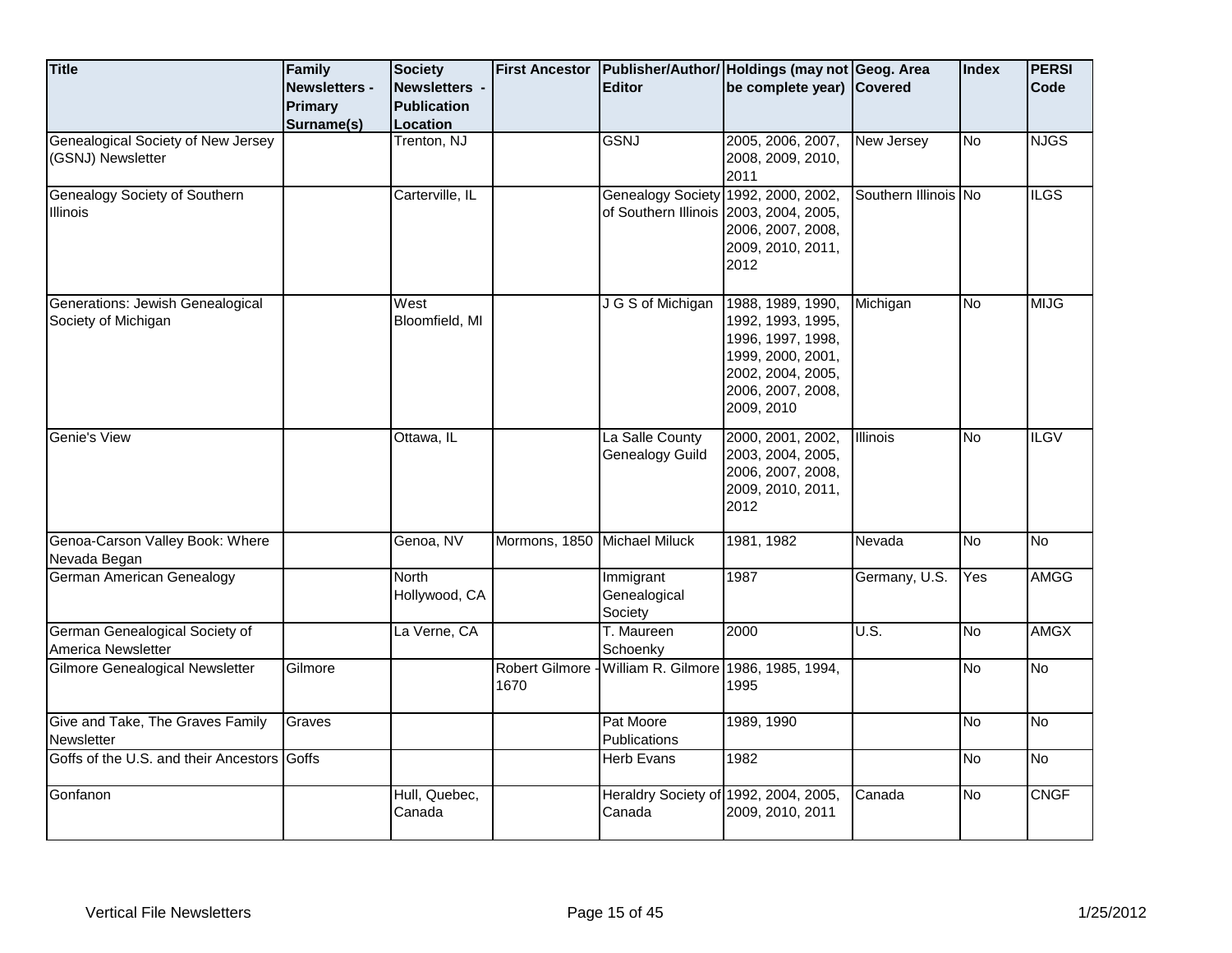| <b>Title</b>                                                       | Family<br><b>Newsletters -</b><br><b>Primary</b><br>Surname(s)                          | <b>Society</b><br><b>Newsletters -</b><br><b>Publication</b><br>Location | <b>First Ancestor</b>                                   | <b>Editor</b>                                  | Publisher/Author/ Holdings (may not Geog. Area<br>be complete year) Covered |                          | Index     | <b>PERSI</b><br>Code |
|--------------------------------------------------------------------|-----------------------------------------------------------------------------------------|--------------------------------------------------------------------------|---------------------------------------------------------|------------------------------------------------|-----------------------------------------------------------------------------|--------------------------|-----------|----------------------|
| <b>Goodenoughs Ghosts</b>                                          | Goodenough,<br>Goodnough,<br>Goodenow,<br>Goodnow                                       |                                                                          | Goodenow,<br>John, 1638                                 | Carol McWain<br>Goodenough                     | 1981                                                                        | England, U.S.            | Yes       | No                   |
| <b>Gooldy Grapevine</b>                                            | Gooldy                                                                                  |                                                                          | Gooldy,<br>William, 1851                                | Walter R. Gooldy                               | 1975                                                                        | Indiana and<br>elsewhere | Yes       | <u>ν</u>             |
| <b>Green County Genealogist</b>                                    |                                                                                         | Monroe, WI                                                               |                                                         | <b>Green County</b><br>Genealogical<br>Society | 2002, 2003                                                                  | Green Co.,<br>Wisconsin  | <b>No</b> | <b>WIGT</b>          |
| Greene/Macomb Family                                               | Greene.<br>Macomb                                                                       |                                                                          | Ryland<br>Warriner<br>Greene, Mary<br>Stanton<br>Macomb | Gilbert K. Greene,<br>Jr.                      | not noted                                                                   |                          | <b>No</b> | δ                    |
| <b>Grinnell Family Association Official</b><br>Newsletter          | Grinnell                                                                                |                                                                          | Grenell, Daniel,<br>1729                                | <b>Grinnell Family</b><br>Association          | 1997, 1996, 1995,<br>1994, 1993, 1992,<br>1990, 1989, 1988,<br>1987, 1986   |                          | No        | <b>No</b>            |
| <b>Groce Family Newsletter</b>                                     | Groce                                                                                   |                                                                          | Groce, Robert<br>H., 1878                               | <b>Sandy Groce</b><br>Horner                   | 1987                                                                        |                          | No        | No                   |
| <b>Groff Newsletter</b>                                            | Groff                                                                                   |                                                                          | Barr, Jacob                                             | <b>Groff History</b><br>Association            | 1985. 1986                                                                  | $\overline{U.S.}$        | No        | No                   |
| Guardian: Newsletter of the<br>Jefferson County Historical Society |                                                                                         | Charles Town,<br><b>WV</b>                                               |                                                         | Jefferson County<br><b>Historical Society</b>  | 2004, 2005, 2006,<br>2007, 2008, 2009,<br>2010, 2011                        | West Virginia            | No        | <b>WVJF</b>          |
| <b>Hackett Hunter</b>                                              | Hackett                                                                                 |                                                                          | Joseph Hackett, G.P. McHale<br>1781                     |                                                | 1981                                                                        |                          |           | <b>No</b>            |
| Hamblen Connector                                                  | Hamblen                                                                                 |                                                                          | Hamblen, A.<br>Porter                                   | John W. Hamblen                                | 1988, 1989                                                                  | Maryland,<br>Virginia    | δ         | No                   |
| Hambrook Herald                                                    | Hambrook                                                                                |                                                                          | Hambrook,<br><b>Emily Ethel</b>                         | Kenneth G. Aitken                              | 1985                                                                        | England,<br>Canada       | <b>No</b> | <b>No</b>            |
| <b>Hamersky and Allied Families</b><br>Newsletter                  | Hamersky,<br>Hammersky,<br>Hamerska,<br>Hamerske,<br>Hamerski,<br>Hamernik,<br>Homernik |                                                                          |                                                         | Michael D.<br>Hamersky                         | 1980, 1981                                                                  | Poland,<br>Germany, U.S. | <b>No</b> | No                   |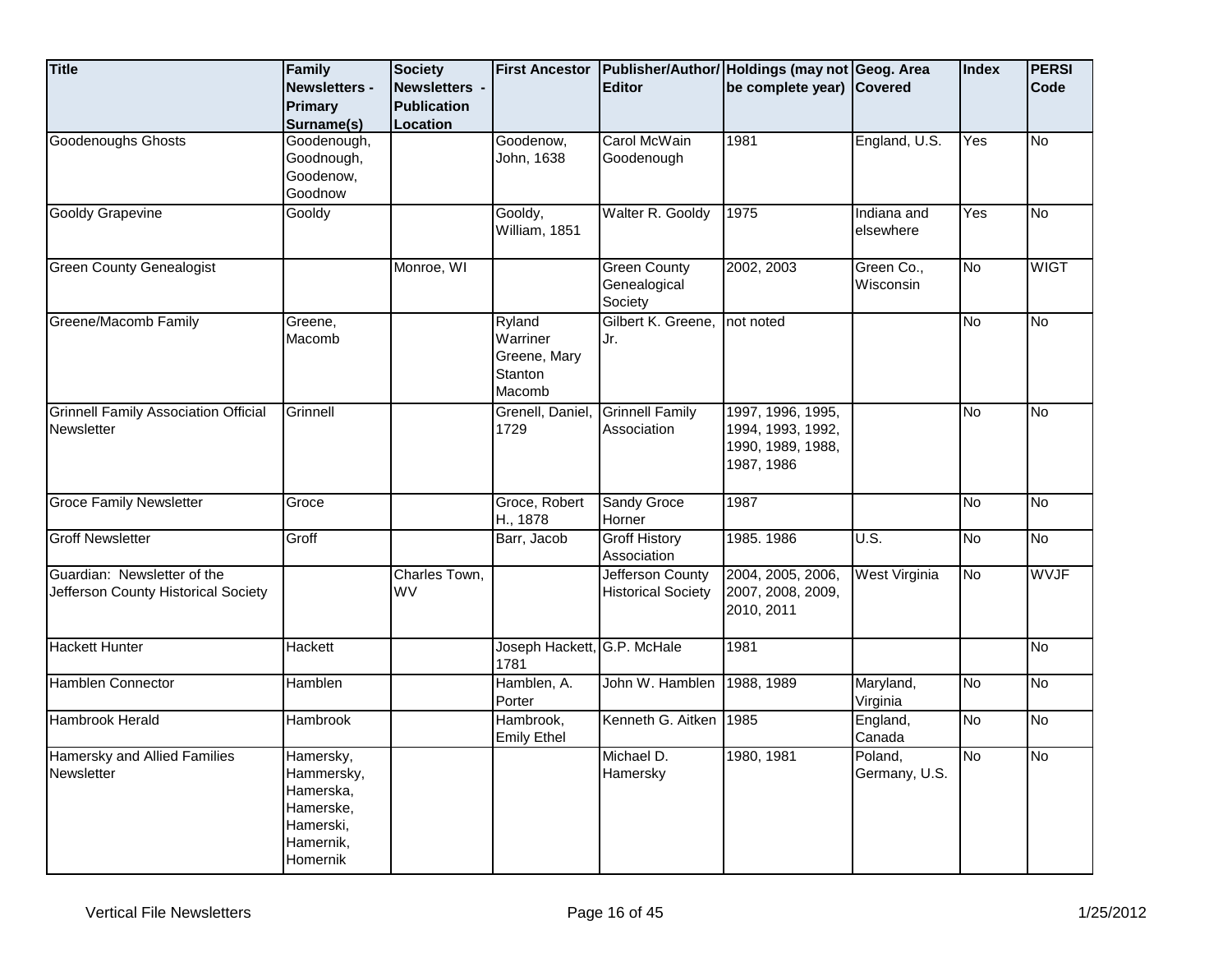| <b>Title</b>                                                            | Family<br><b>Newsletters -</b><br><b>Primary</b><br>Surname(s) | <b>Society</b><br>Newsletters -<br><b>Publication</b><br>Location | <b>First Ancestor</b>          | <b>Editor</b>                                                                  | Publisher/Author/ Holdings (may not Geog. Area<br>be complete year) Covered |                       | Index                  | <b>PERSI</b><br><b>Code</b> |
|-------------------------------------------------------------------------|----------------------------------------------------------------|-------------------------------------------------------------------|--------------------------------|--------------------------------------------------------------------------------|-----------------------------------------------------------------------------|-----------------------|------------------------|-----------------------------|
| Hancock Heritage                                                        |                                                                | Findlay, OH                                                       |                                | Charlotte Brannan,<br>Anita Rush, Bev<br>Kelly                                 | 1985, 1986                                                                  | Ohio                  | No                     | OHHH                        |
| Hanson Family Journal                                                   | Hanson                                                         |                                                                   | Greenbriar<br>Hansons          | <b>Homer Eiler</b>                                                             | 1962, 1963                                                                  | Ireland, U.S.         | No                     | No                          |
| <b>Harbin Newsletter</b>                                                | Harbin                                                         |                                                                   | Harbin, James,<br>1830         | Joan Marie<br>Salzmann                                                         | 1986, 1989                                                                  | U.S.                  | No                     | No                          |
| Harden Newsletter                                                       | Harden, Hardin,<br>Harding                                     |                                                                   |                                | Harden Family<br>Association                                                   | 1984, 1985                                                                  |                       | No                     | No                          |
| <b>Hart Historical Notes</b>                                            | Hart                                                           |                                                                   |                                | Linda Munroe Hart 1994                                                         |                                                                             |                       | No                     | No                          |
| <b>Haworth Family Newsletter</b>                                        | Haworth                                                        |                                                                   |                                | La Verne A.<br>Hughes                                                          | 1958, 1959                                                                  | U.S.                  | No                     | No                          |
| <b>Hayner Family News</b>                                               | Hayner                                                         |                                                                   |                                | Mrs. Clifford<br>Hayner                                                        | 1967                                                                        | U.S.                  | No                     | No                          |
| <b>Head-Lines and Lineages</b>                                          | Head                                                           |                                                                   | Head, Henry,<br>1895.          | Robert R. Smith                                                                | 1955, 1957, 1958,<br>1959                                                   | England, U.S.         | $\overline{\text{No}}$ | No                          |
| Heard Journal & Herd, Hird, Hurd,<br>Too                                | Heard, Herd,<br>Hird, Hurd                                     |                                                                   |                                | Elsie L. Zarnowitz                                                             | 1984                                                                        | U.S.                  | Yes                    | No                          |
| <b>Heath Family Association</b>                                         | <b>Health</b>                                                  |                                                                   | Heath,<br>Bartholomew,<br>1632 | Elbert M. Heath                                                                | 1970, 1971, 1972,<br>1973, 1975                                             | England, U.S.         | No                     | No                          |
| <b>Heeter Connections</b>                                               | <b>Heeter</b>                                                  |                                                                   | Heeter,<br>Sebastian,<br>1760  | Debbie Tetzlaff                                                                | 1983, 1984, 1985,<br>1986, 1987                                             | Pennsylvania          | No                     | <b>No</b>                   |
| Herald                                                                  |                                                                | Montgomery<br>County, TX                                          |                                | Montgomery<br>County<br>Genealogical &<br>historical Society                   |                                                                             | Montgomery<br>Co., TX | Yes                    | <b>TXMC</b>                 |
| <b>Heritage Line</b>                                                    |                                                                | Chicago, IL                                                       |                                | <b>Irish American</b><br>Heritage Center                                       | 2003                                                                        | U.S.                  | No.                    | No                          |
| <b>Heritage Newsletter</b>                                              |                                                                | Los Angeles,<br>CA                                                |                                | Geralyn Johnson,<br>California African<br>American<br>Geneaological<br>Society | 1994                                                                        | California, U.S.      | No                     | <b>CAHW</b>                 |
| Heritage: A Quarterly Publication of<br>the Gwinnett Historical Society |                                                                | Lawrenceville,<br><b>GA</b>                                       |                                | Gwinnett Historical 1985, 1986<br>Society                                      |                                                                             | Georgia               | No                     | No                          |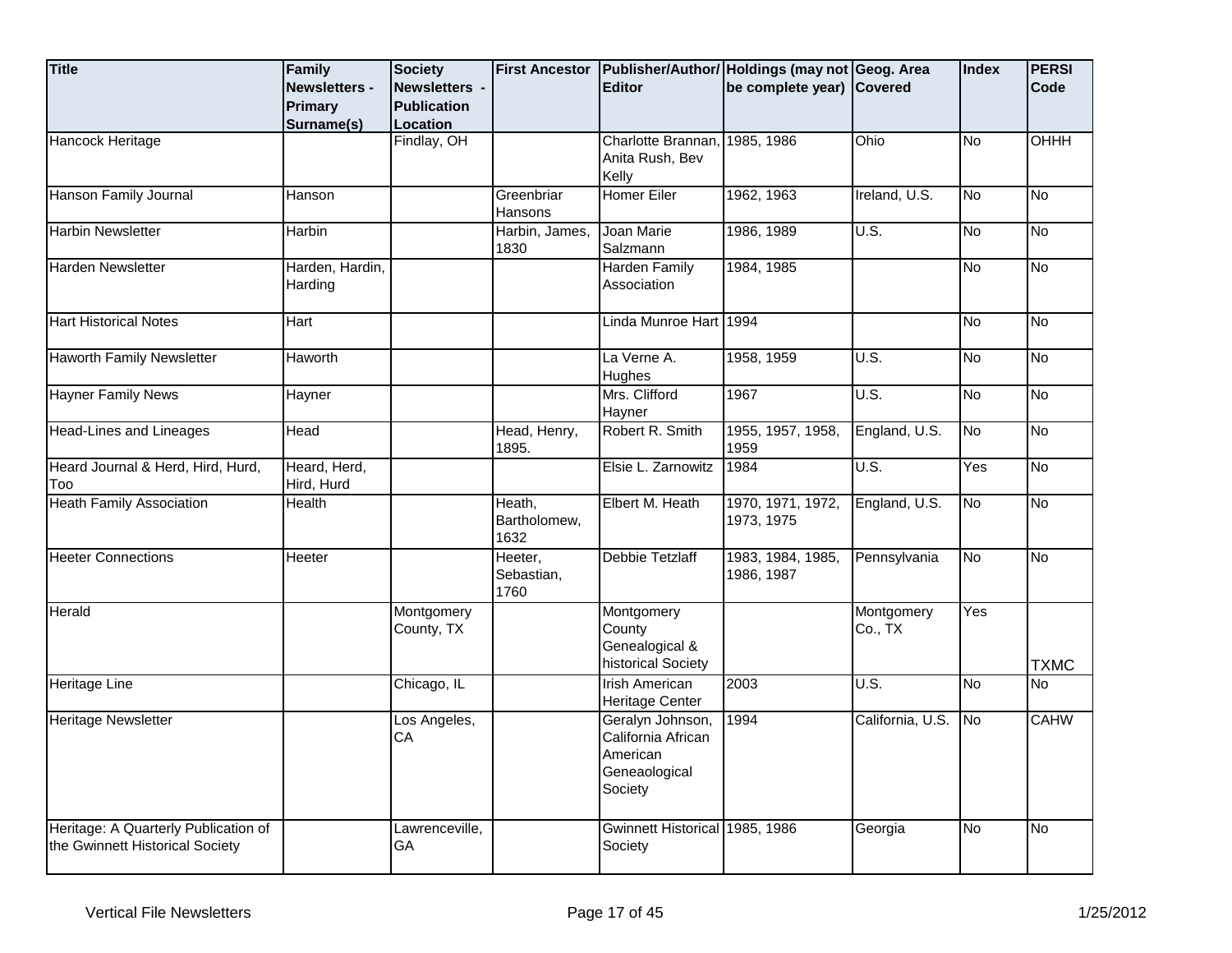| <b>Title</b>                                        | Family<br><b>Newsletters -</b><br>Primary<br>Surname(s) | <b>Society</b><br>Newsletters -<br><b>Publication</b><br>Location | <b>First Ancestor</b>    | <b>Editor</b>                                            | Publisher/Author/ Holdings (may not Geog. Area<br>be complete year) Covered |                                                  | Index     | <b>PERSI</b><br>Code |
|-----------------------------------------------------|---------------------------------------------------------|-------------------------------------------------------------------|--------------------------|----------------------------------------------------------|-----------------------------------------------------------------------------|--------------------------------------------------|-----------|----------------------|
| Heritage: American Jewish Historical<br>Society     |                                                         | Waltham, MA                                                       |                          | American Jewish<br><b>Historical Society</b>             | 1991, 1992, 1993                                                            | U.S.                                             | <b>No</b> | <b>AMJH</b>          |
| <b>Heston Historian</b>                             | Heston                                                  |                                                                   | Heston,<br>Zebulon, 1697 | John P. Heston                                           | 1959, 1958, 1957                                                            | England, U.S.                                    | No        | <b>No</b>            |
| <b>Hicks Newsletter</b>                             | <b>Hicks</b>                                            |                                                                   | Hicks, James,<br>1800    | Virginia Hicks                                           | 1972, 1973, 1975                                                            | Tennessee,<br>U.S.                               | <b>No</b> | <b>No</b>            |
| <b>High Family Journal</b>                          | High                                                    |                                                                   |                          | Lake E. High, Jr.                                        | 1994, 1995, 1997,<br>2001, 2002                                             | U.S.                                             | No        | $\overline{N_{0}}$   |
| <b>Hightower Quest</b>                              | Hightower                                               |                                                                   |                          | Janet and Ken<br>Ricke                                   | 1996, 1997, 1998,<br>1999                                                   | <b>U.S.</b>                                      | Yes       | $\overline{N}$       |
| <b>Hill Family Newsletter</b>                       | Hill                                                    |                                                                   | Peter Hill               | Mary Ellen Hill<br>Higginbotham                          | 1978                                                                        |                                                  | <b>No</b> | $\overline{N}$       |
| Hinman Heritage                                     | Hinman                                                  |                                                                   |                          | <b>Hinman Family</b><br>Association                      | 1976, 1977                                                                  |                                                  | No        | No                   |
| <b>Hisle-Hysell Newsletter</b>                      | Hisle, Hysell                                           |                                                                   | Howe, Helen<br>Hysell    | Deborah Hysell<br>Sanders                                | 1985, 1986, 1987                                                            | U.S.                                             | <u>No</u> | <b>No</b>            |
| Historian                                           |                                                         | Chicago, IL                                                       |                          | Ridge Historical<br>Society                              | Rogers Park/West 2003, 2002, 2006,<br>2007, 2008, 2009                      | Rogers Park,<br>West Ridge,<br>Chicago, Illinois | No        | No                   |
| <b>Historical News</b>                              |                                                         | Fort Wayne, IN                                                    |                          | Indiana Jewish<br><b>Historical Society</b>              | 2000, 2002, 2004,<br>2005, 2006, 2007,<br>2008, 2009, 2010,<br>2011         | Indiana                                          | No        | <b>INJW</b>          |
| <b>Historical Society News</b>                      |                                                         | Norristown, PA                                                    |                          | <b>Historical Society</b><br>of Montgomery<br>County, PA | 1998, 2005, 2006,<br>2007, 2008, 2010,<br>2011                              | Montgomery<br>Co., PA                            | <b>No</b> | <b>PAHN</b>          |
| <b>Historical Society News</b>                      |                                                         | Carnegie, PA                                                      |                          | <b>Historical Society</b><br>of Carnegie PA              | 2004                                                                        | Carnegie, PA                                     | No        | <b>No</b>            |
| <b>Historical Society of Michigan</b><br>Newsletter |                                                         | Ann Arbor, MI                                                     |                          | <b>Historical Society</b><br>of Michigan                 | 2000                                                                        | Michigan                                         | No        | No                   |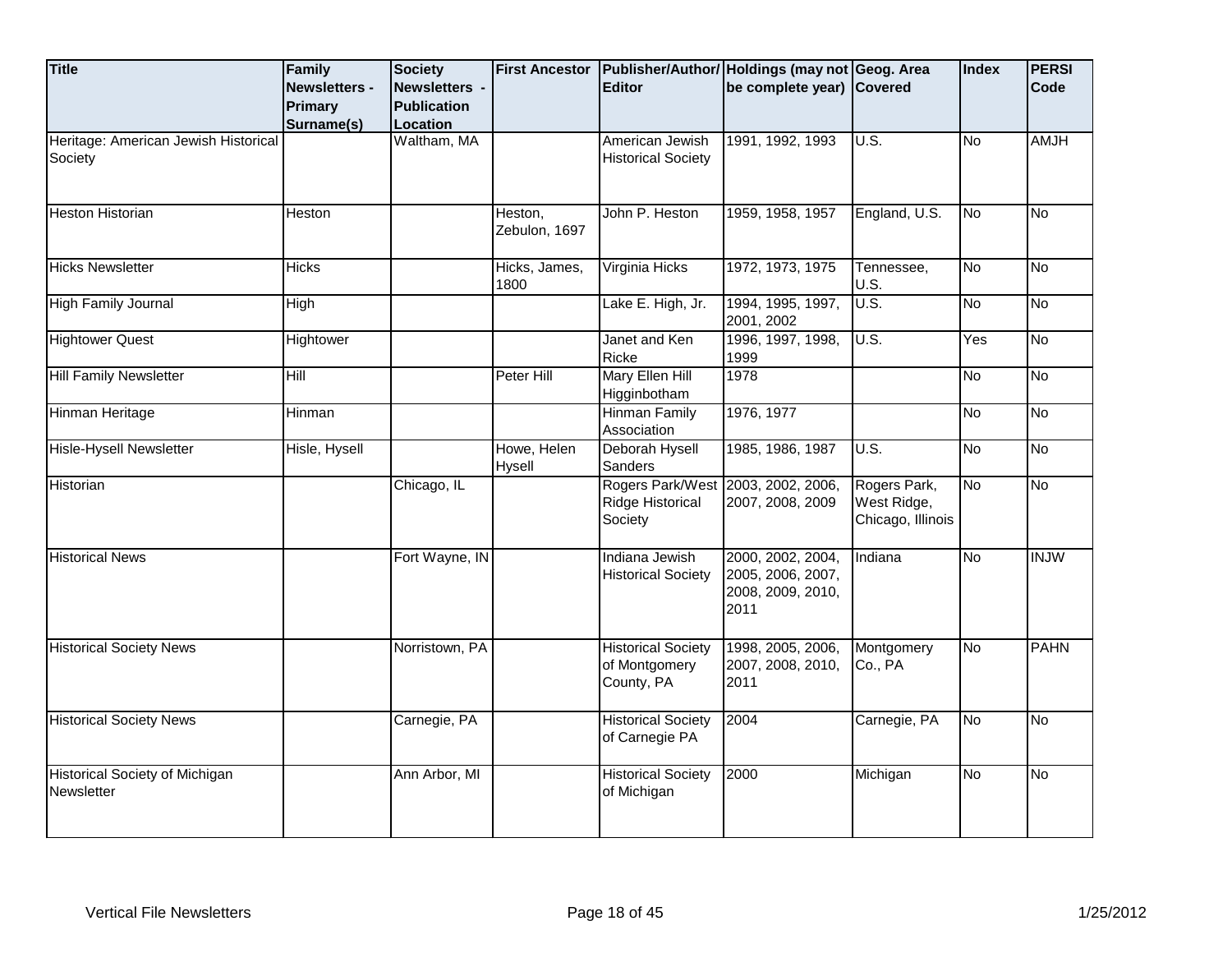| <b>Title</b>                                   | Family<br><b>Newsletters -</b> | <b>Society</b><br>Newsletters - |                                    | <b>Editor</b>                                                               | First Ancestor Publisher/Author/ Holdings (may not Geog. Area<br>be complete year) Covered                          |                   | <b>Index</b> | <b>PERSI</b><br>Code |
|------------------------------------------------|--------------------------------|---------------------------------|------------------------------------|-----------------------------------------------------------------------------|---------------------------------------------------------------------------------------------------------------------|-------------------|--------------|----------------------|
|                                                | Primary                        | <b>Publication</b>              |                                    |                                                                             |                                                                                                                     |                   |              |                      |
|                                                | Surname(s)                     | Location                        |                                    |                                                                             |                                                                                                                     |                   |              |                      |
| <b>Historical Tidings</b>                      |                                | Winchester,<br><b>TN</b>        |                                    | <b>Franklin County</b><br><b>Historical Society</b>                         | 1993, 1996, 1997,<br>1998, 1999, 2000,<br>2001, 2002, 2003,<br>2004, 2005, 2006,<br>2007, 2008, 2009,<br>2010, 2011 | Tennessee         | No           | <b>TNHT</b>          |
| <b>Hite Family Association</b>                 | Hite                           |                                 |                                    | <b>Elizabeth Coles</b><br>Umstattd                                          | 1993, 1994, 1995,<br>1996, 1997, 1998,<br>1999, 2000, 2001,<br>2002, 2003                                           |                   | ΟN           | $*0993$              |
| <b>Home Sweet Home</b>                         |                                | Sugar City, ID                  |                                    | Dan S. Hemsley,<br><b>Family Historical</b><br>and Research<br>Organization | 1984                                                                                                                | U.S. Idaho        | Μ            | No                   |
| <b>Hoover Histories</b>                        | Hoover                         |                                 |                                    | Hoover-Huber<br><b>Family Association</b>                                   | 1989                                                                                                                |                   | <b>No</b>    | No                   |
| <b>Hoskins Genealogist</b>                     | Hoskins                        |                                 | Hoskins,<br>George Robert,<br>1868 | George E. Russell                                                           | 1956, 1957, 1958,<br>1959                                                                                           | $\overline{U.S.}$ | Yes          | No                   |
| Houp Houpe Houpt Family Historian<br>Quarterly | Houp, Houpe,<br>Houpt          |                                 | Houpt, James<br>Andrew, 1831       | L. Randall Houpe                                                            | 1981, 1982, 1983,<br>1984, 1985, 1986,<br>1987, 1988                                                                | Kansas, U.S.      | <b>No</b>    | <b>No</b>            |
| Houtz Hall of Fame                             | Houtz                          |                                 | Houtz, John<br>Philip, 1709        | Leslie H. Weber                                                             | 1965, 1966, 1967                                                                                                    | Germany, U.S.     | Yes          | δ                    |
| Hrafnhoh                                       |                                | Biddulph,<br>Wales              |                                    | Joseph Biddulph                                                             | not noted                                                                                                           | England, Wales No |              | No                   |
| HSM Chronicle (2004-)                          |                                | East Lansing,<br>MI             |                                    | <b>Historical Society</b><br>of Michigan                                    | 2006, 2007, 2008                                                                                                    | Michigan          | ΟN           | <b>MIHN</b>          |
| <b>Huddleston Family Newsletter</b>            | Huddleston                     |                                 |                                    | Donald L. Cordell                                                           | 1976                                                                                                                | U.S.              | ΟN           | δ                    |
| Hughes Heritage                                | Hughes                         |                                 | Hewes,<br>Richard, Capt.,<br>1721  | Hughes Heritage                                                             | 1984                                                                                                                | Virginia, U.S.    | ΟN           | δ                    |
| <b>Huguenot Heritage</b>                       |                                | New York, NY                    |                                    | Huguenot Heritage 2000                                                      |                                                                                                                     | U.S. France       | Μ            | <b>No</b>            |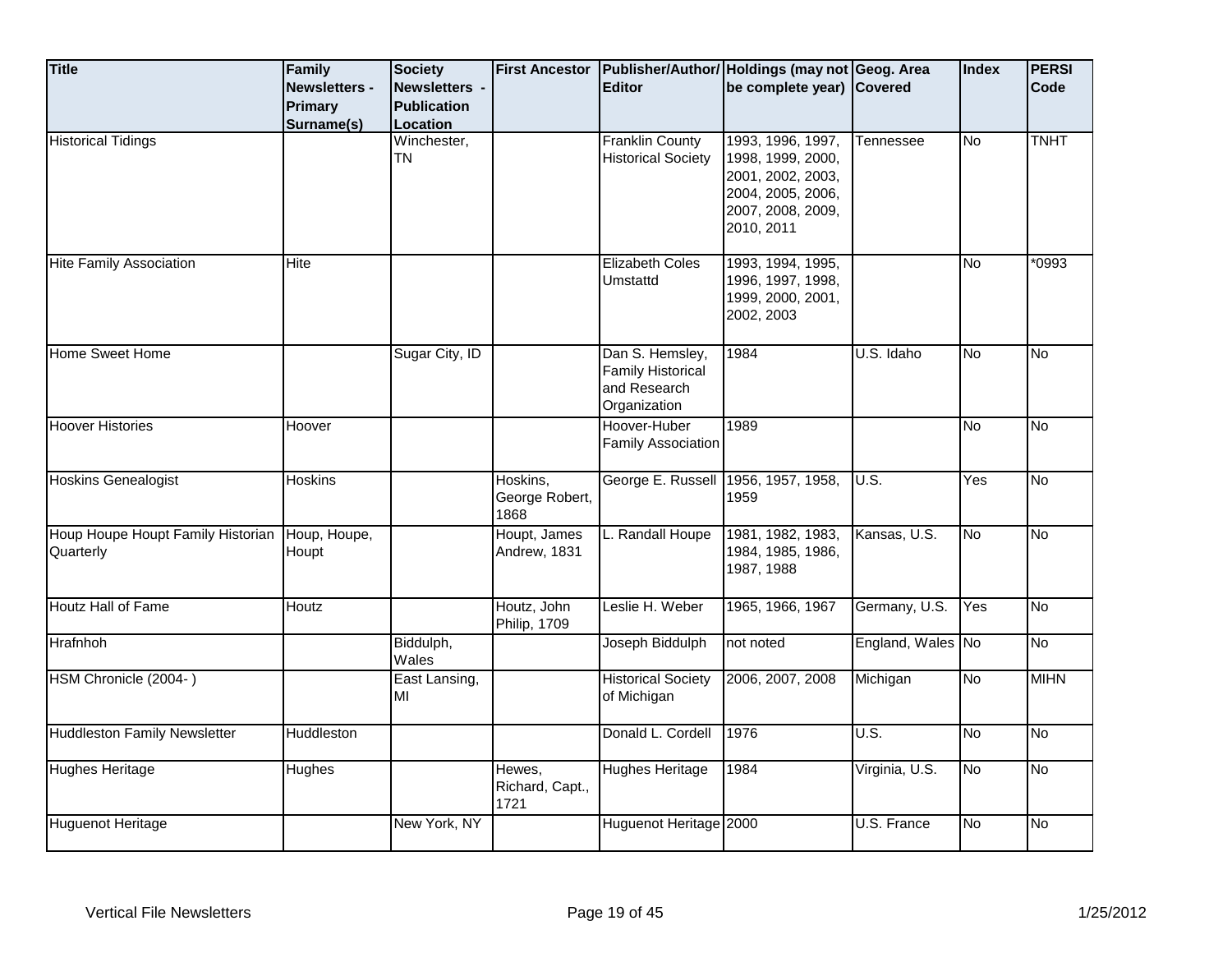| <b>Title</b>                                                          | Family<br><b>Newsletters -</b><br>Primary<br>Surname(s) | <b>Society</b><br>Newsletters -<br><b>Publication</b><br>Location | <b>First Ancestor</b>           | <b>Editor</b>                                                                    | Publisher/Author/ Holdings (may not Geog. Area<br>be complete year) Covered                                               |                   | Index          | <b>PERSI</b><br>Code |
|-----------------------------------------------------------------------|---------------------------------------------------------|-------------------------------------------------------------------|---------------------------------|----------------------------------------------------------------------------------|---------------------------------------------------------------------------------------------------------------------------|-------------------|----------------|----------------------|
| Human Interest                                                        |                                                         | Urbana-<br>Champaign, IL                                          |                                 | University of<br><b>Illinois</b>                                                 | 1999                                                                                                                      |                   | N <sub>o</sub> | <b>No</b>            |
| <b>Hunting Hawkshaws</b>                                              | Hawkshaw                                                |                                                                   | de<br>Haukesheye,<br>Adam, 1285 | Joan Beauprez                                                                    | 1981                                                                                                                      | Europe, U.S.      | No             | <b>No</b>            |
| Huntington Family Association                                         | Huntington                                              |                                                                   |                                 | Charles A.<br>Huntington, Jr.                                                    | 1998, 1997, 1996,<br>1994, 1993, 1992                                                                                     | $\overline{U.S.}$ | No             | $\overline{N}$       |
| Idaho Genealogical Society<br>Quarterly                               |                                                         | Boise, ID                                                         |                                 | Idaho<br>Genealogical<br>Society                                                 | 1959, 1960                                                                                                                | Idaho             | N <sub>o</sub> | <b>IDGQ</b>          |
| Illinois Architectural and Historical<br><b>Review</b>                |                                                         | Havana, IL                                                        |                                 | David Badger                                                                     | 1994                                                                                                                      | Illinois          | No             | <b>No</b>            |
| <b>Illinois Heritage Association</b><br>Newsletter                    |                                                         | Champaign, IL                                                     |                                 | Carol B. Betts                                                                   | 1998, 1999, 2000,<br>2004, 2005                                                                                           | <b>Illinois</b>   | <b>No</b>      | <b>No</b>            |
| Illinois History: A Magazine for<br>Young People                      |                                                         | Springfield, IL                                                   |                                 | <b>Illinois Historic</b><br>Preservation<br>Agency, Keith A.<br>Sculle           | 1999                                                                                                                      | Illinois          | <b>No</b>      | $\overline{N}$       |
| Illinois Mennonite Heritage<br>Newsletter                             |                                                         | Metamora, IL                                                      |                                 | Illinois Mennonite<br>Historical and<br>Genealogical<br>Society                  | 1992, 2000, 2004,<br>2005, 2006, 2007,<br>2008, 2009, 2010,<br>2011                                                       | <b>Illinois</b>   | <b>No</b>      | <b>ILMM</b>          |
| Illinois State Genealogical Society<br>Newsletter                     |                                                         | Springfield, IL                                                   |                                 | <b>Illinois State</b><br>Genealogical<br>Society                                 | 1992, 2000, 2001,<br>2004, 2005, 2009,<br>2010                                                                            | Illinois          | <b>No</b>      | <b>ILGW</b>          |
| Illuminator: Quarterly Newsletter of<br>the Zion Genealogical Society |                                                         | Zion, IL                                                          |                                 | <b>Zion Genealogical</b><br>Society                                              | 1986, 1988, 1993,<br>1992, 1993, 1997,<br>1998, 1999, 2000,<br>2001, 2002, 2003,<br>2004, 2005, 2006,<br>2007, 2008, 2009 | <b>Illinois</b>   | <b>No</b>      | <b>ILLL</b>          |
| Imperial St. Landry Genealogical<br>and Historical Society            |                                                         | Opelousas, LA                                                     |                                 | <b>Imperial Saint</b><br>Landry<br>Genealogical and<br><b>Historical Society</b> | 1994                                                                                                                      | Louisiana         | Yes            | <b>No</b>            |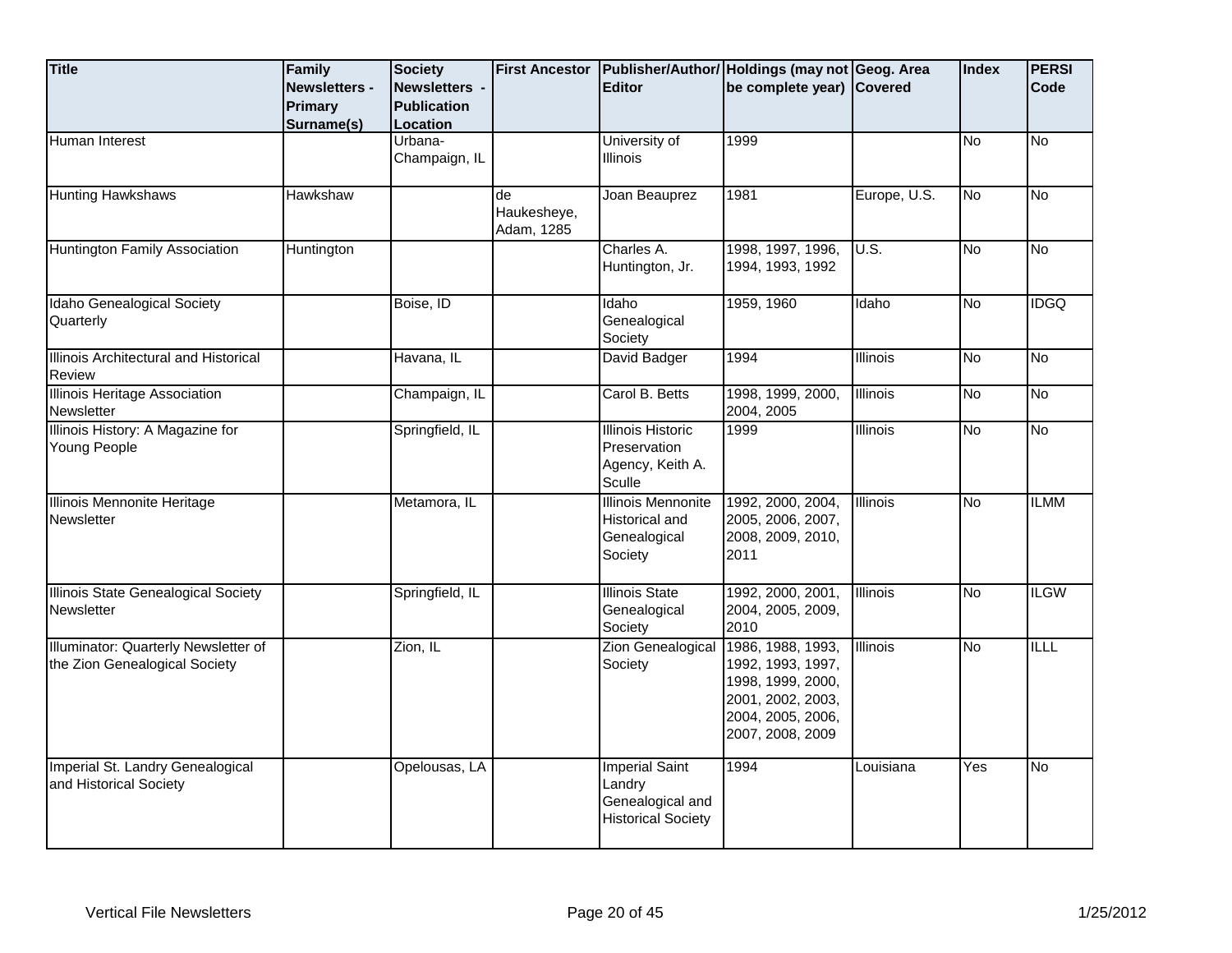| <b>Title</b>                               | Family               | <b>Society</b>     | <b>First Ancestor</b> |                                     | Publisher/Author/ Holdings (may not Geog. Area |                   | <b>Index</b>     | <b>PERSI</b>   |
|--------------------------------------------|----------------------|--------------------|-----------------------|-------------------------------------|------------------------------------------------|-------------------|------------------|----------------|
|                                            | <b>Newsletters -</b> | Newsletters -      |                       | <b>Editor</b>                       | be complete year) Covered                      |                   |                  | Code           |
|                                            | Primary              | <b>Publication</b> |                       |                                     |                                                |                   |                  |                |
|                                            | Surname(s)           | Location           |                       |                                     |                                                |                   |                  |                |
| Independence County Historical             |                      | Batesville, AR     |                       | Independence                        | 1992, 2006, 2007                               | Arkansas          | <b>No</b>        | <b>ARIN</b>    |
| <b>Society Newsletter</b>                  |                      |                    |                       | <b>County Historical</b>            |                                                |                   |                  |                |
|                                            |                      |                    |                       | Society                             |                                                |                   |                  |                |
| Indian River Genealogical Society          |                      | Vero Beach,        |                       | <b>Indian River</b>                 | 1988                                           | Florida           | Μ                | <b>FLIR</b>    |
| Newsletter                                 |                      | FL                 |                       | Genealogical                        |                                                |                   |                  |                |
|                                            |                      |                    |                       | Society, Pamela                     |                                                |                   |                  |                |
|                                            |                      |                    |                       | Hall                                |                                                |                   |                  |                |
| Informant                                  | Winfield             |                    |                       | <b>Winfield Family</b>              | 1984                                           | $\overline{U.S.}$ | <b>No</b>        | $\overline{N}$ |
|                                            |                      |                    |                       | Assn                                |                                                |                   |                  |                |
| Institute for the Arts and Humanistic      |                      | <b>University</b>  |                       | Institute for the                   | 1999                                           | Pennsylvania      | <b>No</b>        | $\overline{N}$ |
| <b>Studies</b>                             |                      | Park, PA           |                       | arts and                            |                                                |                   |                  |                |
|                                            |                      |                    |                       | Humanistic                          |                                                |                   |                  |                |
|                                            |                      |                    |                       | <b>Studies</b>                      |                                                |                   |                  |                |
| Iowa Genealogical Society                  |                      | De Moines, IA      |                       | Iowa Genealogical 1992, 2000, 2004, |                                                | lowa              | Μ                | <b>IAGN</b>    |
| Newsletter                                 |                      |                    |                       | Society                             | 2006, 2007                                     |                   |                  |                |
|                                            |                      |                    |                       |                                     |                                                |                   |                  |                |
| Irish at Home and Abroad: A Journal        |                      | Salt Lake City,    |                       | Dwight A. Radford 1993, 1994, 1995  |                                                | Ireland, U.S.,    | No               | <b>IRAH</b>    |
| of Irish Genealogy and Heritage            |                      | UT                 |                       |                                     |                                                | U.K.              |                  |                |
|                                            |                      |                    |                       |                                     |                                                |                   |                  |                |
| <b>Irish Genealogical Research Society</b> |                      | London, UK         |                       | R.G. McCutcheon                     | 1992, 1998, 2000,                              | Ireland,          | Μ                | <b>IRGR</b>    |
| Newsletter                                 |                      |                    |                       |                                     | 2001, 2002, 2005,                              | England,          |                  |                |
|                                            |                      |                    |                       |                                     | 2006, 2007, 2008,                              |                   |                  |                |
|                                            |                      |                    |                       |                                     | 2009, 2010, 2011                               |                   |                  |                |
| <b>Iroquois County Historical Society</b>  |                      | Watseka, IL        |                       | <b>Iroquois County</b>              | 2000                                           | Illinois          | N <sub>o</sub>   | <b>ILIQ</b>    |
| Newsletter                                 |                      |                    |                       | <b>Historical Society</b>           |                                                |                   |                  |                |
|                                            |                      |                    |                       |                                     |                                                |                   |                  |                |
| Italian Cultural Center Newsletter         |                      | Stone Park, IL     |                       | <b>Italian Cultural</b>             | 2000                                           | <b>Illinois</b>   | <b>No</b>        | $\overline{N}$ |
|                                            |                      |                    |                       | Center                              |                                                |                   |                  |                |
| Jacksonville Area Genealogical and         |                      | Jacksonville, IL   |                       | <b>Bob McCoy</b>                    | 1992                                           | <b>Illinois</b>   | Μ                | <b>No</b>      |
| <b>Historical Society Newsletter</b>       |                      |                    |                       |                                     |                                                |                   |                  |                |
| Jacksonville Genealogical Society          |                      | Jacksonville,      |                       | Jacksonville                        | 1992, 1993                                     | Jacksonville,     | $\overline{Yes}$ | <b>FLJN</b>    |
| Newsletter                                 |                      | FL.                |                       | Genealogical                        |                                                | Florida           |                  |                |
|                                            |                      |                    |                       | Society, Inc.                       |                                                |                   |                  |                |
| Jay-Bird News Update                       |                      | Ceres, CA          | Jay, Eugene H.,       | Loretta Jay Davis                   | 1978                                           | U.S.              | Yes              | <b>No</b>      |
|                                            |                      |                    | 1933                  |                                     |                                                |                   |                  |                |
| Jefferson County Genealogical              |                      | Port               |                       | Jefferson County                    | 1992, 1993, 1994,                              | Jefferson         | No               | <b>WAJC</b>    |
| Society Newsletter                         |                      | Townsend, WA       |                       | Genealogical                        | 1995                                           | County,           |                  |                |
|                                            |                      |                    |                       | Society                             |                                                | Washington        |                  |                |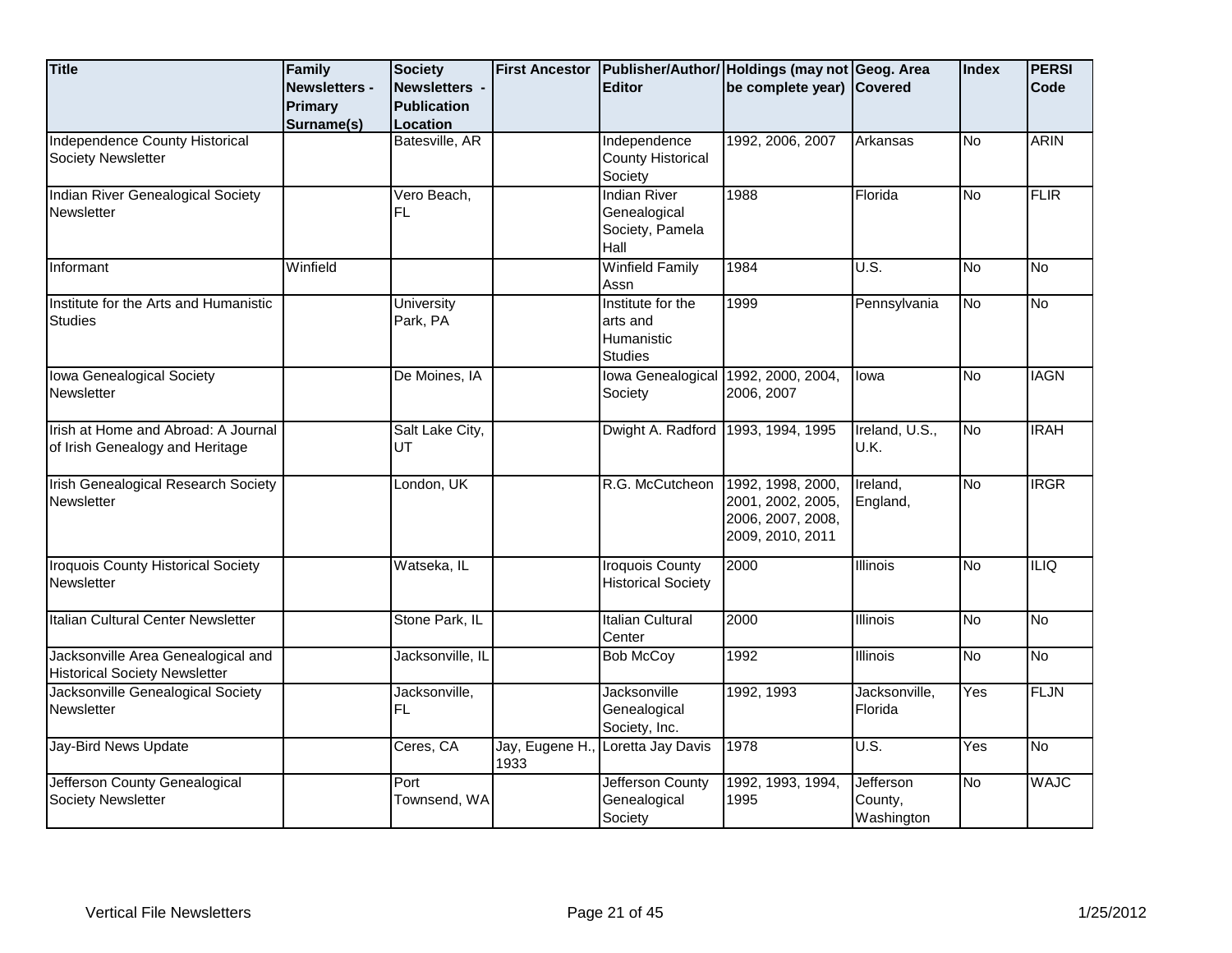| <b>Title</b>                                                                    | Family<br>Newsletters -<br><b>Primary</b><br>Surname(s) | <b>Society</b><br>Newsletters -<br><b>Publication</b><br>Location | <b>First Ancestor</b>               | <b>Editor</b>                                                | Publisher/Author/ Holdings (may not Geog. Area<br>be complete year) Covered |                                 | Index     | <b>PERSI</b><br>Code |
|---------------------------------------------------------------------------------|---------------------------------------------------------|-------------------------------------------------------------------|-------------------------------------|--------------------------------------------------------------|-----------------------------------------------------------------------------|---------------------------------|-----------|----------------------|
| Jefferson County Historical Quarterly                                           |                                                         | Pine Bluff, AR                                                    |                                     | Pine Bluff-<br>Jefferson County<br><b>Historical Society</b> | 1983                                                                        | Arkansas                        | No        | <b>ARJQ</b>          |
| Jefferson Park Historical Society<br>Newsletter                                 |                                                         | Chicago, IL                                                       |                                     | Jefferson Park<br><b>Historical Society</b>                  | 2005, 2006, 2007,<br>2008                                                   | Jefferson Park,<br>Chicago, IL  | No        | No                   |
| <b>JHSE Newsletter: The Jewish</b><br>Historical Society of England             |                                                         | London,<br>England                                                |                                     | Dr. Michael Jolles                                           | 2004, 2009, 2010,<br>2011\                                                  | England                         | <b>No</b> | <b>ENJH</b>          |
| Johnson Journal                                                                 |                                                         | Sacramento,<br>СA                                                 | Johnson<br>William Garnett,<br>1911 | Ms. Johnson                                                  | 1982, 1983, 1984,<br>1985, 1986, 1987,<br>1988, 1989                        | U.S.                            | No        | <b>No</b>            |
| Jones Journeys                                                                  | Jones, Joans,<br>Johns                                  | Riverside, CA                                                     |                                     | Frances R. Nelson 1986-87 (index)                            |                                                                             | U.S.                            | Yes       | <b>No</b>            |
| Jots From the Point                                                             |                                                         | Pittsburgh, PA                                                    |                                     | Western<br>Pennsylvania<br>Genealogical<br>Society           | 1992, 1993, 1995,<br>1997, 2009, 2010,<br>2011\                             | Western<br>Pennsylvania         | <b>No</b> | <b>PAJP</b>          |
| Journal of the Mark T. McKee Family McKee                                       |                                                         |                                                                   |                                     | Mark T. McKee<br>Family                                      | 1961, 1962, 1969                                                            | U.S. Michigan                   | No        | No                   |
| Journal of the Predmore, Pridemore, Predmore,<br>Pridmore, Prigmore Association | Pridemore,<br>Pridmore,<br>Prigmore                     |                                                                   |                                     | June Welch and<br>Howard Johnston                            | 1988, 1989, 1990,<br>1992, 1995                                             | U.S.                            | Yes       | <b>No</b>            |
| Julian Jamboree                                                                 |                                                         | Westminster,<br>CO                                                | Julian, Stephen<br>A., 1861         | Pamela S.<br>Forristall                                      | 1991                                                                        | Missouri, U.S.                  | Yes       | <b>No</b>            |
| <b>Kane County Chronicles</b>                                                   |                                                         | Geneva, IL                                                        |                                     | Kane County<br>Genealogical<br>Society                       | 2002, 2003, 2004,<br>2005, 2006, 2007,<br>2008, 2009                        | Kane County,<br><b>Illinois</b> | <b>No</b> | <b>ILKC</b>          |
| <b>Kansas Review</b>                                                            |                                                         | Topeka, KS                                                        |                                     | Kansas Council of<br>Genealogical<br>Societies               | 1998                                                                        | Kansas, U.S.                    | Yes       | <b>KSKR</b>          |
| <b>Kay-Quarterly</b>                                                            | Kay                                                     |                                                                   | Robert Kay,<br>John Kay, 1775       | Franklin A.<br>Spearman, Kay<br><b>Family Association</b>    | 1993                                                                        | U.S.                            | No        | No                   |
| Kentucky Explorer                                                               |                                                         | Jackson, KY                                                       |                                     | <b>Kentucky Explorer</b>                                     | 1992                                                                        | Kentucky                        | No        | <b>KYEX</b>          |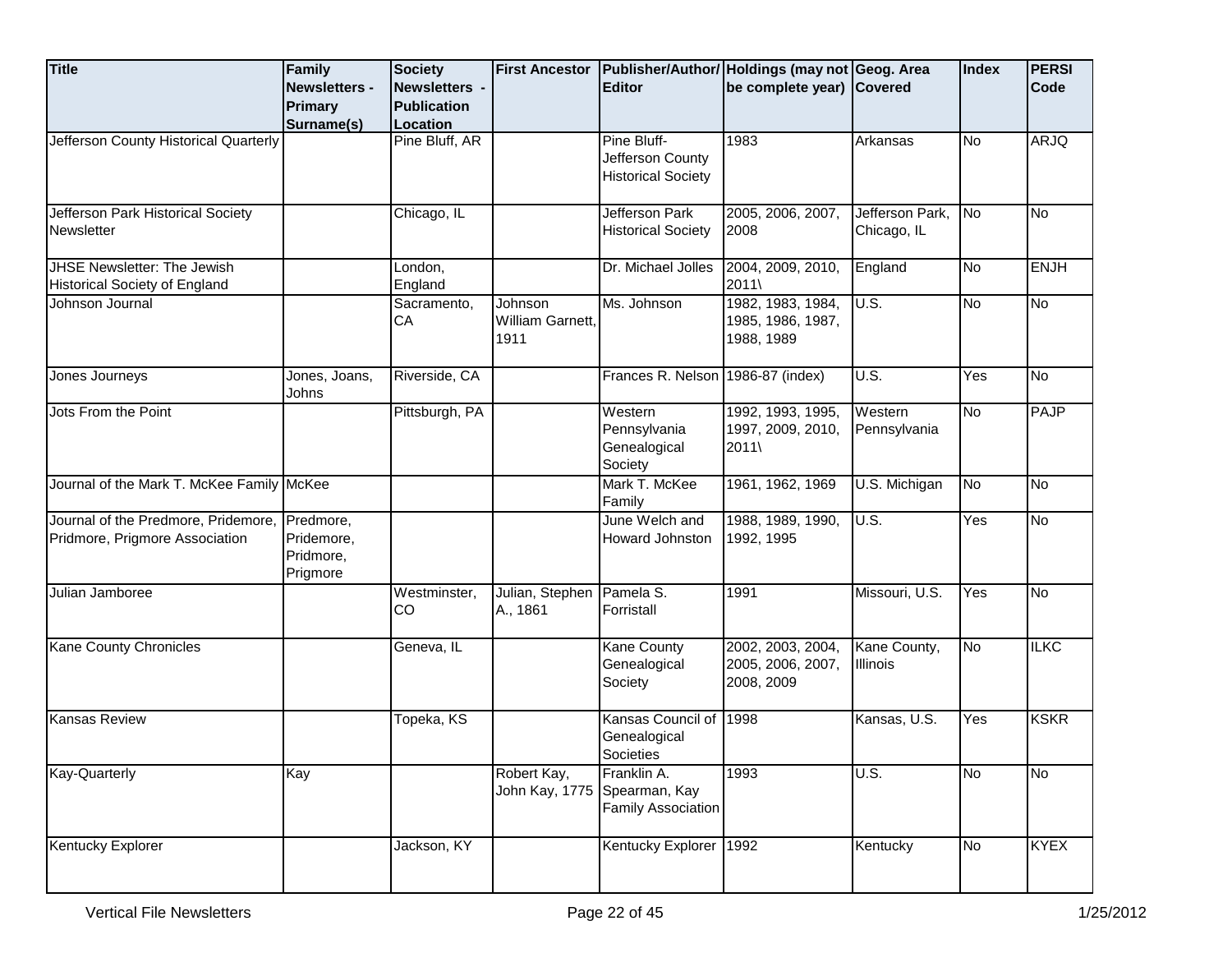| <b>Title</b>                                        | Family<br>Newsletters -<br><b>Primary</b><br>Surname(s) | <b>Society</b><br>Newsletters -<br><b>Publication</b><br>Location | <b>First Ancestor</b>      | <b>Editor</b>                                                     | Publisher/Author/ Holdings (may not Geog. Area<br>be complete year) Covered     |                                    | Index     | <b>PERSI</b><br>Code |
|-----------------------------------------------------|---------------------------------------------------------|-------------------------------------------------------------------|----------------------------|-------------------------------------------------------------------|---------------------------------------------------------------------------------|------------------------------------|-----------|----------------------|
| Key, Unlocking the doors to the Past                |                                                         | Norfolk, VA                                                       |                            | Norfolk<br>Genealogical<br>Society                                | 1986                                                                            | Virginia                           | δ         | <b>VAKE</b>          |
| Keyes: The Keys Newsletter                          | Keys, Keyes,<br>Kies                                    |                                                                   | Keyes, Elias,<br>1692      | Paralee Keys Hoot 1993                                            |                                                                                 | U.S.                               | <b>No</b> | <u>ν</u>             |
| <b>Killian Family Newsletter</b>                    |                                                         | Hendersonville<br>NC.                                             |                            | Helen Killian,<br>William D. Killian                              | 1997, 1998                                                                      | U.S.                               | <b>No</b> | <b>No</b>            |
| <b>Kindred Spirits</b>                              |                                                         | Manassas, VA                                                      |                            | <b>Prince William</b><br>County<br>Genealogical<br>Society        | 2000                                                                            | Virginia, U.S.                     | δ         | <b>VAPW</b>          |
| Kinship Kronicle                                    |                                                         | Exeter, NH                                                        |                            | Rockingham<br>Society of<br>Genealogists                          | 2000                                                                            | New Hampshire Yes                  |           | <b>NHKK</b>          |
| Kishwaukee Genealogists<br>Newsletter               |                                                         | Rockford, IL                                                      |                            | Kishwaukee<br>Genealogists                                        | 1992, 1993, 1998,<br>1999, 2000, 2002,<br>2003, 2004, 2005,<br>2006, 2007, 2008 | Boone and<br>Winnebago Co.,<br>IL. | No        | <b>ILKG</b>          |
| Kissin Kuzin Newsletter                             | Van Vechten                                             |                                                                   |                            | William A. Van<br>Vacter                                          | 1986                                                                            | $\overline{U.S.}$<br>Netherlands   | <b>No</b> | No                   |
| Knox County Historical and<br>Genealogical Magazine | Gamble                                                  |                                                                   | Gamble, Mary,<br>1788      | Greenleaf, Cilley                                                 | 1995, 1996, 2006                                                                | Plymouth,<br>Mass.                 | δ         | No                   |
| L' Heritage                                         |                                                         | Chalmette, LA                                                     |                            | St. Bernard<br>Genealogical<br>Society                            | 1988                                                                            | Louisiana                          | Yes       | <b>No</b>            |
| Landers' Landings                                   | Landers                                                 |                                                                   | Landers,<br>Johathan, 1745 | Jo Landers                                                        | 1987, 1988, 1989,<br>1990. 1991                                                 | England, U.S.                      | No        | No                   |
| Lane County Historical Society<br>Newsletter        |                                                         | Eugene, OR                                                        |                            | Ethan Newman                                                      | 1992, 2005                                                                      | Oregon                             | <b>No</b> | ORLC                 |
| Lapeer Legacy                                       |                                                         | Lapeer, MI                                                        |                            | <b>Lapeer County</b><br>Genealogical<br>Society                   | 1986, 1987, 1988,<br>1989, 1990, 1991,<br>1992,                                 | Michigan                           | δ         | <b>MILL</b>          |
| Last Leaf                                           |                                                         | Dawson Co.,<br><b>MT</b>                                          |                            | Dawson County<br><b>Historical and</b><br>Genealogical<br>Society | 1991, 1992, 1993,<br>1994, 1995, 1996,<br>1997                                  |                                    | <b>No</b> | <b>MTLL</b>          |
| Lay of the Land                                     | Lay, Ley, Loy,<br>Leigh, Leh                            |                                                                   | Lay, James<br>Latha, 1887  | Nettie Lay Gore                                                   | 2000, 2001, 2002                                                                | Alabama                            | No        | 1180                 |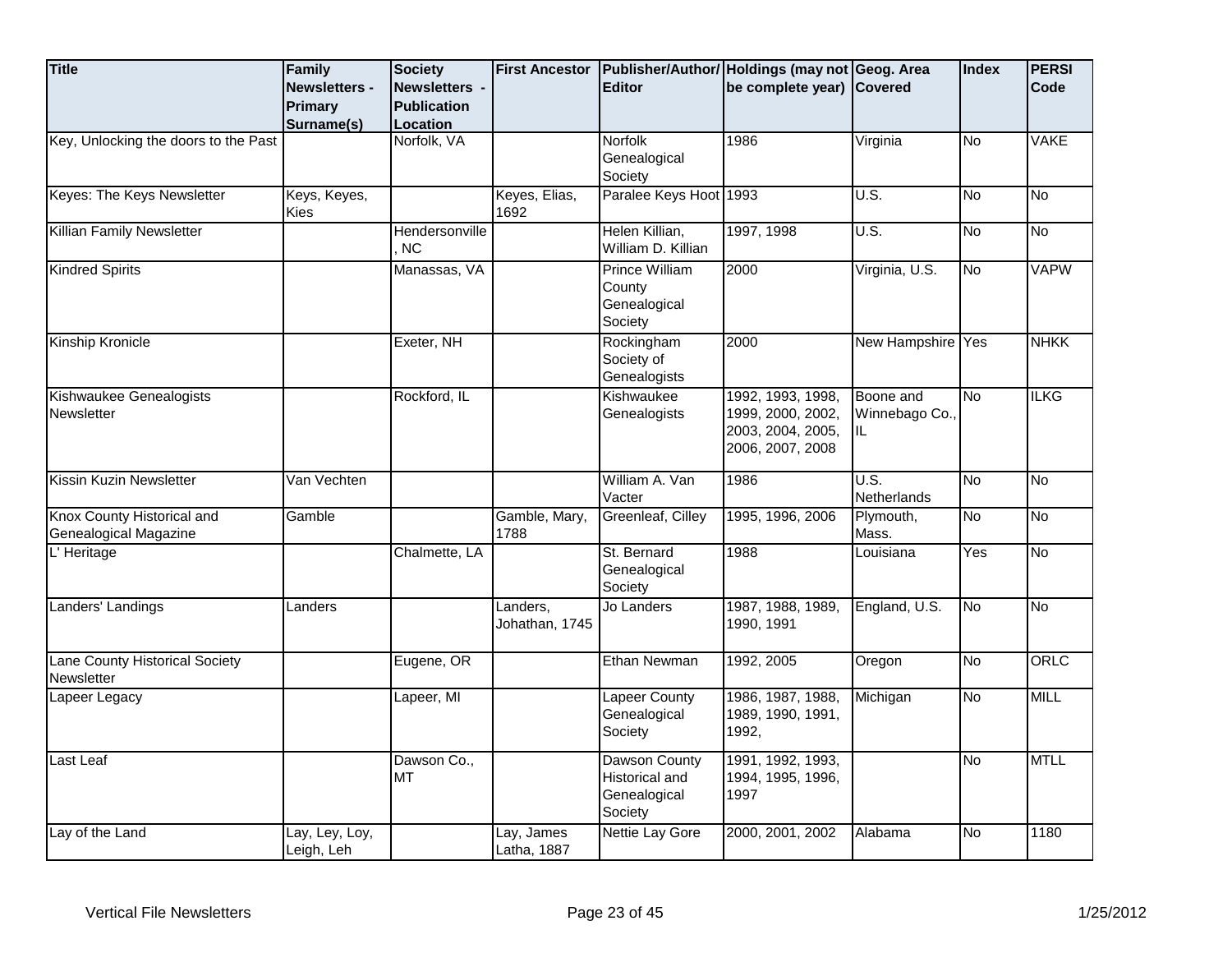| <b>Title</b>                                     | Family<br><b>Newsletters -</b><br>Primary<br>Surname(s) | <b>Society</b><br>Newsletters -<br><b>Publication</b><br>Location | <b>First Ancestor</b>              | <b>Editor</b>                                      | Publisher/Author/ Holdings (may not Geog. Area<br>be complete year) Covered                                                                                   |                                                             | <b>Index</b> | <b>PERSI</b><br>Code |
|--------------------------------------------------|---------------------------------------------------------|-------------------------------------------------------------------|------------------------------------|----------------------------------------------------|---------------------------------------------------------------------------------------------------------------------------------------------------------------|-------------------------------------------------------------|--------------|----------------------|
| Le Journal                                       |                                                         | Naperville, IL                                                    |                                    | Center for French<br><b>Colonial Studies</b>       | 1999, 2000, 2001                                                                                                                                              | Midwest, Illinois, No<br>Mississippi<br><b>River Valley</b> |              | <b>No</b>            |
| Legutke / Legutki / Legutko Family<br>Newsletter | Legutke,<br>Legutki,<br>Legutko                         |                                                                   |                                    | Gregg Legutki                                      | 1986, 1987, 1989,<br>1992, 2000                                                                                                                               | U.S.                                                        | <b>No</b>    | No                   |
| <b>Leonard Lines</b>                             | Leonard                                                 |                                                                   |                                    | <b>Cindy Leonard</b>                               | 1991                                                                                                                                                          | U.S.                                                        | <b>No</b>    | <b>No</b>            |
| Lewis Lineages                                   | Lewis                                                   |                                                                   | Lewis Family                       | Elliott, Joanne                                    | 1985, 1986                                                                                                                                                    |                                                             | Yes          | $\overline{N_{0}}$   |
| <b>Lexington Historical Society</b>              |                                                         | Lexington, IN                                                     |                                    | Lexington<br><b>Historical Society</b>             | 1993                                                                                                                                                          | Indiana                                                     | <b>No</b>    | INLX                 |
| Lineages Aus Deutschland                         |                                                         | Salt Lake City,<br>UT                                             |                                    | Lineages                                           | undated                                                                                                                                                       |                                                             | <b>No</b>    | <b>GRAD</b>          |
| Lithuanian Museum Review                         |                                                         | Chicago, IL                                                       |                                    | <b>Balzekas Museum</b><br>of Lithuanian<br>Culture | 2002, 2003, 2004,<br>2005, 2006, 2008                                                                                                                         |                                                             | No           | <b>AMLT</b>          |
| Littell's Living Age                             | Littell                                                 |                                                                   | Littell's Living<br>Ace newsletter | Littell families inc.                              | 1972, 1981, 1982,<br>1983, 1984, 1985,<br>1986, 1987, 1988,<br>1989, 1991, 1992,<br>1993, 1994, 1996,<br>1997, 1998, 1988,<br>2000, 2001, 2002,<br>2003, 2004 | U.S.                                                        | No           | 1229                 |
| Lobdell Lines                                    | Lobdell, Lobdill,<br>Lobdel, Lobell,<br>Lopdell         |                                                                   | <b>Lobdell Family</b>              | Lobdell, Bob                                       | 1990, 1991, 1992                                                                                                                                              |                                                             | <b>No</b>    | No                   |
| <b>Local History News</b>                        |                                                         | Salisbury, UK                                                     |                                    | <b>British Association</b><br>for Local History    | 1999, 2007                                                                                                                                                    | England                                                     | <b>No</b>    | <b>ENLL</b>          |
| London Topographical Society<br>Newsletter       |                                                         | Surrey, UK                                                        |                                    | London<br>Topographical<br>Society                 | 1999, 2000                                                                                                                                                    | England                                                     | No           | <b>No</b>            |
| Louisa County Historical Society<br>Newsletter   |                                                         | Louisa, VA                                                        |                                    | <b>Louisa County</b><br><b>Historical Society</b>  | 1991, 2003, 2004,<br>2005, 2006, 2007,<br>2008, 2009, 2010,<br>2011                                                                                           | Virginia                                                    | No           | <b>VALN</b>          |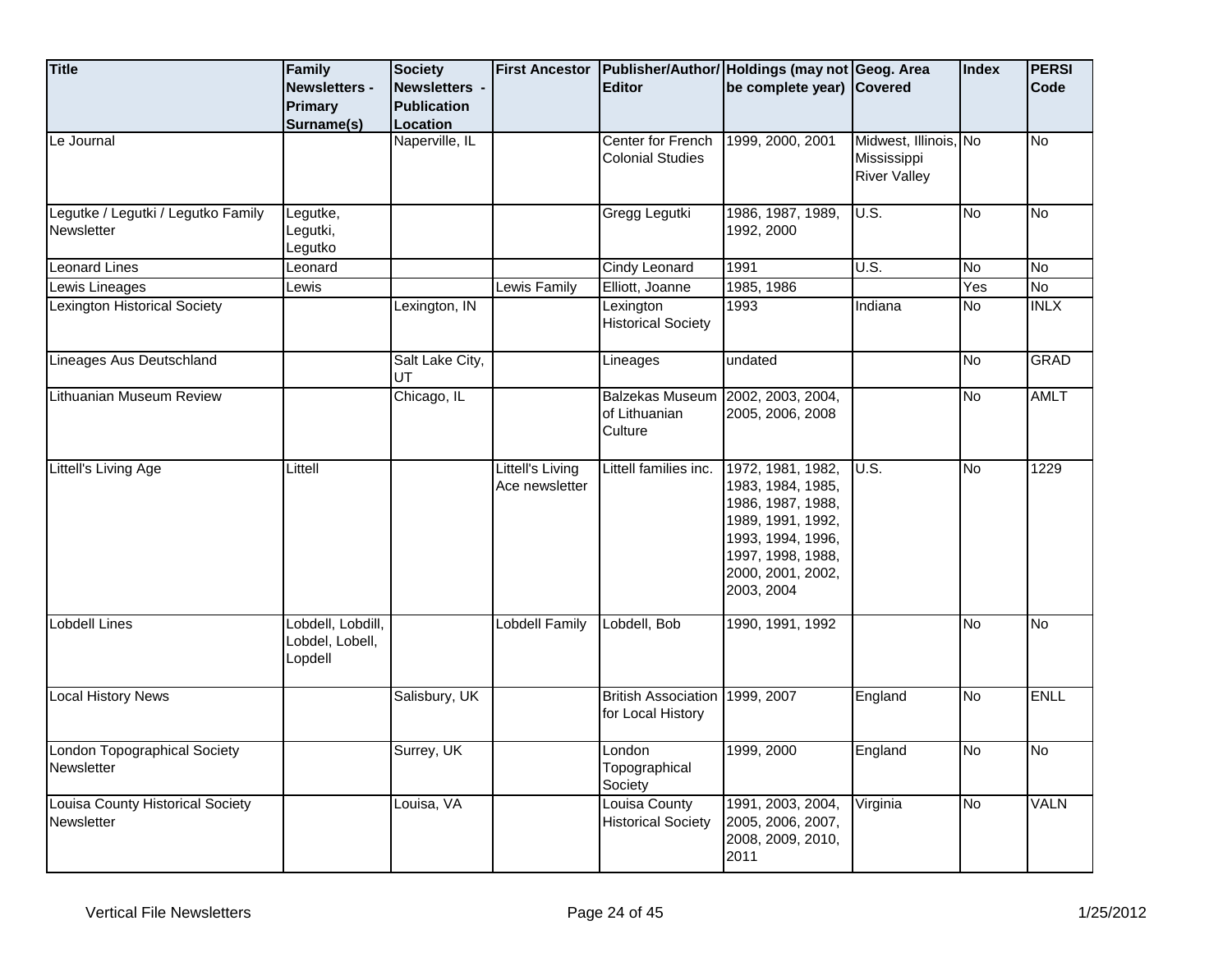| <b>Title</b>                                                       | Family<br><b>Newsletters -</b><br><b>Primary</b><br>Surname(s)   | <b>Society</b><br><b>Newsletters -</b><br><b>Publication</b><br>Location | <b>First Ancestor</b>   | <b>Editor</b>                                                         | Publisher/Author/ Holdings (may not Geog. Area<br>be complete year) Covered                                                                                   |                        | <b>Index</b> | <b>PERSI</b><br>Code |
|--------------------------------------------------------------------|------------------------------------------------------------------|--------------------------------------------------------------------------|-------------------------|-----------------------------------------------------------------------|---------------------------------------------------------------------------------------------------------------------------------------------------------------|------------------------|--------------|----------------------|
| Louisiana History Newsletter                                       |                                                                  | Lafayette, LA                                                            |                         | University of<br>Louisiana;<br>Louisiana<br>Historical<br>Association | 2002, 2005, 2006,<br>2007, 2008, 2009                                                                                                                         | Louisiana              | No           | <b>LAHN</b>          |
| Luther Family Newsletter                                           | Luther                                                           |                                                                          | Luther, Captain<br>John | <b>Luther Family</b><br>Association                                   | 1945, 1946, 1947,<br>1948, 1949, 1950,<br>1995, 1996, 1997,<br>1998, 1999, 2000,<br>2001, 2002, 2003,<br>2004, 2005, 2006,<br>2007, 2008, 2009,<br>2010, 2011 | Massachusetts,<br>U.S. | <b>No</b>    | 1268                 |
| <b>Lycoming County Historical Society</b><br>and Museum Newsletter |                                                                  | Williamsport,<br><b>PA</b>                                               |                         | <b>Lycoming County</b><br><b>Historical Society</b>                   | 1992, 1993                                                                                                                                                    | Pennsylvania           | <b>No</b>    | <b>PAHM</b>          |
| Lyon's Tale                                                        | Lyon                                                             |                                                                          | Lyon(s) Family          | The Lyon(s)<br>Families<br>Association of<br>America                  | 1958, 1959, 1960,<br>1961, 1962, 1963,<br>1964, 1966, 1994,<br>1999, 2000, 2001,<br>2002, 2003, 2004                                                          | U.S.                   | Yes          | 1271                 |
| <b>Magny Families Association</b><br>Newsletter                    | Magny, Many,<br>Manny, Maney                                     |                                                                          |                         | Barnabas Many Ken Schoonmaker 1980, 1983, 1986                        |                                                                                                                                                               | U.S.                   | No           | No                   |
| Maine Genealogical Society<br>Newsletter                           |                                                                  | Farmington,<br><b>ME</b>                                                 |                         | Maine<br>Genealogical<br>Society                                      | 1987, 1988, 1992,<br>1995, 1996, 2000,<br>2003, 2004, 2005                                                                                                    | Maine                  | No           | <b>MEGN</b>          |
| Mangum Family Bulletin                                             | Mangum,<br>Mangan,<br>Mangam,<br>Mangham,<br>Mangrum,<br>Mangram |                                                                          |                         | James L. Parham                                                       | 1980                                                                                                                                                          | <b>U.S.</b>            | No           | <b>No</b>            |
| <b>Marley Family Newsletter</b>                                    | Marley, Marlow,<br>Marlay, Marly                                 |                                                                          |                         | Gary R. Toms,<br>Educational<br>Resources                             | 1999, 2000, 2001,<br>2002                                                                                                                                     | U.S.                   | No           | 1295                 |
| <b>Marsh Family Bulletin</b>                                       | Marsh                                                            |                                                                          |                         | Warren L. Marsh                                                       | 1955                                                                                                                                                          | U.S.                   | No           | No                   |
| Marshland to Heartland                                             |                                                                  | Port Clinton,<br>OH                                                      |                         | Ottawa Co.<br><b>Genealogy Society</b>                                | 1988                                                                                                                                                          | Ottawa Co.,<br>Ohio    | Yes          | OHHT                 |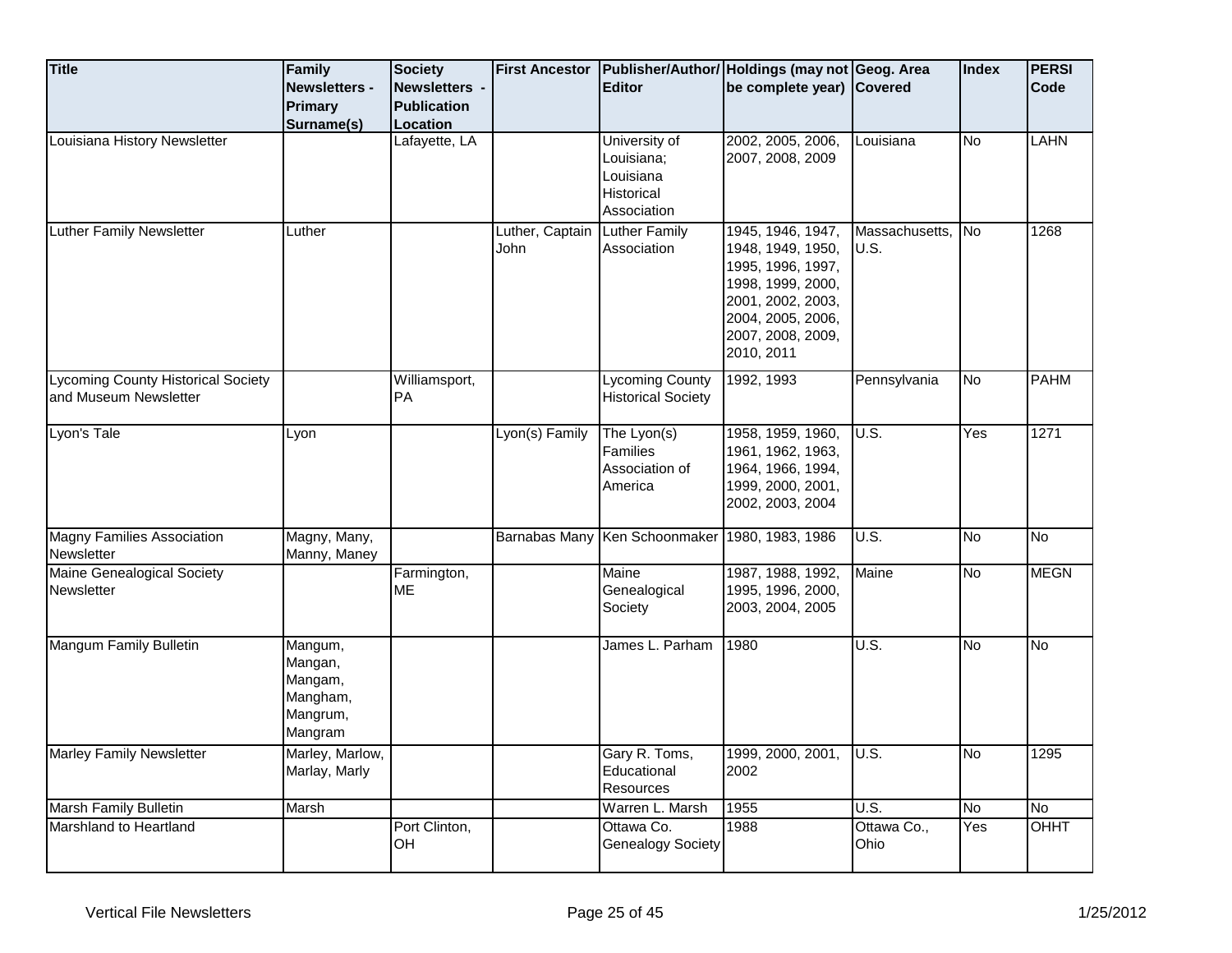| <b>Title</b>                                      | Family<br><b>Newsletters -</b><br><b>Primary</b><br>Surname(s) | <b>Society</b><br>Newsletters -<br><b>Publication</b><br>Location | <b>First Ancestor</b>       | <b>Editor</b>                                                                                                    | Publisher/Author/ Holdings (may not Geog. Area<br>be complete year) Covered |                                     | <b>Index</b>               | <b>PERSI</b><br><b>Code</b> |
|---------------------------------------------------|----------------------------------------------------------------|-------------------------------------------------------------------|-----------------------------|------------------------------------------------------------------------------------------------------------------|-----------------------------------------------------------------------------|-------------------------------------|----------------------------|-----------------------------|
| <b>Martin Family Quarterly</b>                    | Martin                                                         |                                                                   |                             | <b>Michael Martin</b><br>Farmer                                                                                  | 1984, 1985                                                                  | U.S.                                | <b>No</b>                  | <u>ν</u>                    |
| Martin Genealogist                                | Martin                                                         |                                                                   |                             | David Chancellor<br>Martin                                                                                       | 1964, 1972                                                                  | U.S.                                | <b>No</b>                  | No                          |
| Mary and John Clearing House<br>Newsletter        |                                                                | Toledo, OH                                                        |                             | Mary and John<br><b>Clearing House</b>                                                                           | 1999                                                                        | $\overline{U.S.}$                   | <b>No</b>                  | No                          |
| <b>Maryland's Colonial Families</b><br>Newsletter |                                                                | Cherry Hill, NJ                                                   |                             | Charla Ann<br>Marchione                                                                                          | 1992                                                                        | $\overline{\mathsf{U}.\mathsf{S}.}$ | <b>No</b>                  | <b>MDCF</b>                 |
| Mason County Genealogical Society<br>Newsletter   |                                                                | Maysville, KY                                                     |                             | <b>Mason County</b><br>Genealogical<br>Society                                                                   | 1990                                                                        | Kentucky                            | <b>No</b>                  | <b>KYMA</b>                 |
| Mathews Magazine                                  | Mathews                                                        |                                                                   | <b>Mathews</b>              | John and Sarah James R. Bowman 1951, 1952                                                                        |                                                                             | U.S.                                | <b>No</b>                  | <b>No</b>                   |
| Max Kade Institute Friends<br>Newsletter          |                                                                | Madison, WI                                                       |                             | Friends of the Max 2000, 2002, 2005,<br>Kade Institute for<br>German-American 2009, 2010, 2011<br><b>Studies</b> | 2006, 2007, 2008,                                                           | Germany, U.S.                       | N <sub>o</sub>             | <b>No</b>                   |
| <b>McCarty Cousins</b>                            | <b>McCarty</b>                                                 |                                                                   | Daniel McCarty,<br>1782     | Knox, Janis<br>Edwards                                                                                           | 1985                                                                        | England, U.S.                       | <b>No</b>                  | No                          |
| McClaughry Messenger                              | McClaughry                                                     |                                                                   |                             | Families<br>McClaughry                                                                                           | 1987                                                                        | U.S.                                | No                         | No                          |
| <b>McCutchen Newsletter</b>                       | McCutchen                                                      |                                                                   |                             | Jennie L.<br>McCutcheon                                                                                          | 1976                                                                        | U.S.                                | <b>No</b>                  | No                          |
| <b>McHenry County Connection</b>                  |                                                                | Crystal Lake,<br>IL                                               |                             | <b>McHenry County</b><br><b>Illinois</b><br>Genealogical<br>Society                                              | 2004, 2005, 2006,<br>2007, 2008, 2009,<br>2010, 2011, 2012                  | Illinois                            | No                         | <b>ILYC</b>                 |
| McHuck Legacy                                     | McHuck                                                         |                                                                   |                             | Katherine Evans                                                                                                  | 2002, 2003, 2004,<br>2005, 2006, 2007                                       | U.S.                                | <b>No</b>                  | 3151                        |
| McKnight Newsletter                               | McKnight                                                       |                                                                   | James<br>McKnigh, 1754      | Lilla M. Licht                                                                                                   | 1982                                                                        | U.S.                                | No                         | No                          |
| McLean County Genealogical<br>Society Newsletter  |                                                                | Normal, IL                                                        |                             | <b>McLean County</b><br>Genealogical<br>Society                                                                  | 2004, 2005, 2006,<br>2007                                                   | <b>Illinois</b>                     | No;<br>available<br>online | <b>ILML</b>                 |
| <b>Mendenhall Matters</b>                         | Mendenhall                                                     |                                                                   | Mendenhall,<br>Thomas, 1630 | Dean Leonard                                                                                                     | 1995, 1997, 2005                                                            | <b>U.S.</b>                         | <b>No</b>                  | 1342                        |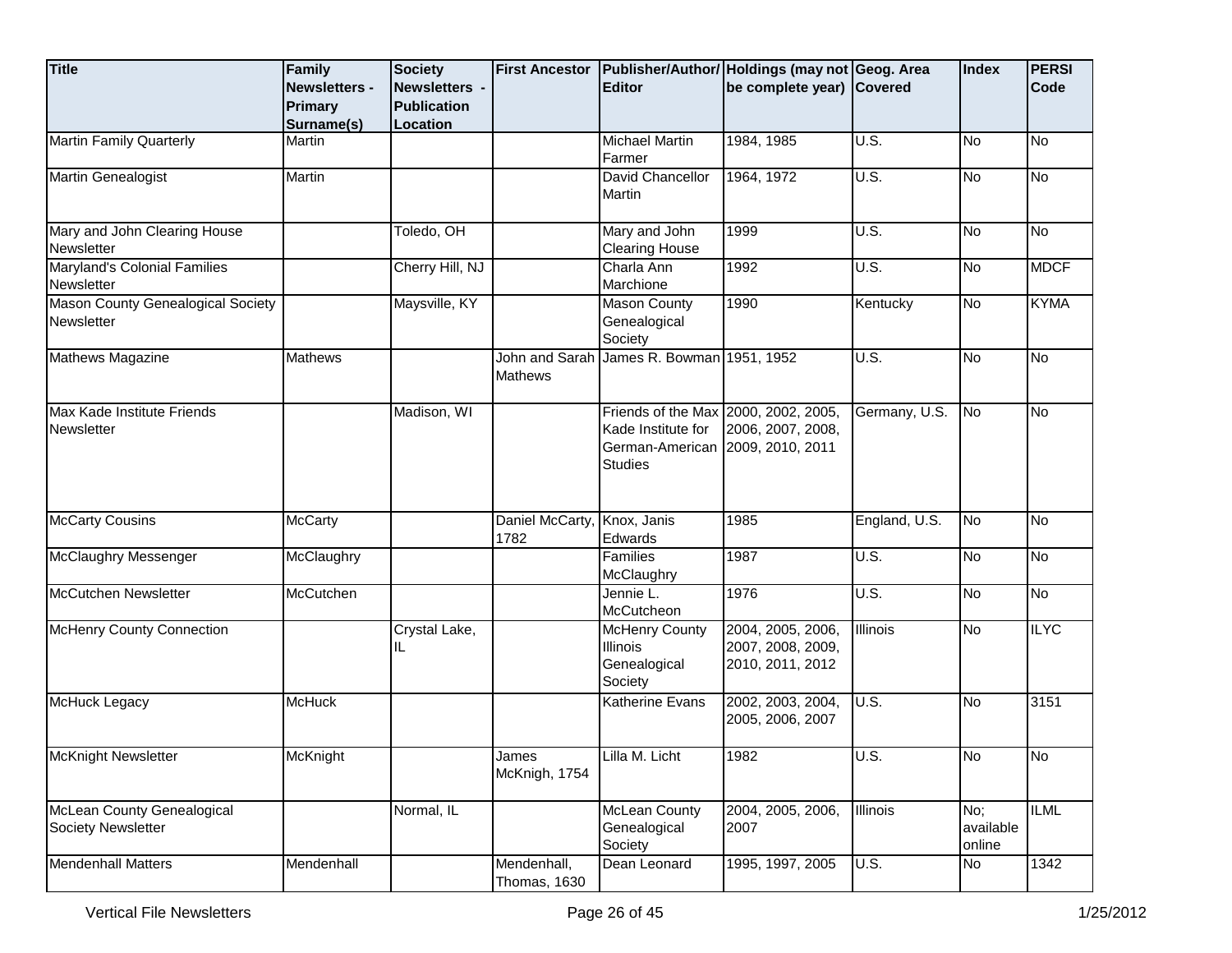| <b>Title</b>                                                      | Family<br>Newsletters -<br><b>Primary</b><br>Surname(s) | <b>Society</b><br>Newsletters -<br><b>Publication</b><br>Location | <b>First Ancestor</b> | <b>Editor</b>                                                               | Publisher/Author/ Holdings (may not Geog. Area<br>be complete year) Covered |                           | <b>Index</b>               | <b>PERSI</b><br>Code |
|-------------------------------------------------------------------|---------------------------------------------------------|-------------------------------------------------------------------|-----------------------|-----------------------------------------------------------------------------|-----------------------------------------------------------------------------|---------------------------|----------------------------|----------------------|
| <b>Metz Families Research</b>                                     | <b>Metz</b>                                             |                                                                   | Metz, Andrew,<br>1844 | Irene R. Berg                                                               | no dates                                                                    | Germany, U.S.             | Yes                        | <b>No</b>            |
| <b>MGS Newsletter</b>                                             |                                                         | Golden Valley,<br><b>MN</b>                                       |                       | Minnesota<br>Genealogical<br>Society                                        | 1992, 1993, 1994,<br>1995, 2000, 2002,<br>2004                              | Minnesota                 | No                         | <b>MNGS</b>          |
| Michiana Searcher                                                 |                                                         | Elkhart County,<br>IN                                             |                       | <b>Elkhart County</b><br>Genealogical<br>Society (IN)                       | 2006, 2007, 2008,<br>2009, 2010                                             | Elkhart Co., IN           | Yes                        | <b>MISR</b>          |
| Michiana Searcher                                                 |                                                         |                                                                   |                       | <b>Elkhart County</b><br>Genealogical<br>Society                            | 2008, 2009                                                                  |                           | Yes                        | <b>MISR</b>          |
| Middleborough Antiquarian                                         |                                                         | Middleboro,<br><b>MA</b>                                          |                       | Middleborough<br>Historical<br>Association                                  | 1963                                                                        | <b>Massachusetts</b>      | No.                        | <b>MAMA</b>          |
| <b>Miles Merwin Association</b>                                   | Merwin                                                  |                                                                   | Miles Merwin,<br>1623 | Ms. Florence B.<br>Merwin                                                   | 1973, 1975, 1982,<br>1988                                                   | U.S.                      | <b>No</b>                  | $\overline{N}$       |
| <b>Milestones</b>                                                 | Merwin                                                  |                                                                   | Miles Merwin,<br>1623 | <b>Miles Merwin</b><br>Association                                          | 1970, 1973, 1975,<br>1976, 1982, 1983,<br>1984, 1985, 1987                  | $\overline{U.S.}$         | No                         | <b>No</b>            |
| Minute Man                                                        |                                                         | Glen Ellyn, IL                                                    |                       | Charles P. Royer /<br>Sons of the<br>Revolution in the<br>State of Illinois | 1982, 1983                                                                  | <b>Illinos</b>            | <b>No</b>                  | No                   |
| <b>Missing Link</b>                                               |                                                         | Stockton, CA                                                      |                       | San Joaquin<br>Genealogical<br>Society                                      | 1959                                                                        | San Joaquin<br>County, CA | <b>No</b>                  | No                   |
| Mississippi History Newsletter                                    |                                                         | Jackson, MS                                                       |                       | Mississippi<br>Department of<br>Archives and<br>History                     | 2004, 2005, 2006,<br>2007, 2008, 2009,<br>2010, 2011                        | Mississippi               | No                         | <b>MSHN</b>          |
| MN Families: Newsletter for the<br>Minnesota Genealogical Society |                                                         | South St. Paul,<br>ΜN                                             |                       | Minnesota<br>Genealogical<br>Society                                        | 2004, 2005, 2006,<br>2007, 2008, 2009,<br>2010                              | Minnesota                 | No:<br>available<br>online | <b>MNGS</b>          |
| Montage                                                           |                                                         | Redondo<br>Beach, CA                                              |                       | TRW Genealogical 1998, 1999, 2002,<br>Society                               | 2004                                                                        | U.S.                      | No                         | <b>CAMM</b>          |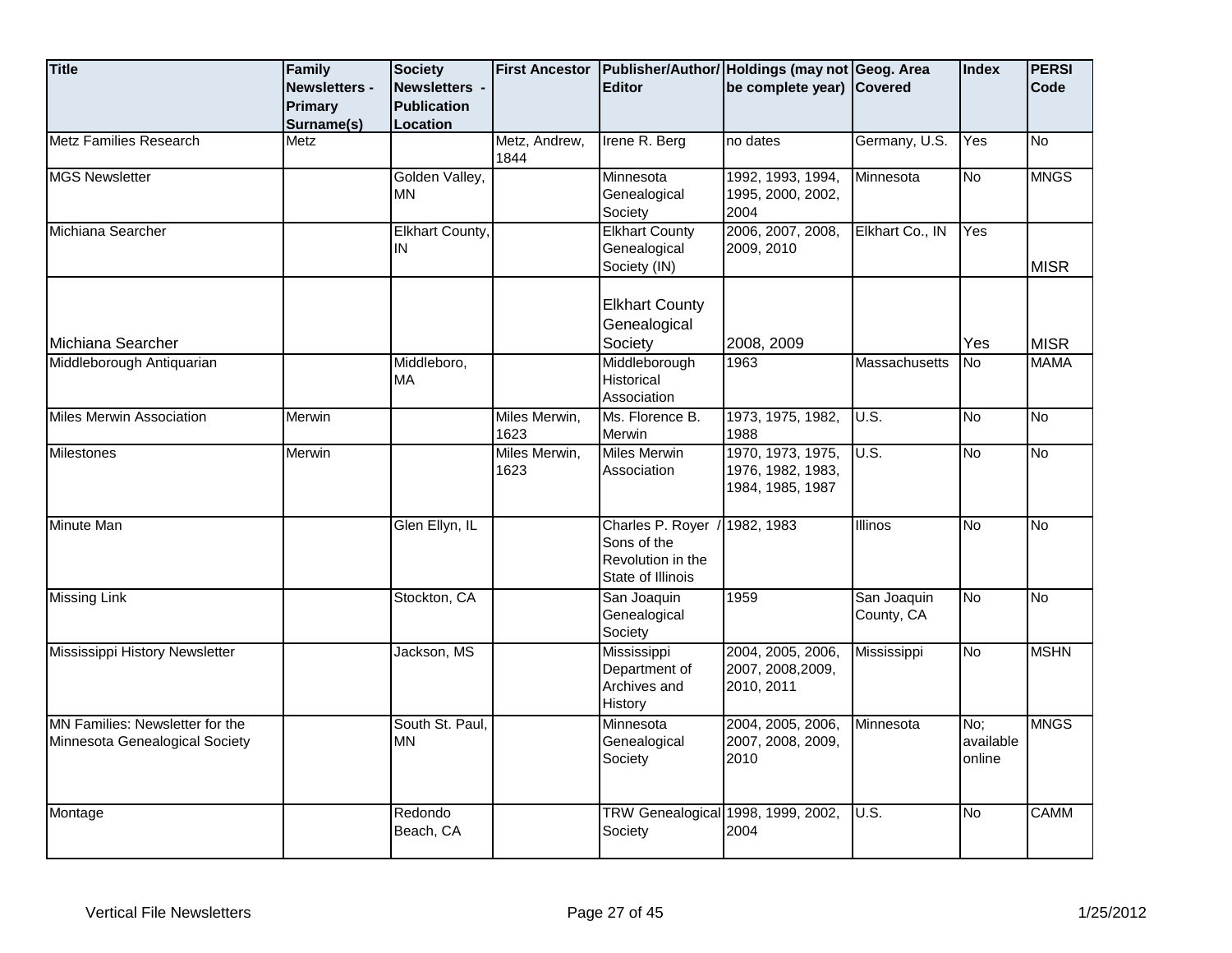| <b>Title</b>                                                     | Family<br><b>Newsletters -</b> | Society<br>Newsletters -        | <b>First Ancestor</b>                                   | <b>Editor</b>                                 | Publisher/Author/ Holdings (may not Geog. Area<br>be complete year) Covered              |                                                                             | Index     | <b>PERSI</b><br>Code |
|------------------------------------------------------------------|--------------------------------|---------------------------------|---------------------------------------------------------|-----------------------------------------------|------------------------------------------------------------------------------------------|-----------------------------------------------------------------------------|-----------|----------------------|
|                                                                  | Primary<br>Surname(s)          | <b>Publication</b><br>Location  |                                                         |                                               |                                                                                          |                                                                             |           |                      |
| Morasha Heritage: The Jewish<br>Genealogical Society of Illinois |                                | Northbrook, IL                  |                                                         | Jewish<br>Genealogical<br>Society of Illinois | 2000                                                                                     | U.S.                                                                        | No        | <b>ILMR</b>          |
| Moravian Historian                                               |                                | Nazareth, PA                    |                                                         | Moravian<br><b>Historical Society</b>         | 2000                                                                                     |                                                                             | No        | <b>PAMV</b>          |
| More from the Shore                                              |                                | Salisbury, MD                   |                                                         | Lower Delmarva<br>Genealogical<br>Society     | 1998, 1999, 2000,<br>2001, 2002, 2006,<br>2008                                           | Delaware,<br>Virginia,<br>Maryland,<br><b>Eastern Shore</b>                 | Yes       | <b>MDMF</b>          |
| <b>Morgan Migrations</b>                                         | Morgan                         |                                 |                                                         | Lineage Search<br>Assn                        | 1993, 1995                                                                               | U.S.                                                                        | Μ         | No                   |
| Morgannwg: The Journal of<br>Glamorgan History                   |                                | Wales                           |                                                         | Glamorgan History 1999<br>Soc.1999            |                                                                                          | Wales                                                                       | No        | <b>WLMG</b>          |
| Mormon History Association<br>Newsletter                         |                                | Provo and Salt<br>Lake City, UT |                                                         | <b>Mormon History</b><br>Association          | 1992, 1993, 1994,<br>2005, 2006, 2007,<br>2008, 2009, 2010,<br>2011                      | U.S.                                                                        | δ         | <b>UTMO</b>          |
| <b>Motley Ancestral Gleanings</b>                                | Motley                         |                                 | John Motley<br>1738, and Mary Freeman<br><b>Roberts</b> | Thomas Motley-                                | 1977, 1978, 1979                                                                         | Virginia, U.S.                                                              | <b>No</b> | <b>No</b>            |
| Mountain Empire Genealogical<br>Quarterly                        |                                | Pound, VA                       |                                                         | Gregory Lynn<br>Vanover                       | 1984, 1985                                                                               | Kentucky, North No<br>Carolina,<br>Tennessee,<br>Virginia, West<br>Virginia |           | <b>EMPR</b>          |
| <b>Mountain Signal</b>                                           |                                | Mena, AR                        |                                                         | <b>Shirley Goodner</b>                        | 1999                                                                                     | Arkansas, U.S.,<br><b>Ouachita</b><br><b>Mountains</b>                      | Yes       | <b>ARMS</b>          |
| Mt. Vernon Genealogical Society                                  |                                | Woodlawn, IL                    | <b>Ruth Harlow</b>                                      | Mt. Vernon<br>Genealogical<br>Society         | 1981                                                                                     | <b>Illinois</b>                                                             | No        | No                   |
| <b>Murphree Quarterly</b>                                        | Murphree                       |                                 |                                                         | Murphree<br>Genealogy<br>Association          | 1964, 1965, 1966,<br>1967, 1968, 1969,<br>1970, 1974, 1975,<br>1976, 1977, 1978,<br>1979 | Ireland, U.S.                                                               | Yes       | No                   |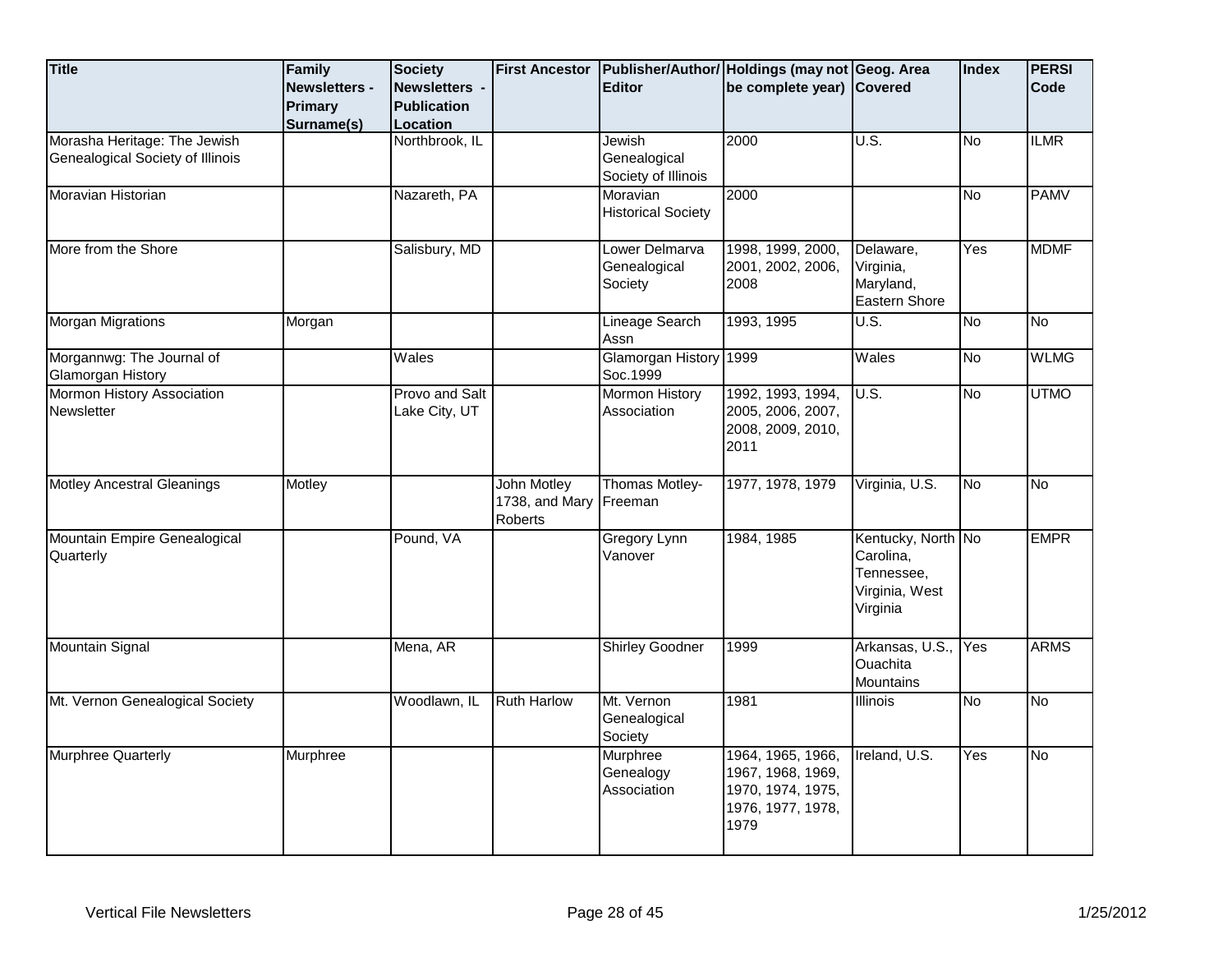| <b>Title</b>                                                    | Family<br><b>Newsletters -</b><br>Primary<br>Surname(s) | Society<br>Newsletters -<br><b>Publication</b><br>Location | <b>First Ancestor</b>                   | <b>Editor</b>                                                  | Publisher/Author/ Holdings (may not Geog. Area<br>be complete year) Covered                    |                                   | Index                      | <b>PERSI</b><br>Code |
|-----------------------------------------------------------------|---------------------------------------------------------|------------------------------------------------------------|-----------------------------------------|----------------------------------------------------------------|------------------------------------------------------------------------------------------------|-----------------------------------|----------------------------|----------------------|
| Nafzger Heritage News                                           | Nafziger,<br>Nofziger                                   |                                                            | Jacob Nafzger                           | Ray Noftsger and<br>Clair Naftzger                             | 1988, 1989, 1990,<br>1991, 1994, 1995                                                          | Germany, U.S.                     | <b>No</b>                  | No                   |
| Nase Rodina                                                     |                                                         | St. Paul, MN                                               |                                         | Czechoslovac<br>Geneology Society                              | 1990                                                                                           |                                   | <b>No</b>                  | <b>CZNR</b>          |
| Navigator                                                       |                                                         | Norfolk, VA                                                |                                         | Norfolk<br>Genealogical<br>Society                             | 1986, 1988, 1989                                                                               | Virginia                          | <b>No</b>                  | <b>VANA</b>          |
| <b>NCGS News</b>                                                |                                                         | Raleigh, NC                                                |                                         | North Carolina<br>Genealogical<br>Society                      | 1992, 1993, 2000,<br>2004, 2005, 2006,<br>2007, 2008, 2009,<br>2010, 2011                      | North Carolina                    | <b>No</b>                  | <b>NCGN</b>          |
| <b>Neff Times</b>                                               | <b>Neff</b>                                             |                                                            | John Neff and<br>Mary Barr              | Carol Oertli                                                   | 1997, 1998, 1999,<br>2000                                                                      | U.S.                              | No                         | 1463                 |
| <b>NEHA News</b>                                                |                                                         | Worcester, MA                                              |                                         | <b>New England</b><br>Historical<br>Association                | 1998                                                                                           | Massachusetts,<br>New England     | N <sub>o</sub>             | $\overline{N}$       |
| <b>Nelson County Genealogist</b>                                |                                                         | Bardstown, KY                                              |                                         | <b>Nelson County</b><br>Genealogist                            | 1987, 1988                                                                                     | Kentucky                          | Yes                        | <b>KYNG</b>          |
| <b>Nesbitt Nisbet Society</b>                                   | Nesbitt, Nisbet                                         |                                                            | Nesbitt/Nisbet<br>Society<br>newsletter | Wm. B. Kelsey                                                  | 1986, 1987, 1988                                                                               | England, U.S.                     | No                         | <b>No</b>            |
| Netherton Round Robin                                           | <b>Netherton</b>                                        |                                                            |                                         | Nan and Ross<br>Netherton                                      | 1971                                                                                           | U.S.                              | <b>No</b>                  | <b>No</b>            |
| New Bremen News of the Tinley<br><b>Park Historical Society</b> |                                                         | <b>Tinley Park, IL</b>                                     |                                         | <b>Tinley Park</b><br><b>Historical Society</b>                | 1998, 1999, 2000,<br>2001, 2002, 2003,<br>2004, 2005, 2006,<br>2007, 2008, 2009,<br>2010, 2011 | <b>Illinois</b>                   | No                         | <b>ILTP</b>          |
| New Hampshire Maine Connection                                  |                                                         | Litchfield, NH                                             |                                         | Paula Kane                                                     | 1997                                                                                           | <b>New</b><br>Hampshire,<br>Maine | Yes                        | No                   |
| New York Researcher                                             |                                                         | New York, NY                                               |                                         | <b>New York</b><br>Genealogical and<br>Biographical<br>Society | 2004, 2005, 2006,<br>2007, 2008, 2009,<br>2010, 2011                                           | New York                          | No;<br>available<br>online | <b>NYGN</b>          |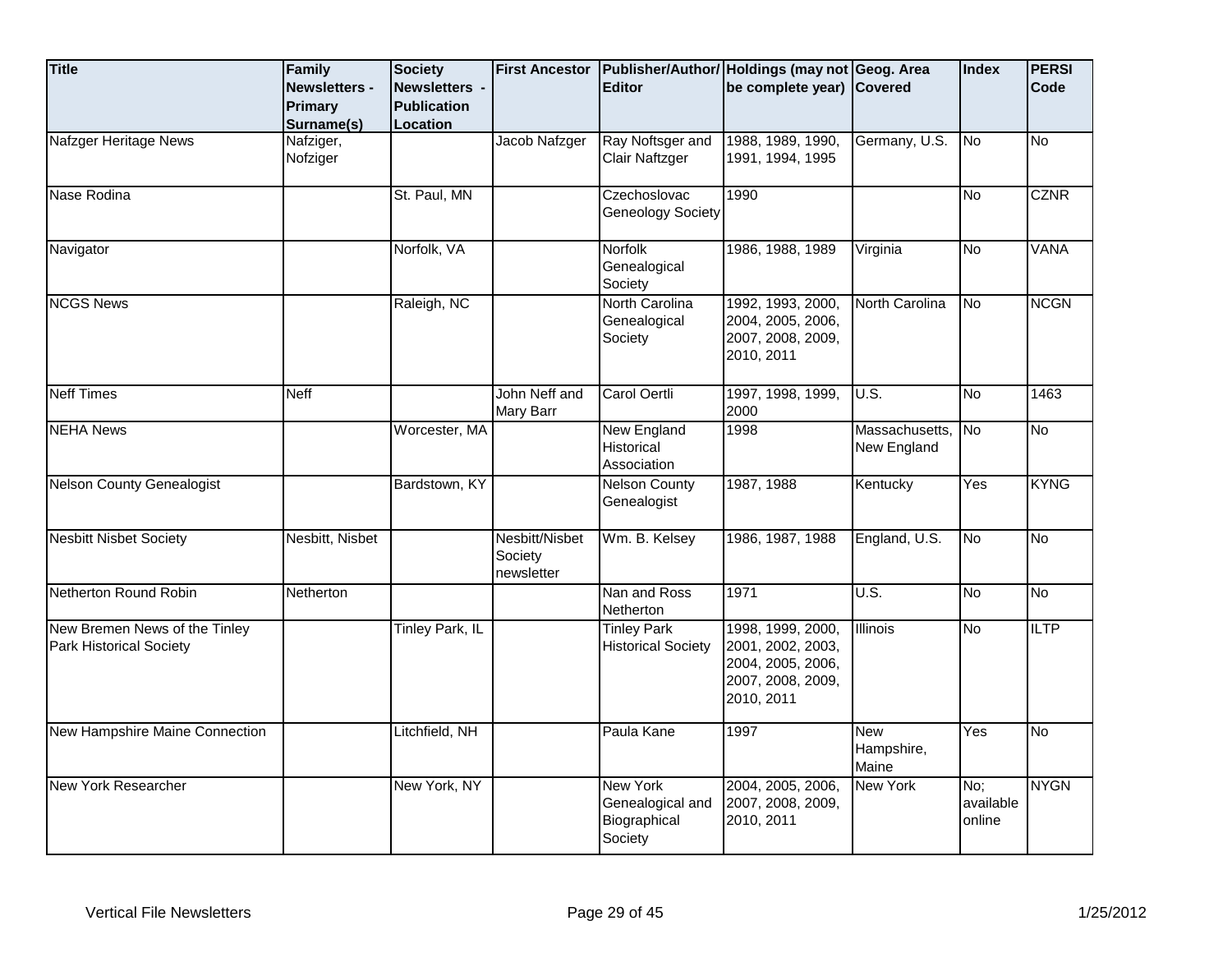| <b>Title</b>                                             | Family<br>Newsletters -<br>Primary<br>Surname(s) | <b>Society</b><br><b>Newsletters -</b><br><b>Publication</b><br>Location | <b>First Ancestor</b>  | <b>Editor</b>                                                         | Publisher/Author/ Holdings (may not Geog. Area<br>be complete year) Covered                          |                       | Index     | <b>PERSI</b><br>Code |
|----------------------------------------------------------|--------------------------------------------------|--------------------------------------------------------------------------|------------------------|-----------------------------------------------------------------------|------------------------------------------------------------------------------------------------------|-----------------------|-----------|----------------------|
| Newman Family Society News                               | Newman                                           |                                                                          |                        | Alese Hazlewood<br>and Frances<br>Hogge, Kathy and<br>Merc Martinelli | 1991, 1992                                                                                           | U.S.                  | No        | No                   |
| News and Views                                           | Underhill                                        |                                                                          |                        | <b>Underhill Society</b><br>of America                                | 2009, 2010                                                                                           | U.S.                  | No        |                      |
| News Bulletin Christian Metzger<br>Family                | Metzger                                          |                                                                          | Christian<br>Metzger   | Ella Metsker<br>Milligan                                              | 1944, 1947, 1950,<br>1951                                                                            | U.S.                  | No        | <b>No</b>            |
| <b>News Collections</b>                                  |                                                  | Wilmington,<br><b>DE</b>                                                 |                        | <b>Historical Society</b><br>of Delaware                              | 2000                                                                                                 | Delaware              | No        | <b>DENC</b>          |
| News From the Northwest                                  |                                                  | Mount<br>Prospect, IL                                                    |                        | Northwest<br>Suburban Council<br>of Genealogists                      | 1993, 1998, 1999,<br>2000, 2001, 2002,<br>2003                                                       | <b>Illinois</b>       | <b>No</b> | <b>ILNN</b>          |
| News from the Plains                                     |                                                  | Independence,<br>MO.                                                     |                        | Oregon-California<br><b>Trails Association</b>                        | 1998, 2000, 2001,<br>2002, 2006, 2007,<br>2009                                                       | Oregon,<br>California | <b>No</b> | δ                    |
| <b>News Leaf</b>                                         |                                                  | Toronto,<br>Ontario,<br>Canada                                           |                        | Ontario<br>Genealogical<br>Society                                    | 1992, 1993, 2000,<br>2004, 2006, 2007,<br>2008, 2009, 2010,<br>2011                                  | Ontario,<br>Canada    | No        | <b>CNNL</b>          |
| <b>News 'N Notes</b>                                     |                                                  | St. Louis, MO                                                            |                        | St. Louis<br>Genealogical<br>Society                                  | 1992, 1993, 2000,<br>2001, 2004, 2005,<br>2006, 2007, 2008,<br>2009, 2010                            | St. Louis, Mo.        | No        | <b>MOSN</b>          |
| News Sheet: The Yaw Family in<br>America                 | Yaw, Yeaw                                        |                                                                          | Yeaw, William<br>Henry | Rev. C. Arthur<br>Phillips                                            | 1961, 1971, 1972,<br>1974, 1975                                                                      | U.S.                  | No        | $\overline{No}$      |
| News: New Jersey Historical Society                      |                                                  | Newark, NJ                                                               |                        | New Jersey<br><b>Historical Society</b>                               | 2003, 2004                                                                                           | New Jersey,<br>U.S.   | No        | <b>NJHS</b>          |
| Newsletter of the Chicago<br><b>Genealogical Society</b> |                                                  | Chicago, IL                                                              |                        | Chicago<br>Genealogical<br>Society                                    | 1989, 1993, 1998,<br>1999, 2000, 2002,<br>2003, 2004, 2005,<br>2006, 2007, 2008,<br>2009, 2010, 2011 | Chicago, Illinois No  |           | <b>ILCG</b>          |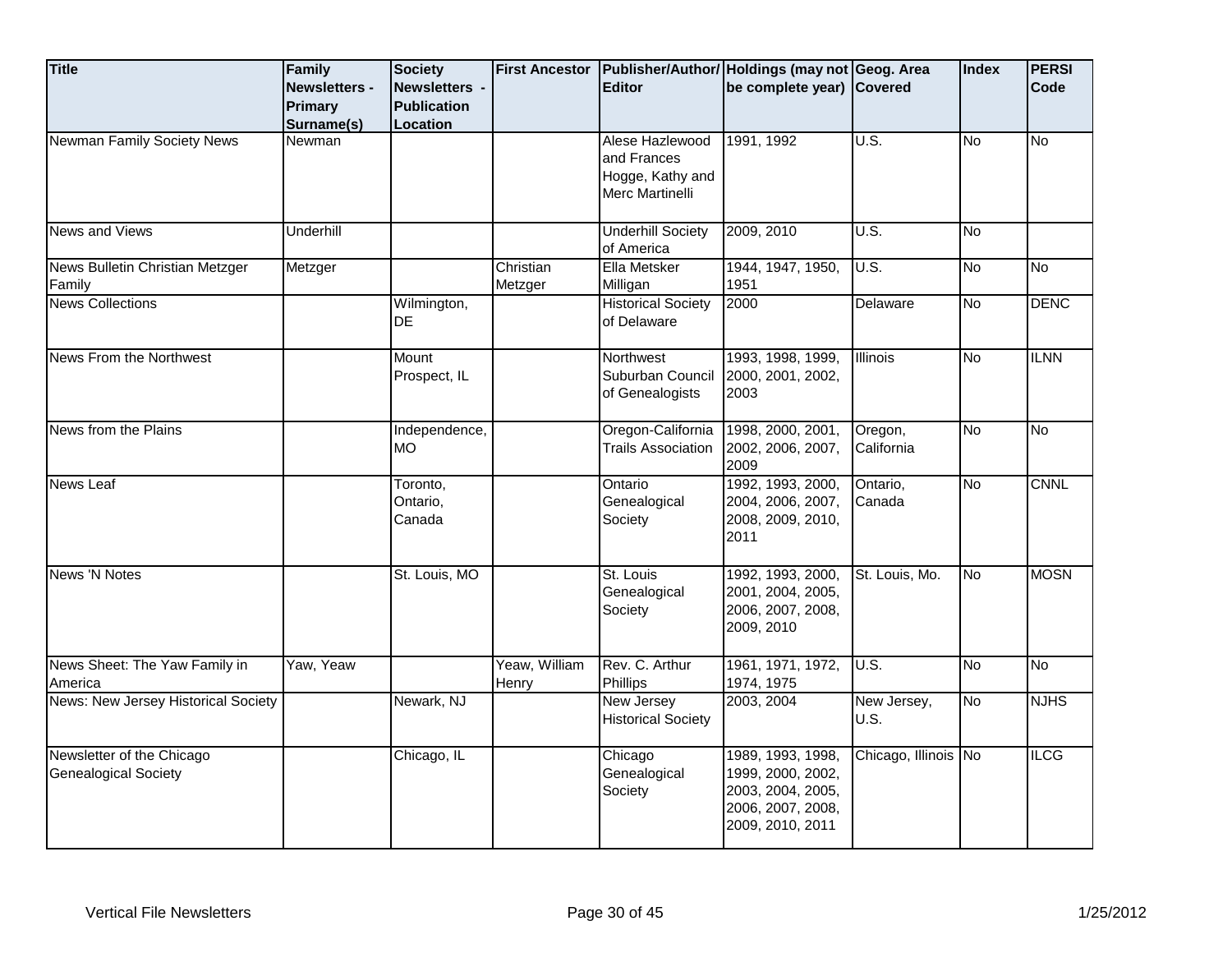| <b>Title</b><br>Newsletter of the Danish American                                | Family<br><b>Newsletters -</b><br>Primary<br>Surname(s) | <b>Society</b><br>Newsletters -<br><b>Publication</b><br>Location<br>Ames, IA | <b>First Ancestor</b> | <b>Editor</b><br>Danish American                                                     | Publisher/Author/ Holdings (may not Geog. Area<br>be complete year) Covered<br>1992, 1993, 2000, |                                       | Index<br>No              | <b>PERSI</b><br><b>Code</b><br><b>AMDN</b> |
|----------------------------------------------------------------------------------|---------------------------------------------------------|-------------------------------------------------------------------------------|-----------------------|--------------------------------------------------------------------------------------|--------------------------------------------------------------------------------------------------|---------------------------------------|--------------------------|--------------------------------------------|
| <b>Heritage Society</b>                                                          |                                                         |                                                                               |                       | <b>Heritage Society</b>                                                              | 2004, 2005, 2006,<br>2007, 2008                                                                  |                                       |                          |                                            |
| Newsletter of the Davis Family                                                   | Davis                                                   |                                                                               | Daniel Davis          | Deborah A. Dutton 1995                                                               |                                                                                                  | U.S.                                  | <b>No</b>                | No                                         |
| Newsletter of the Federation of East<br>European Family History Societies        |                                                         | Salt Lake City,<br>UT                                                         |                       | Charles M. Hall                                                                      | 1992, 1993                                                                                       |                                       | <b>No</b>                | <b>EEFN</b>                                |
| Newsletter of the Haskell Family<br>Society                                      | Haskell                                                 |                                                                               |                       | Win Haskell                                                                          | 1994                                                                                             | Germany,<br>England                   | <b>No</b>                | No                                         |
| Newsletter of the Maryland<br><b>Genealogical Society</b>                        |                                                         | Baltimore, MD                                                                 |                       | Maryland<br>Genealogical<br>Society                                                  | 2000, 2005, 2006,<br>2007, 2008, 2009,<br>2010, 2011                                             | Maryland                              | $\overline{\text{No}}$   | <b>MDGN</b>                                |
| Newsletter of the North Suburban<br><b>Genealogical Society</b>                  |                                                         | Winnetka, IL                                                                  |                       | North Suburban<br>Genealogical<br>Society                                            | 2000, 2002, 2004,<br>2005, 2006, 2007,<br>2008, 2009, 2010,<br>2011                              | Cook Co.,<br><b>Illinois</b>          | Yes                      | <b>ILNS</b>                                |
| Newsletter: Ancient Monuments<br>Society & The Friends of Friendless<br>Churches |                                                         | London                                                                        |                       | Ancient<br><b>Monuments</b><br>Society & The<br>Friends of<br>Friendless<br>Churches | 2005, 2006, 2007,<br>2008, 2009, 2010,<br>2011                                                   | England, United No<br>Kingdom         |                          | No                                         |
| Newsletter: British Colombia<br><b>Genealogical Society</b>                      |                                                         | Richmond, BC.<br>Canada                                                       |                       | <b>British Columbia</b><br>Genealogical<br>Society                                   | 1996                                                                                             | <b>British</b><br>Columbia,<br>Canada | $\overline{\mathsf{No}}$ | <b>CNBT</b>                                |
| Newsletter: Center for the<br>Humanities                                         |                                                         | Corvallis, OR                                                                 |                       | Center for the<br>Humanities                                                         | 1999                                                                                             | U.S. Europe                           | No                       | No                                         |
| Newsletter: Collin County<br><b>Genealogical Society</b>                         |                                                         | Plano, TX                                                                     |                       | <b>Collin County</b><br>Genealogical<br>Society                                      | 2004                                                                                             | Collin Co., TX                        | $\overline{\text{No}}$   | <b>TXCN</b>                                |
| Newsletter: Historical Association of<br>South Jefferson                         |                                                         | Adams, NY                                                                     |                       | <b>Historical</b><br>Association of<br>South Jefferson                               | 1997                                                                                             | South Jefferson INo<br>Co., NY        |                          | INo                                        |
| Newsletter: The Edward Howell<br><b>Family Association</b>                       | <b>Howell</b>                                           |                                                                               | <b>Edward Howell</b>  | <b>Edward Howell</b><br>Family Association 1982, 1983, 1984,                         | 1979, 1980, 1981,<br>1985, 1986, 1987,<br>1988, 1990, 1991                                       | U.S.                                  | No                       | <b>No</b>                                  |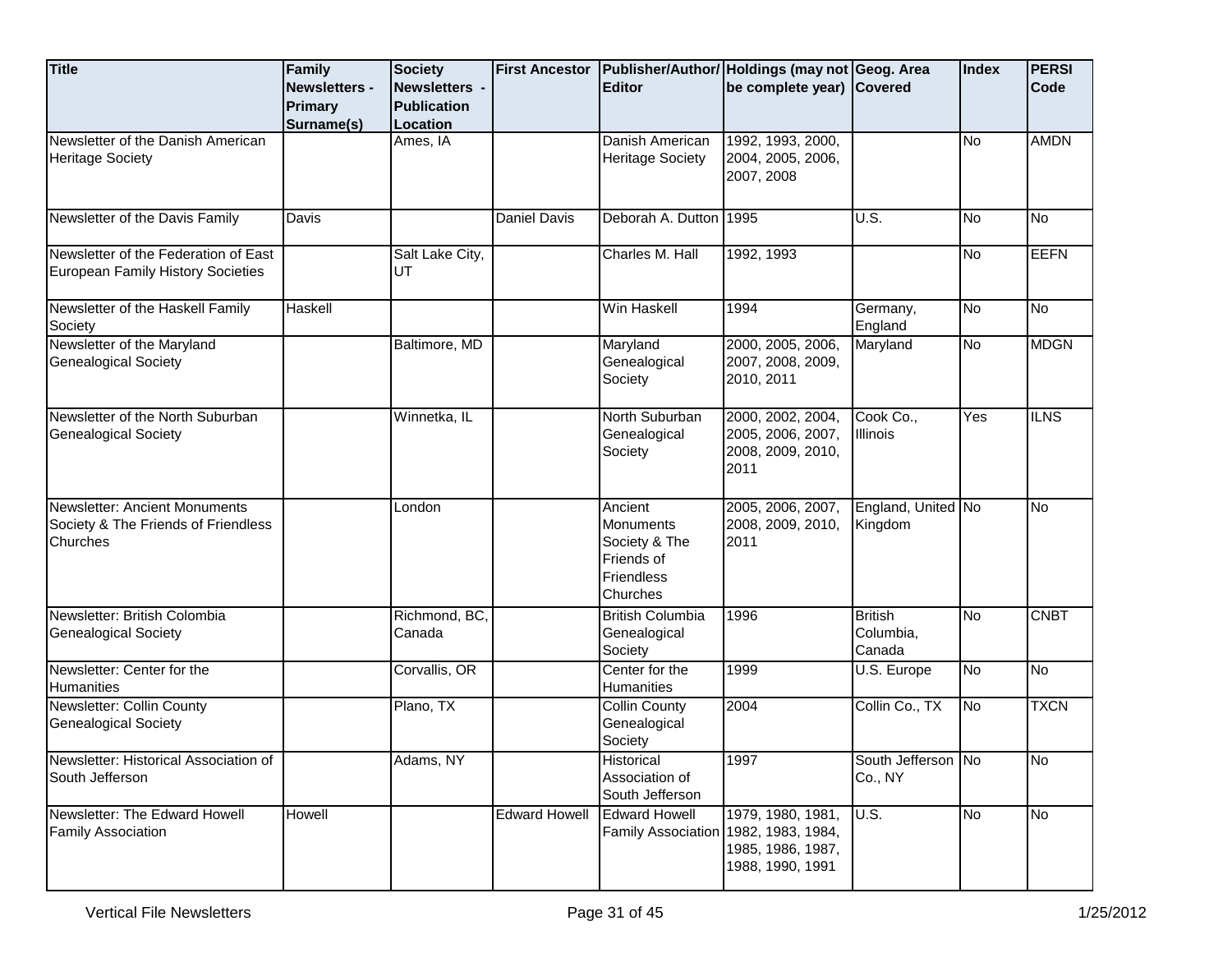| <b>Title</b>                                                | Family<br><b>Newsletters -</b><br><b>Primary</b><br>Surname(s) | <b>Society</b><br>Newsletters -<br><b>Publication</b><br>Location | <b>First Ancestor</b> | <b>Editor</b>                                                                    | Publisher/Author/ Holdings (may not Geog. Area<br>be complete year) Covered |                                       | Index     | <b>PERSI</b><br>Code |
|-------------------------------------------------------------|----------------------------------------------------------------|-------------------------------------------------------------------|-----------------------|----------------------------------------------------------------------------------|-----------------------------------------------------------------------------|---------------------------------------|-----------|----------------------|
| Newsletter: The Indiana Jewish<br><b>Historical Society</b> |                                                                | Fort Wayne, IN                                                    |                       | Northwest<br>Suburban Council<br>of Genealogists                                 | 1993                                                                        | Indiana                               | No        | <b>INJW</b>          |
| Newsletter: The Ulysses S. Grant<br>Association             |                                                                | Columbus, OH                                                      |                       | <b>Ulysses S. Grant</b><br>Association                                           | 1965                                                                        | $\overline{U.S.}$                     | <b>No</b> | No                   |
| <b>Newton County Roots</b>                                  |                                                                | Neosho, MO                                                        |                       | Genealogy<br>Friends of the<br>Library, Vi<br>Wilbanks                           | 1991                                                                        | Missouri                              | Yes       | <b>MONC</b>          |
| <b>NIC AHSGR News</b>                                       |                                                                | Palatine, IL                                                      |                       | C.S. Gorr,<br>American<br><b>Historical Society</b><br>of Germans from<br>Russia | 1999, 2000, 2001,<br>2004, 2005                                             | Illinois, U.S.,<br>Germany,<br>Russia | No        | <b>ILGR</b>          |
| Northmore Newsletter                                        | Northmore                                                      |                                                                   |                       | Mrs. Doreen M.<br>Heaton                                                         | 1989, 1990, 1992,<br>1994                                                   | Scotland                              | No        | <b>No</b>            |
| Northwest Chicago Historical Society                        |                                                                | Chicago, IL                                                       |                       | Northwest Chicago 2009, 2010, 2011<br><b>Historical Society</b>                  |                                                                             | Chicago, Illinois No                  |           |                      |
| Notes from Monument Square                                  |                                                                | Lewistown, PA                                                     |                       | Mifflin County<br>Historical Society,<br>Forest K. Fisher                        | 2000, 2001                                                                  | Mifflin Co., PA                       | lNo.      | <b>PAMF</b>          |
| Now and Then                                                |                                                                | Clay, WV                                                          |                       | Eloise Boggs                                                                     | 1990                                                                        | West Virginia                         | <b>No</b> | <b>WVNT</b>          |
| Nuggets of History                                          |                                                                | Rockford, IL                                                      |                       | Rockford Historical<br>Society, Ed. R.H.<br>Borden                               | 1976, 1977, 1978,<br>1979                                                   | Illinois                              | No        | <b>No</b>            |
| <b>NYG&amp;B Newsletter</b>                                 |                                                                | New York, NY                                                      |                       | <b>New York</b><br>Genealogical and<br>Biographical<br>Society                   | 1993, 1998, 1999,<br>2000, 2001, 2002,<br>2003                              | <b>New York</b>                       | No        | <b>NYGN</b>          |
| <b>OGS Genealogy News</b>                                   |                                                                | Mansfield, OH                                                     |                       | Ohio Genealogical 2004, 2006<br>Society                                          |                                                                             | Ohio                                  | No        | <b>OHGN</b>          |
| Ohio Genealogical Society Annual<br>Report                  |                                                                | OH                                                                |                       | Ohio Genealogical 1991-1992, 1992-<br>Society                                    | 1993                                                                        | Ohio                                  | No        | No                   |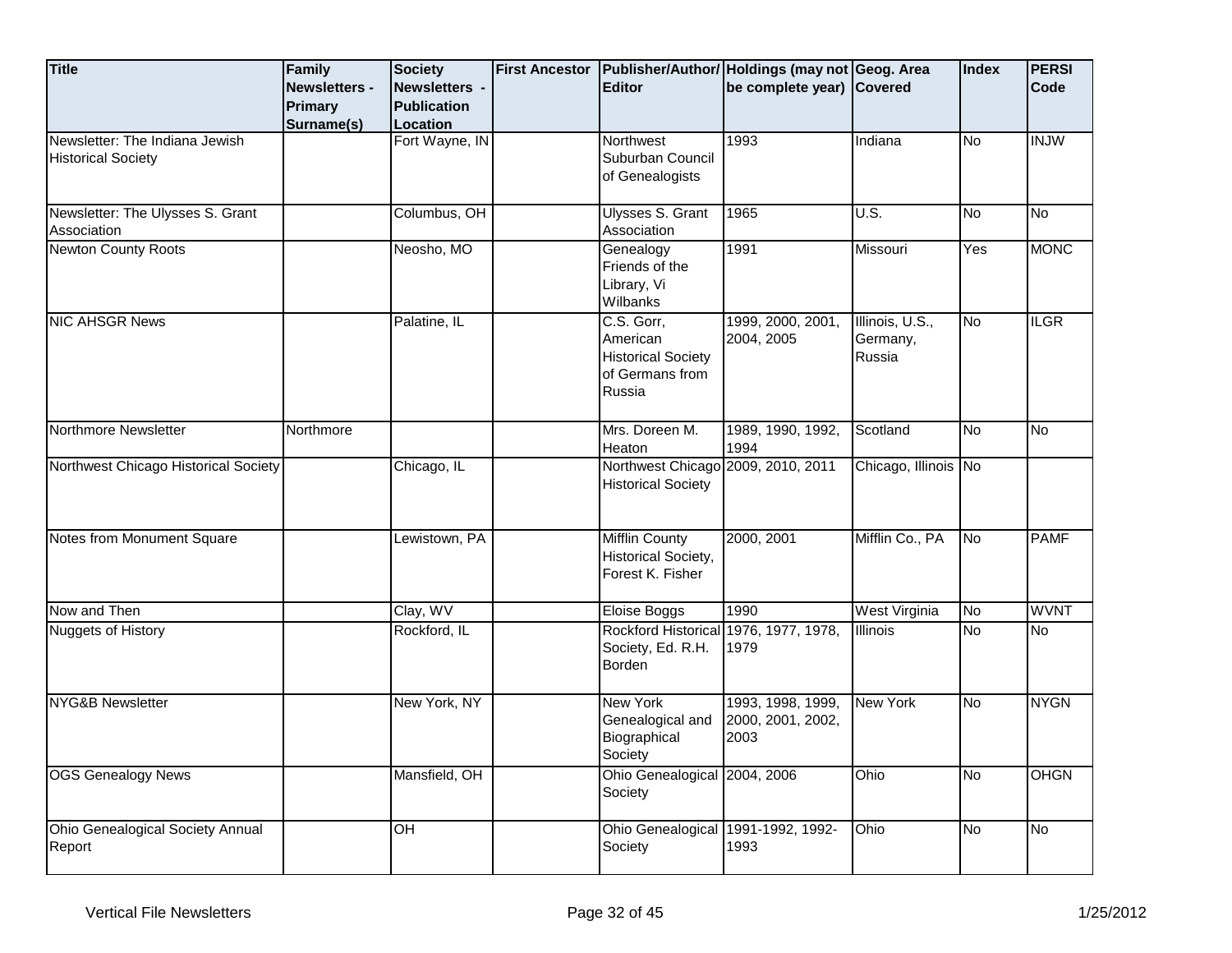| <b>Title</b>                                                  | Family<br><b>Newsletters -</b><br><b>Primary</b><br>Surname(s) | <b>Society</b><br><b>Newsletters -</b><br><b>Publication</b><br>Location | <b>First Ancestor</b>                               | <b>Editor</b>                                                   | Publisher/Author/ Holdings (may not Geog. Area<br>be complete year) Covered                                               |                            | <b>Index</b>                          | <b>PERSI</b><br>Code |
|---------------------------------------------------------------|----------------------------------------------------------------|--------------------------------------------------------------------------|-----------------------------------------------------|-----------------------------------------------------------------|---------------------------------------------------------------------------------------------------------------------------|----------------------------|---------------------------------------|----------------------|
| <b>Ohio Genealogical Society</b><br>Newsletter                |                                                                | Mansfield, OH                                                            |                                                     | Sunda Anderson<br><b>Peters</b>                                 | 1987, 1988, 1989,<br>1992, 1993, 2000                                                                                     | Ohio                       | No                                    | OHGN                 |
| <b>Ohio Genealogy News</b>                                    |                                                                | Mansfield, OH                                                            |                                                     | Society                                                         | Ohio Genealogical 2008, 2009, 2010,<br>2011                                                                               | Ohio                       | No                                    | <b>OHGN</b>          |
| <b>OHS Spectator</b>                                          |                                                                | Portland, OR                                                             |                                                     | Oregon Historical<br>Society                                    | 2000                                                                                                                      | Oregon                     | No                                    | <b>ORST</b>          |
| Old Broad Bay Family History<br><b>Association Newsletter</b> |                                                                | Waldoboro,<br><b>ME</b>                                                  |                                                     | <b>Helen Shaw</b>                                               | 2003                                                                                                                      | Germany,<br>Maine          | No                                    | <b>MEOB</b>          |
| Olmstead's Recorded Genealogy                                 | Olmstead                                                       |                                                                          | Interlaken, NY                                      | <b>Walter Steesy</b>                                            | 1976                                                                                                                      | U.S.                       | No                                    | <b>No</b>            |
| <b>Orange County Genealogical Society</b><br>Quarterly        |                                                                | Orange Co.,<br><b>NY</b>                                                 |                                                     | <b>Orange County</b><br>Genealogical<br>Society                 | 2004                                                                                                                      | Orange Co., NY Yes         |                                       | <b>NYOR</b>          |
| <b>Osborn Oracle</b>                                          | Osborn,<br>Osborns,<br>Osbornes,<br>Ozborns                    |                                                                          | John and<br>Elizabeth<br>(Claypool)<br>Osborn, 1750 | Jeannine M.<br><b>Bowers</b>                                    | 1971, 1972, 1973                                                                                                          | U.S.                       | No                                    | <b>No</b>            |
| <b>Our Ancestors</b>                                          |                                                                | Liberty, SC                                                              |                                                     | <b>Miss Pauline</b><br>Young                                    | 1953, 1954                                                                                                                | U.S., South<br>Carolina    | No                                    | <b>SCPE</b>          |
| Owen County History and<br>Genealogy                          |                                                                | Spencer, IN                                                              |                                                     | <b>Owen County</b><br>Historical and<br>Genealogical<br>Society | 2004, 2003, 2002                                                                                                          | Owen County,<br>Indiana    | Yes                                   | <b>INoC</b>          |
| <b>Palatine Patter</b>                                        |                                                                | Columbus, OH                                                             |                                                     | Palatines to<br>America -German<br><b>Genealogy Society</b>     | 1988, 2005, 2006,<br>2007, 2008                                                                                           | U.S., Germany              | No:<br>partial<br>available<br>online | <b>AMPP</b>          |
| Palatines to America: Illinois Chapter                        |                                                                | Peoria, IL                                                               |                                                     | Ralph Kroehler,<br><b>Illinois Chapter</b>                      | 1984, 1985, 1986,<br>1987, 1988, 1992,<br>2000, 2001, 2002,<br>2003, 2004, 2005,<br>2006, 2007, 2008,<br>2009, 2010, 2011 | Illinois, U.S.,<br>Germany | No                                    | <b>ILAM</b>          |
| Parrish-The Sought                                            | Parrish                                                        |                                                                          |                                                     | E. M. Parrish                                                   | 1962, 1963, 1964,<br>1965, 1966                                                                                           | U.S.                       | $\overline{Y}$ es                     | No                   |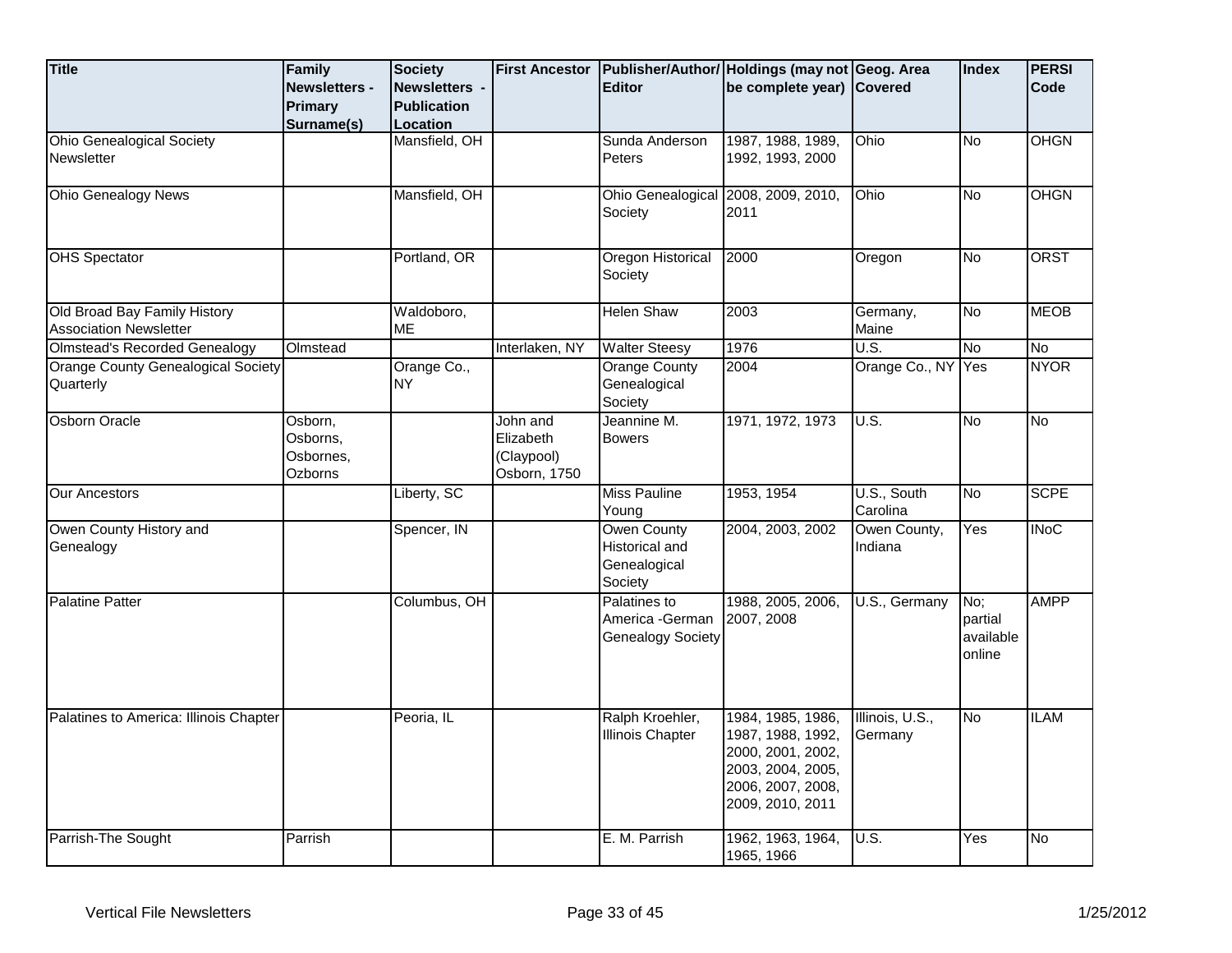| <b>Title</b>                                                                                | <b>Family</b><br><b>Newsletters -</b><br><b>Primary</b> | <b>Society</b><br>Newsletters -<br><b>Publication</b> | <b>First Ancestor</b>                        | <b>Editor</b>                                                                                                    | Publisher/Author/ Holdings (may not Geog. Area<br>be complete year) Covered |                         | Index     | <b>PERSI</b><br>Code |
|---------------------------------------------------------------------------------------------|---------------------------------------------------------|-------------------------------------------------------|----------------------------------------------|------------------------------------------------------------------------------------------------------------------|-----------------------------------------------------------------------------|-------------------------|-----------|----------------------|
| Patricia Liddell Researchers<br>Newsletter                                                  | Surname(s)                                              | Location<br>Chicago, IL                               |                                              | Addie Harris,<br>Chicago Chapter<br>of the Afro-<br>American<br><b>Historical and</b><br>Genealogical<br>Society | 1991                                                                        | U.S. Illinois           | <b>No</b> | <b>AMPL</b>          |
| <b>PCGS News</b>                                                                            |                                                         | Peoria, IL                                            |                                              | Peoria County<br>Genealogical<br>Society                                                                         | 1992, 1993, 2000                                                            | Peoria Co.,<br>Illinois | <b>No</b> | <b>ILPN</b>          |
| Pear Tree                                                                                   | Phillips                                                |                                                       | Asaph and<br>Esther<br>(Whipple)<br>Phillips | Kenneth W. Faig,<br>Jr.                                                                                          | 1997, 1998, 1999,<br>2000                                                   | U.S.                    | <b>No</b> | 1660                 |
| Pee Dee Queue                                                                               |                                                         | Marion, SC                                            |                                              | South Carolina<br>Genealogical<br>Society, Liswa<br><b>Ellerbe Hasty</b>                                         | 1985, 1986, 1987,<br>1988                                                   | South Carolina          | <b>No</b> | <b>SCPD</b>          |
| Penn(e)y Connection                                                                         | Penney                                                  |                                                       |                                              | David George<br>Penney                                                                                           | 1983, 1984, 1985                                                            | U.S.                    | <b>No</b> | <b>No</b>            |
| Pennsylvania Archaeologist: Bulletin<br>of the Society for Pennsylvania<br>Archaeology, Inc |                                                         | Pittsburgh, PA                                        |                                              | Society for<br>Pennsylvania<br>Archaeology                                                                       | 2003                                                                        | Pennsylvania            | <b>No</b> | No                   |
| Perry Historians                                                                            |                                                         | Newport, PA                                           |                                              | Myrtle<br>Leinaweaver                                                                                            | 2001, 2003, 2004,<br>2005 (one issue<br>March 2006)                         | Pennsylvania            | <b>No</b> | <b>PAPH</b>          |
| Perry Review                                                                                |                                                         | Perry County,<br>PA                                   |                                              | Perry Historians                                                                                                 | 2004                                                                        | Perry Co., PA           | <b>No</b> | <b>PAPR</b>          |
| <b>Petty Papers</b>                                                                         | Petty                                                   |                                                       | Patey, Hubert                                | James W. Petty                                                                                                   | 1976                                                                        | U.S.                    | No        | <b>No</b>            |
| <b>Phelps Connections</b>                                                                   | Phelps                                                  |                                                       |                                              | Deborah Lee<br>Rothery                                                                                           | 1997, 1998, 1999,<br>2000                                                   | U.S.                    | No        | 1688                 |
| <b>Phipps Quarterly</b>                                                                     | Phipps, Fipps                                           |                                                       | Phipps, Abbott Gaye Phipps                   | Pencin                                                                                                           | 1978, 1979, 1980,<br>1981, 1982                                             | U.S.                    | Yes       | No                   |
| Piatt County Historical and<br><b>Genealogical Society</b>                                  |                                                         | Monticello, IL                                        |                                              | <b>Piatt County</b><br><b>Historical and</b><br>Genealogical<br>Society                                          | 1998                                                                        | Illinois                | <b>No</b> | ILPI                 |
| Piatt County Historical and<br><b>Genealogical Society</b>                                  |                                                         | Monticello, IL                                        |                                              | <b>Margaret Lidsley</b>                                                                                          | 1998                                                                        | <b>Illinois</b>         | No        | $\overline{LPI}$     |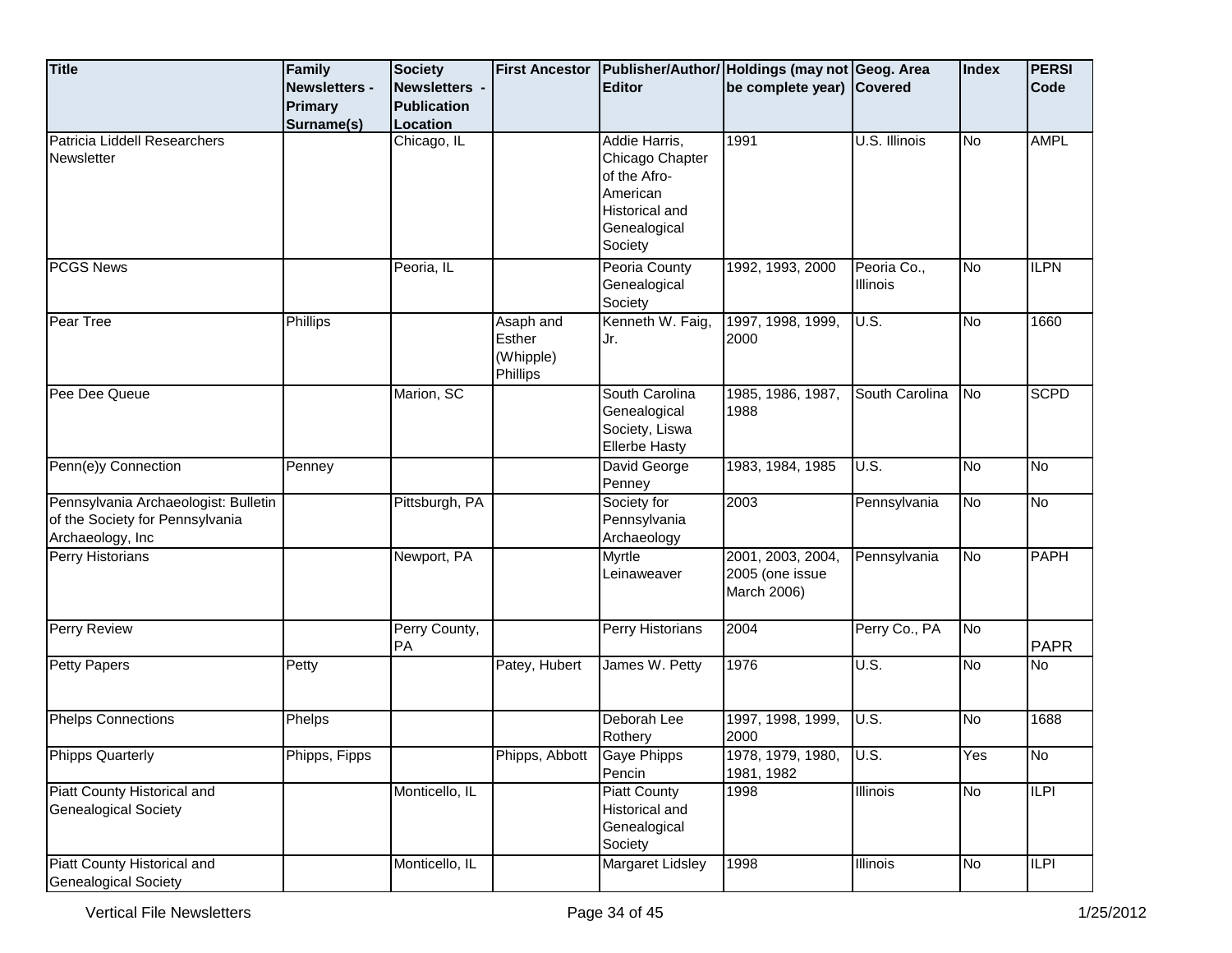| <b>Title</b>                                                     | Family<br>Newsletters -  | <b>Society</b><br>Newsletters - | <b>First Ancestor</b>              | <b>Editor</b>                                         | Publisher/Author/ Holdings (may not Geog. Area<br>be complete year) Covered                                                        |                                              | <b>Index</b>                                      | <b>PERSI</b><br>Code |
|------------------------------------------------------------------|--------------------------|---------------------------------|------------------------------------|-------------------------------------------------------|------------------------------------------------------------------------------------------------------------------------------------|----------------------------------------------|---------------------------------------------------|----------------------|
|                                                                  | Primary                  | <b>Publication</b>              |                                    |                                                       |                                                                                                                                    |                                              |                                                   |                      |
| Pied Cow: The Chadbourne Family<br><b>Association Newsletter</b> | Surname(s)<br>Chadbourne | <b>Location</b>                 | William<br>Chadbourn(e),<br>c.1634 | Chadbourne<br>Family Association 1988, 1989, 1990,    | 1984, 1985, 1986,<br>1991, 1992, 1993,<br>1994, 1996, 1997,<br>1999, 2000, 2001,<br>2002, 2003, 2004,<br>2005, 2006, 2007,<br>2008 | U.S. (New<br>England),<br>Canada<br>(Quebec) | <b>No</b>                                         | 1699                 |
| <b>Pike Speaks</b>                                               |                          | Waverly, OH                     |                                    | Pike County<br>Genealogical<br>Society                | 1989, 1991, 1992,<br>1993, 1994, 1995,<br>1996, 1997, 1998,<br>1999, 2000, 2001,<br>2002                                           | Ohio                                         | <b>No</b>                                         | <b>OHPK</b>          |
| <b>Pioneer Trails</b>                                            |                          | Birmingham,<br>AL               | Pineo, James,<br>1688              | <b>Harold Pineo</b><br>Jackson                        | 1983                                                                                                                               | France, U.S.                                 | <b>No</b>                                         | <b>ALPT</b>          |
| <b>Pitt County Genealogical Quarterly</b>                        |                          | Greenville, NC                  |                                    | <b>Pitt County Family</b><br>Researchers              | 1996, 1999                                                                                                                         | North Carolina                               | Yes                                               | <b>NCPC</b>          |
| <b>Plains Talk</b>                                               |                          | Bismarck, ND                    |                                    | <b>State Historical</b><br>Society of North<br>Dakota | 2000, 2004, 2005,<br>2006, 2007, 2008,<br>2009, 2010, 2011                                                                         | North Dakota                                 | <b>No</b>                                         | <b>NDPT</b>          |
| Polish Genealogical Society of<br>Minnesota Newsletter           |                          | South St. Paul,<br><b>MN</b>    |                                    | Minnesota<br>Genealogical<br>Society                  | 1994, 1995, 1998,<br>1999, 2000, 2001,<br>2002, 2003, 2004,<br>2005, 2006, 2007,<br>2008, 2009, 2010,<br>2011                      | Minnesota,<br>Poland                         | $\overline{\mathsf{No}}$ ;<br>available<br>online | <b>MNPL</b>          |
| Polish Genealogical Society of<br>Wisconsin                      |                          | Milwaukee, WI                   |                                    | Polish<br>Genealogical<br>Society of<br>Wisconsin     | 1992, 1993                                                                                                                         | Wisconsin,<br>Poland                         | <b>No</b>                                         | <b>WIPL</b>          |
| Poplin Patter                                                    | Poplin                   |                                 | William Poplin                     | Dick Poplin                                           | 1969, 1970, 1971,<br>1972                                                                                                          | $\overline{\bigcup}$ U.S.                    | $\overline{\text{No}}$                            | No                   |
| Potts Family in America                                          | Potts                    |                                 | <b>Oliver Stout</b><br>Potts       | Robert Oliver Potts 1985                              |                                                                                                                                    | Texas, U.S.                                  | <b>No</b>                                         | <b>No</b>            |
| <b>Prescotts Unlimited</b>                                       | Prescotts                |                                 |                                    | <b>Ward Publishing</b><br>Co.                         | 1980, 2000                                                                                                                         | <b>U.S.</b>                                  | <b>No</b>                                         | No                   |
| <b>Putnam County Heritage</b>                                    |                          | Kalida, OH                      |                                    | Putnam Co. Hist.<br>Soc.                              | 1983                                                                                                                               | Ohio                                         | No                                                | OHPU                 |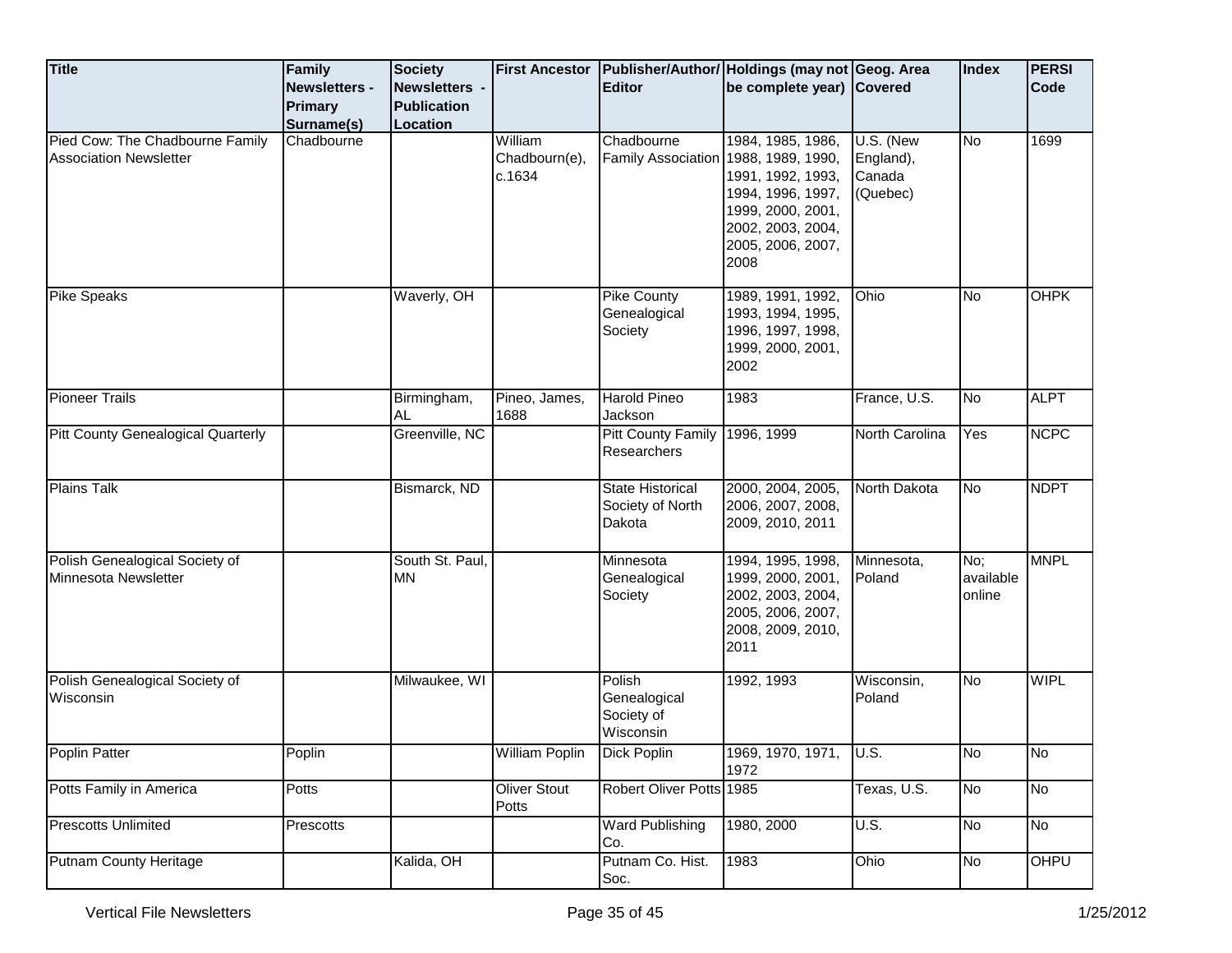| <b>Title</b>                                                          | Family<br><b>Newsletters -</b> | Society<br>Newsletters -       | <b>First Ancestor</b>                | <b>Editor</b>                                                  | Publisher/Author/ Holdings (may not Geog. Area<br>be complete year) Covered |                 | Index             | <b>PERSI</b><br><b>Code</b> |
|-----------------------------------------------------------------------|--------------------------------|--------------------------------|--------------------------------------|----------------------------------------------------------------|-----------------------------------------------------------------------------|-----------------|-------------------|-----------------------------|
|                                                                       | <b>Primary</b><br>Surname(s)   | <b>Publication</b><br>Location |                                      |                                                                |                                                                             |                 |                   |                             |
| <b>Quarterly Newsletter</b>                                           |                                | Mishawaka, IN                  |                                      | South Bend Area<br>Genealogical<br>Society                     | 2003                                                                        | Indiana         | No                | <b>INSO</b>                 |
| R.F.A Bulletin                                                        | Rockefeller                    |                                |                                      | Mrs. Frank F.<br>Stearns,<br>Rockefeller Family<br>Association | 1948, 1949, 1950,<br>1951                                                   | U.S.            | No                | No                          |
| Raices de la Perla                                                    |                                | Miami, FL                      |                                      | <b>Cuban Genealogy</b><br>Club of Miami<br>Florida             | 2005, 2007, 2008,<br>2009, 2010, 2011                                       | Cuba            | No                | <b>FLRP</b>                 |
| <b>Rainey Times</b>                                                   | Rainey                         |                                | Rainey, John<br>G., Sr., 1795        | Marynell Bryant                                                | 1986, sample                                                                | U.S.            | No                | <b>No</b>                   |
| Record: News from the National<br>Archives and Records Administration |                                | Washington,<br>D.C.            |                                      | National archives<br>and Records<br>Administration             | 1996                                                                        | U.S.            | No                | <b>NARA</b>                 |
| Reflections of Icaria                                                 |                                | Corning, IA                    |                                      | National Icarian<br><b>Heritage Society</b>                    | 1998, 1999, 2000,<br>2001, 2002, 2004,<br>2005, 2008                        | Icaria, Iowa    | No.               | <b>AMRI</b>                 |
| Researcher                                                            |                                | Tacoma, WA                     |                                      | <b>Tacoma Pierce</b><br>County<br>Genealogical<br>Society      | 1983, 1984, 1985                                                            | Washington      | No                | <b>WATR</b>                 |
| Reunion, A Whobrey Letter                                             | Whobrey                        |                                |                                      | Shari Ryerson                                                  | 1997, 1998, 1999                                                            | U.S.            | $\overline{Y}$ es | <b>No</b>                   |
| <b>Rexroat Letter</b>                                                 | Rexroat                        |                                |                                      | Mrs. Evelyn Cox                                                | 1971                                                                        | U.S.            | No                | No                          |
| <b>Reynold Recollections</b>                                          | Reynolds                       |                                | Reynolds, Mary<br>& Anthony,<br>1772 | Linwood, A. &<br>Marcia Hurst<br>Smith                         | 1986, 1987, 1988,<br>1989, 1990, 1991                                       | U.S.            | No                | No                          |
| <b>Ridge Historical Society Newsletter</b>                            |                                | Chicago, IL                    |                                      | David Daruszka,<br>Ridge Historical<br>Society                 | 1973, 1975,<br>1977, 1980, 1982,<br>1987, 1999, 2000,<br>2002, 2003, 2004   | <b>Illinois</b> | No                | <b>ILRG</b>                 |
| Ringo Researcher                                                      | Ringo                          |                                |                                      | May Ringo King                                                 | 1985, 1986, 1987,<br>1988                                                   | Europe, U.S.    | Yes               | <b>No</b>                   |
| <b>Roberts Register</b>                                               | Roberts                        |                                |                                      | <b>Maxine Roberts</b>                                          | 1982, 1983, 1984,<br>1985, 1986                                             | U.S.            | Yes               | No                          |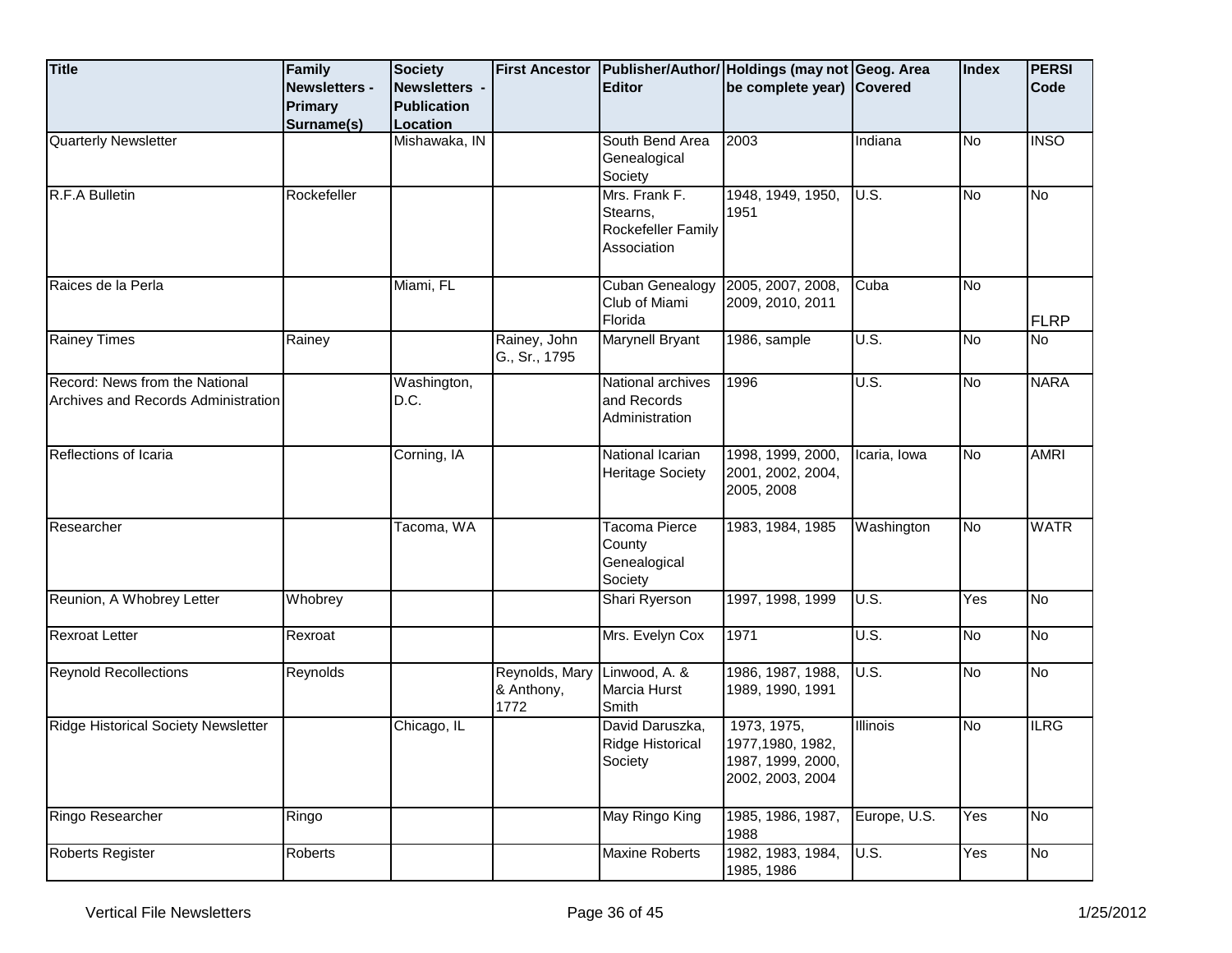| <b>Title</b>                                                                     | Family<br>Newsletters -<br><b>Primary</b><br>Surname(s)    | <b>Society</b><br>Newsletters -<br><b>Publication</b><br>Location | <b>First Ancestor</b>                             | <b>Editor</b>                                                              | Publisher/Author/ Holdings (may not Geog. Area<br>be complete year) Covered                    |                           | <b>Index</b> | <b>PERSI</b><br>Code |
|----------------------------------------------------------------------------------|------------------------------------------------------------|-------------------------------------------------------------------|---------------------------------------------------|----------------------------------------------------------------------------|------------------------------------------------------------------------------------------------|---------------------------|--------------|----------------------|
| Rogers of Delphi Falls Family<br>Newsletter                                      | Rogers                                                     |                                                                   | <b>Plina Rogers</b><br>and Calista<br>Glass       | Robert H. Rogers                                                           | 1989, 1990, 1991,<br>1992, 1993, 1994                                                          | Delphi Falls,<br>NY, U.S. |              | <b>No</b>            |
| Roots and Branches of the Ewell<br>Family Historical and Genealogical<br>Society | Ewell                                                      |                                                                   |                                                   | VaLene Ewell<br>Collings                                                   | 1993                                                                                           | <b>United States</b>      | No           | $\overline{No}$      |
| Rose Family Bulletin                                                             | Rose                                                       |                                                                   | Rose Family                                       | Seymour T. and<br><b>Christine Rose</b>                                    | 1982, 1985                                                                                     | U.S.                      | Yes          | No                   |
| Roseland Business Development<br><b>Council Newsletter</b>                       |                                                            | Chicago, IL                                                       |                                                   | Roseland<br><b>Business</b><br>Development<br>Council                      | 1999                                                                                           | Chicago, Illinois No      |              | <b>No</b>            |
| Rowden Family Newsletter                                                         | Rowden                                                     |                                                                   |                                                   | Raymond A.<br>Rowden                                                       | 1986                                                                                           | U.S.                      | No           | No                   |
| <b>Ruffner Roots and Ramblings</b>                                               | Ruffner                                                    |                                                                   | Peter Ruffner<br>and Mary<br>Steinman, m.<br>1739 | <b>Ruffner Family</b><br>Association                                       | 2001, 2002, 2003,<br>2004, 2005, 2006,<br>2007, 2008, 2009,<br>2010, 2011, 2012                | U.S.                      | <b>No</b>    | 1864                 |
| Sanborn Signatures                                                               | Sanborn                                                    |                                                                   |                                                   | Elmer C. Sanborn                                                           | 1992                                                                                           | U.S.                      | No           | No                   |
| <b>Schalm Connection</b>                                                         | Schalm                                                     |                                                                   |                                                   | Ginny Schalm                                                               | 2001, 2002, 2003,<br>2004, 2005, 2006                                                          | U.S.                      | <b>No</b>    | No                   |
| <b>Scoby Scribe</b>                                                              | Scoby                                                      |                                                                   | William Scoby                                     | Susan Ingalls                                                              | 1983, 1985                                                                                     | Scotland/U.S.             | Yes          | $\overline{N}$       |
| Seahorn Lore                                                                     | Zahaun, Shon,<br>Sehorn,<br>Seehorn,<br>Sehorne,<br>Sheorn |                                                                   |                                                   | <b>Seahorn Family</b><br>Association                                       | 1976, 1978                                                                                     | Eastern Tenn.             |              | <b>No</b>            |
| Search Light                                                                     | Light                                                      |                                                                   |                                                   | <b>Betty Light Behr</b>                                                    | 1984, 1985, 1986,<br>1987                                                                      | U.S.                      | No           | <b>No</b>            |
| Searcher                                                                         |                                                            | Olyphant, PA                                                      |                                                   | Genealogical<br><b>Research Society</b><br>of Northeastern<br>Pennsylvania | 1995, 1997, 1998,<br>1999, 2000, 2001,<br>2002, 2003, 2004,<br>2005, 2006, 2007,<br>2008, 2011 | Pennsylvania              | Yes          | <b>PASR</b>          |
| Searching for the Hidden Dale                                                    | Dale, Dail, Deal,<br>Diehl, Dial,<br>Daley                 |                                                                   |                                                   | Dr. Donald K.<br>Smith Dale                                                | 1991, 1992                                                                                     | U.S.                      | Yes          | <b>No</b>            |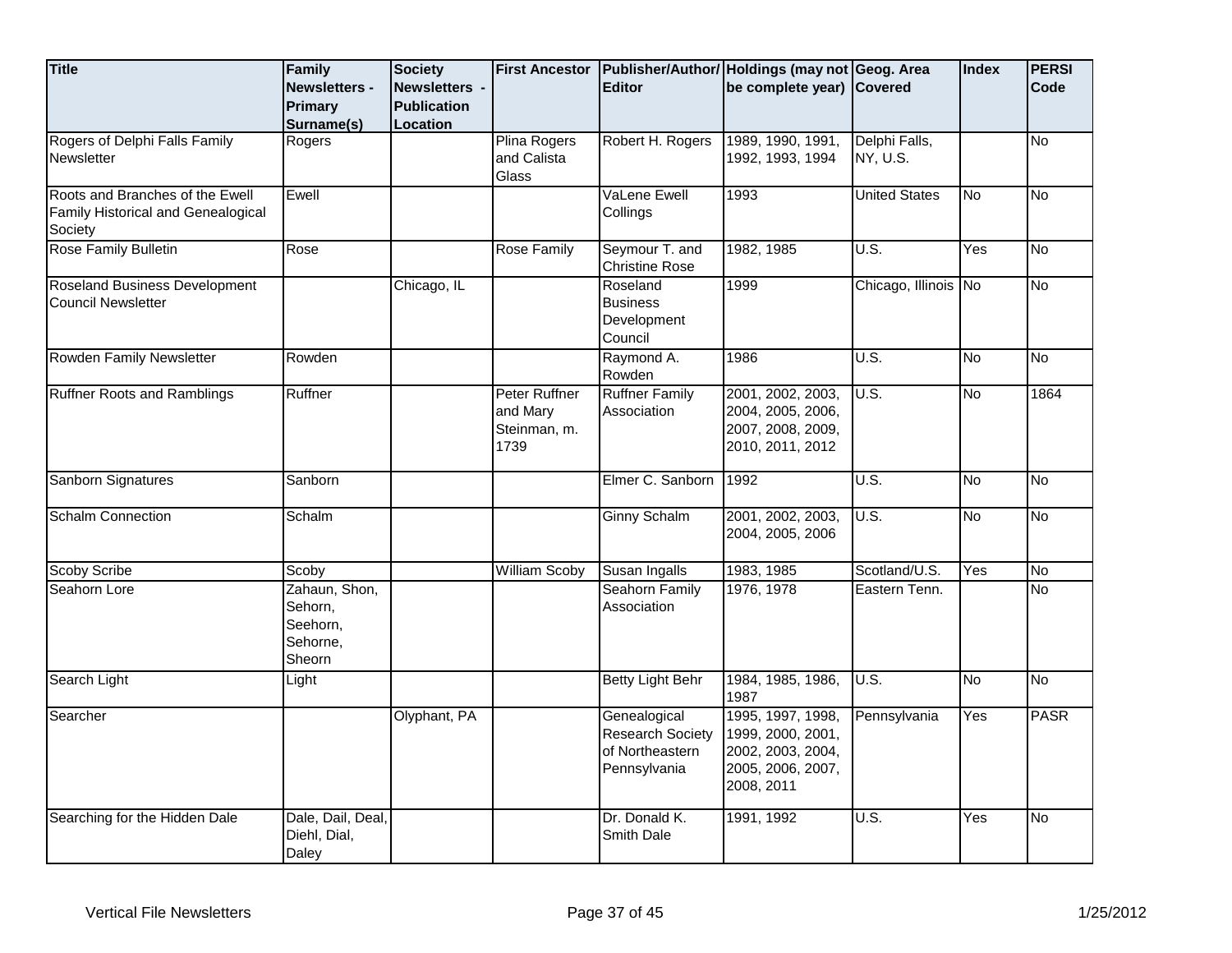| <b>Title</b>                                                       | Family<br><b>Newsletters -</b><br><b>Primary</b><br>Surname(s) | <b>Society</b><br>Newsletters -<br><b>Publication</b><br>Location | <b>First Ancestor</b>                             | <b>Editor</b>                                                                     | Publisher/Author/ Holdings (may not Geog. Area<br>be complete year) Covered |                      | Index | <b>PERSI</b><br>Code |
|--------------------------------------------------------------------|----------------------------------------------------------------|-------------------------------------------------------------------|---------------------------------------------------|-----------------------------------------------------------------------------------|-----------------------------------------------------------------------------|----------------------|-------|----------------------|
| Seed of Dees                                                       | Dees                                                           |                                                                   |                                                   | Springer, Delores                                                                 | 1989                                                                        |                      | No    | No                   |
| Seeking 'N Searching Ancestors                                     |                                                                | St. Elizabeth,<br><b>MO</b>                                       |                                                   | Peggy Smith-Hake 1997, 1998, 1999,                                                | 2000, 2001                                                                  | Missouri             | No    | <b>MOSE</b>          |
| Select: Newsletter of the National<br><b>Bibliographic Service</b> |                                                                | West Yorshire,<br>UK                                              |                                                   | Peter Robinson,<br><b>British Library</b><br>National<br>Bibliographic<br>Service | 2000                                                                        | UK                   | No    | No                   |
| Seneca Searchers                                                   |                                                                | Tiffin, OH                                                        |                                                   | Ohio Genealogical<br>Society; Seneca<br><b>County Chapter</b>                     | 1995, 1996, 1997,<br>1998, 1999                                             | Ohio                 | Yes   | <b>OHSS</b>          |
| Shawnee                                                            |                                                                | Harrisburg, IL                                                    |                                                   | <b>Saline County</b><br>Genealogical<br>Society                                   | 1986, 1987                                                                  | Saline Co., IL       | Yes   | <b>ILSW</b>          |
| Sheldon Family Association<br>Quarterly                            | Sheldon                                                        |                                                                   |                                                   | Rose Sheldon<br><b>Newton</b>                                                     | 1995, 1997, 1998,<br>1999, 2000, 2001,<br>2002, 2003, 2004                  | U.S.                 | No    | 1941                 |
| Sherbondy Beacon                                                   | Sherbondy                                                      |                                                                   | David<br>Sherbondy b.<br>1799                     | Jeffrey D.<br>Sherbondy                                                           | 1984, 1985                                                                  | U.S.                 | No    | No                   |
| Shorefront                                                         |                                                                | Evanston, IL                                                      |                                                   | Dino Robinson                                                                     | 1999, 2000, 2001,<br>2002, 2003, 2004,<br>2005, 2006, 2007,<br>2009         | Chicago, Illinois No |       | No                   |
| Show Me State: Genealogical News                                   |                                                                | Columbia, MO                                                      |                                                   | <b>Missouri State</b><br>Genealogical<br>Association,<br>Nancy Waller<br>Thomas   | 2000, 2003, 2005,<br>2006, 2007, 2008,<br>2009, 2010, 2011                  | Missouri             | No    | <b>MOSM</b>          |
| Sierran                                                            |                                                                | Sierra City, CA                                                   |                                                   | Sierra County<br><b>Historical Society</b>                                        | 1992                                                                        | California           | No    | <b>CARN</b>          |
| <b>Sikes/Sykes Tributaries</b>                                     | Sikes, Sykes                                                   |                                                                   | Richard (b. ca<br>1600) and<br><b>Phebe Sikes</b> | Diane Scannell,<br>The Sikes/Sykes<br><b>Families</b><br>Association              | 2001, 2002, 2003,<br>2004, 2005, 2006,<br>2007, 2008, 2009,<br>2010, 2011   | $\overline{U.S.}$    | No    | 1961                 |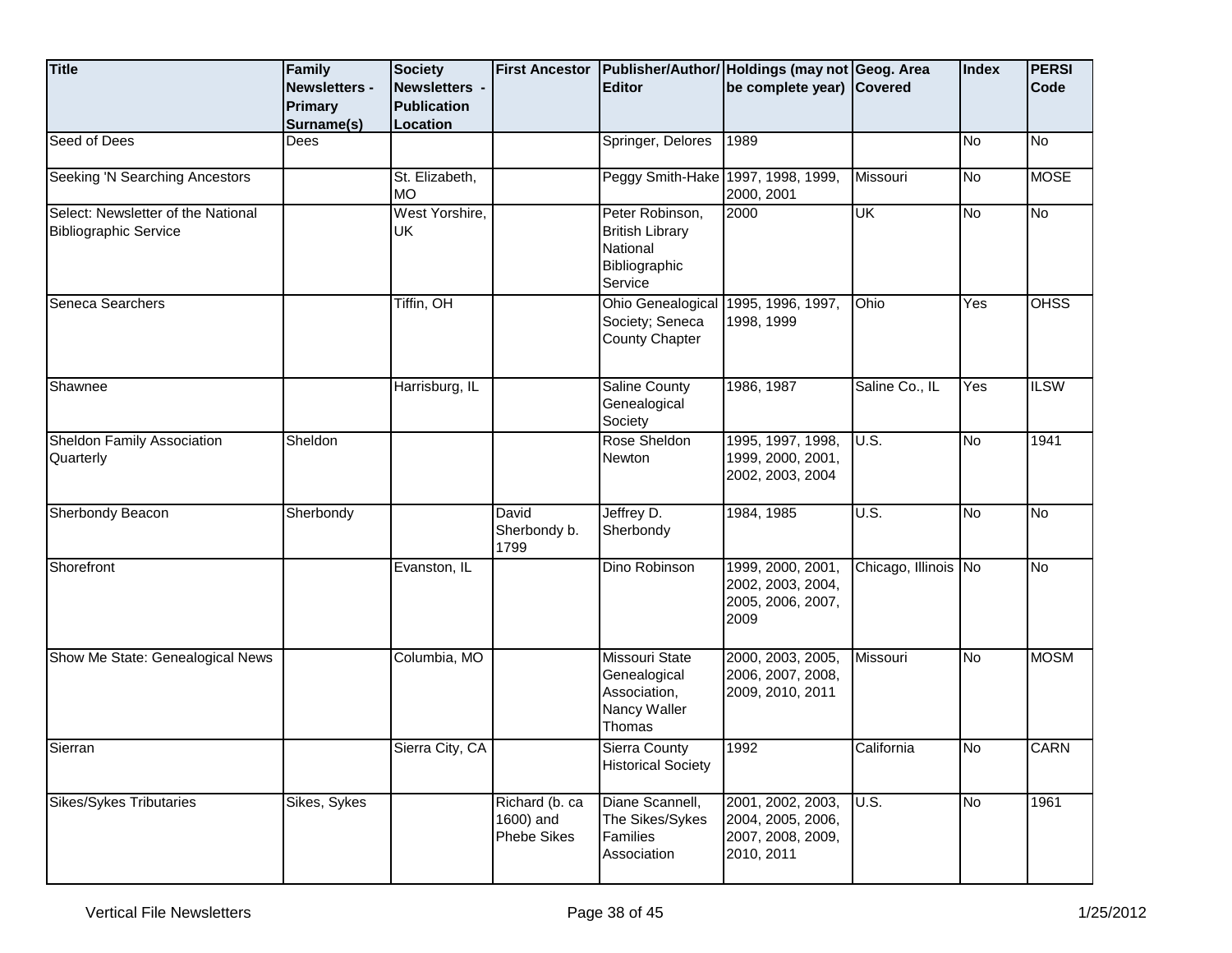| <b>Title</b>                                              | <b>Family</b><br><b>Newsletters -</b><br><b>Primary</b><br>Surname(s) | <b>Society</b><br>Newsletters -<br><b>Publication</b><br><b>Location</b> | <b>First Ancestor</b>           | <b>Editor</b>                                                | Publisher/Author/ Holdings (may not Geog. Area<br>be complete year) Covered              |                          | Index             | <b>PERSI</b><br>Code |
|-----------------------------------------------------------|-----------------------------------------------------------------------|--------------------------------------------------------------------------|---------------------------------|--------------------------------------------------------------|------------------------------------------------------------------------------------------|--------------------------|-------------------|----------------------|
| Simpsonette (The Simpson Gazette) Simpson                 |                                                                       |                                                                          | John Simpson<br>b. 1655         | Warren S.<br>Simpson, John<br>Simpson Family<br>Association  | 1976, 1977, 1978                                                                         | Scotland/U.S.            | No                | <b>No</b>            |
| Skamania County Heritage                                  |                                                                       | Stevenson,<br><b>WA</b>                                                  |                                 | Tim Attwell,<br>Skamania County<br><b>Historical Society</b> | 1986                                                                                     | Washington               | <b>No</b>         | <b>WASC</b>          |
| <b>Sleeper Queries</b>                                    |                                                                       | Fair Haven, VT                                                           |                                 | Danielle Roberts                                             | 1998, 1999, 2000,<br>2002, 2003, 2004,<br>2005, 2006, 2007,<br>2008                      | New York, New<br>England | Yes               | 1974                 |
| <b>Small Siblings</b>                                     | Small                                                                 |                                                                          |                                 | Penna-Oakes,<br>Shirley, Pioneer<br>Publications             | 1986                                                                                     | U.S.                     | Yes               | <b>No</b>            |
| <b>Smith Papers</b>                                       | Smith                                                                 |                                                                          | William W.<br>Smith b. 1806     | M. Sims                                                      | 6/3/1905, 1981                                                                           | U.S.                     | $\overline{Y}$ es | <b>No</b>            |
| <b>Smurr Bulletin</b>                                     | Smurr                                                                 |                                                                          |                                 | Mrs. G. Allen<br>Lovell                                      | 1964, 1966, 1967,<br>1970, 1971, 1976,<br>1977, 1981, 1983,<br>1986, 1987, 1988,<br>1991 | U.S.                     | No                | <b>No</b>            |
| Society for German American<br><b>Studies Newsletter</b>  |                                                                       | Northfield, MN                                                           |                                 | La Vern J. Rippley                                           | 2000, 2003, 2004,<br>2005, 2006                                                          | U.S., Germany            | No                | <b>GRAN</b>          |
| Society of John Neville Descendants Neville<br>Newsletter |                                                                       |                                                                          | Neville, John,<br>1612          | Society of J. N.<br>Descendants                              | 1978, 1979, 1980                                                                         | Virginia, U.S.           | <b>No</b>         | No                   |
| South Dakota Genealogical Society                         |                                                                       | South Dakota                                                             |                                 | South Dakota<br>Genealogical<br>Society                      |                                                                                          | South Dakota             | Yes               | <b>SDGQ</b>          |
| South Florida History                                     |                                                                       | Miami, FL                                                                |                                 | Historical<br>Association of<br>South Florida                | 1998, 1999, 2000,<br>2001, 2002, 2004,<br>2005, 2006, 2009                               | Scotland, U.S.           | N <sub>o</sub>    | <b>FLSH</b>          |
|                                                           |                                                                       |                                                                          |                                 | Anne Arundel                                                 |                                                                                          |                          |                   |                      |
| <b>Speaks</b>                                             |                                                                       | Anne<br>Arundel, MD                                                      |                                 | Genealogical<br>Society                                      | 2008, 2009,<br>2010, 2011                                                                | Anne Arrundel<br>Co. MD  | No                | <b>MDAS</b>          |
| Spottiswoode Society Record                               | Spottiswoode,<br>Spotswood,<br>Spottswood                             |                                                                          | John<br>Spottiswoode b.<br>1565 | Joseph G. Smoot                                              | 1990, 1991                                                                               | Scotland/U.S.            | No                | No                   |
| <b>Squaw Prairie Recorder</b>                             |                                                                       | Miami, FL                                                                |                                 | unkown                                                       | 1986                                                                                     | Boone Co., IL            | No                | No                   |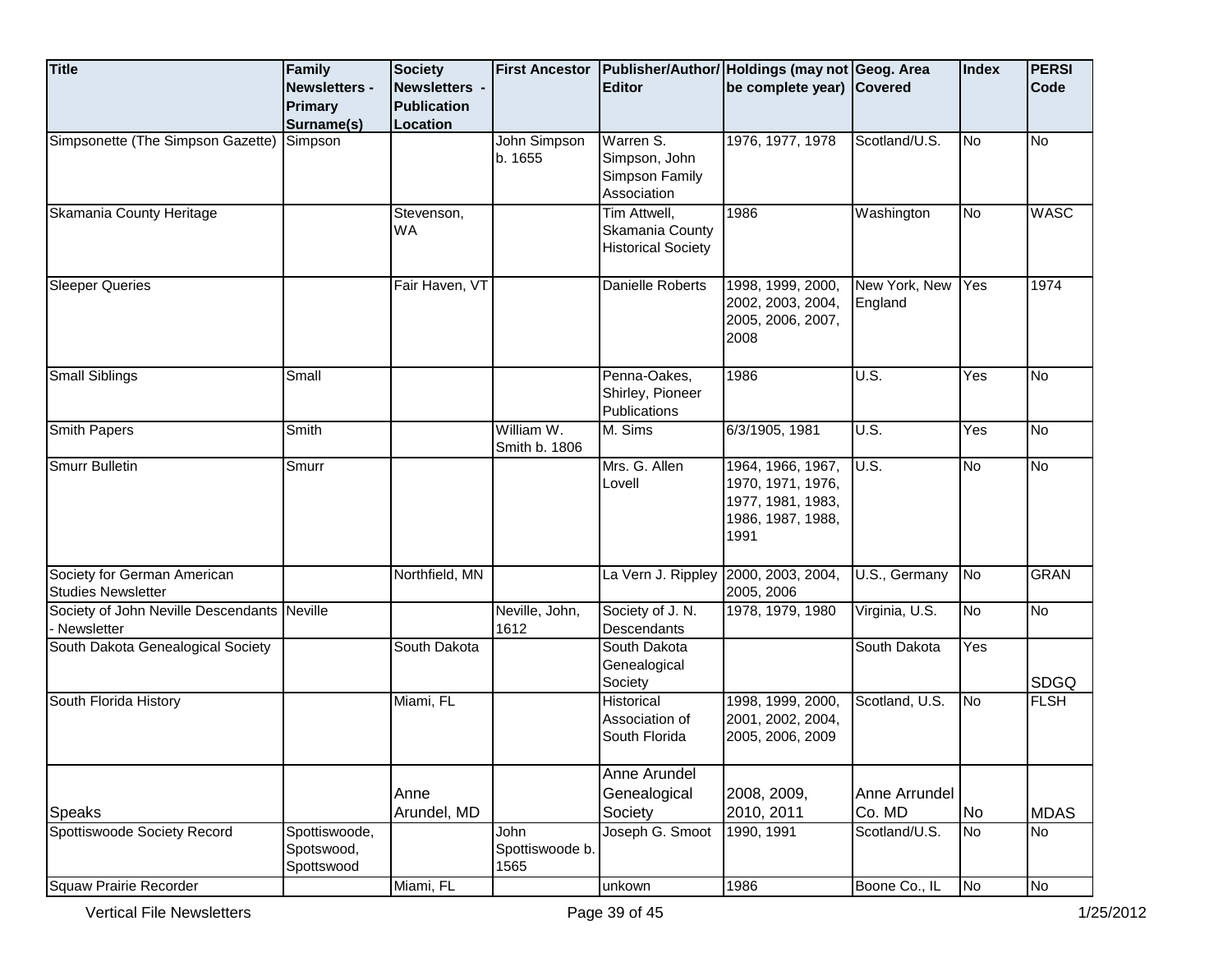| <b>Title</b>                                                 | Family<br><b>Newsletters -</b>                    | <b>Society</b><br>Newsletters - | <b>First Ancestor</b> | <b>Editor</b>                                                                 | Publisher/Author/ Holdings (may not Geog. Area<br>be complete year) Covered                    |                                     | Index                  | <b>PERSI</b><br><b>Code</b> |
|--------------------------------------------------------------|---------------------------------------------------|---------------------------------|-----------------------|-------------------------------------------------------------------------------|------------------------------------------------------------------------------------------------|-------------------------------------|------------------------|-----------------------------|
|                                                              | <b>Primary</b><br>Surname(s)                      | <b>Publication</b><br>Location  |                       |                                                                               |                                                                                                |                                     |                        |                             |
| <b>SSGHS News</b>                                            |                                                   | Hazel Crest, IL                 |                       | South Suburban<br>Genealogical and<br><b>Historical Society</b>               | 1998, 1999, 2000,<br>2002, 2003, 2004,<br>2005, 2006, 2007,<br>2008                            | <b>Illinois</b>                     | <b>No</b>              | <b>ILSU</b>                 |
| St. Clair County Genealogical<br><b>Society Newsletter</b>   |                                                   | Belleville, IL                  |                       | St. Clair County<br>Genealogical<br>Society                                   | 1988, 1992, 1993,<br>2000, 2002, 2003,<br>2004, 2005, 2006,<br>2007, 2008, 2009,<br>2010, 2011 | St. Clair Co.,<br><b>Illinois</b>   | <b>No</b>              | <b>ILSN</b>                 |
| Staack, Schaumburg, Gelis<br>Newsletter                      | Staack,<br>Schaumburg,<br>Gelis                   |                                 |                       | Wesley Johnston                                                               | 1984                                                                                           | U.S.                                | <b>No</b>              | <u>ν</u>                    |
| <b>Stauden Blatter</b>                                       | Stout                                             |                                 | John Stout b.<br>1671 | <b>Rear Admiral</b><br>Harold F. Stout,<br><b>USN</b>                         | 1963                                                                                           | U.S. Ireland,<br>Scotland           | No                     | No                          |
| Stephens-Stevens                                             | Stephens,<br>Stevens,<br>Stephenson,<br>Stevenson |                                 |                       | A. Maxim<br>Coppage III                                                       | 1971, 1973                                                                                     | $\overline{\mathsf{U}.\mathsf{S}.}$ | Yes                    | <b>No</b>                   |
| <b>Stewart Descendants</b>                                   | <b>Stewart</b>                                    |                                 |                       | Stewart Society of<br>America                                                 | 1950, 1951, 1952,<br>1953, 1961                                                                | U.S., England                       | <b>No</b>              | No                          |
| <b>Stout Branches</b>                                        | Sout, Stoudt,<br>Staudt                           |                                 |                       | Mrs. Neva Stout<br>Bryant                                                     | 1992                                                                                           | $\overline{U.S.}$                   | Yes                    | No                          |
| Stovall Journal                                              | Stovall                                           |                                 |                       | Lyle K. Williams                                                              | 1985, 1986, 1987,<br>1992, 1993, 1994                                                          | U.S.                                | <b>No</b>              | No                          |
| <b>Studebaker Story</b>                                      | Studebaker                                        |                                 |                       | Mary E.<br>Studebaker,<br><b>Studebaker Family</b><br>National<br>Association | 1965, 1966, 1967,<br>1968, 1969, 1971                                                          | U.S.                                | <b>No</b>              | No                          |
| Suffolk Institute of Archaeology and<br>History              |                                                   | Suffolk, UK                     |                       | Judith Middleton-<br>Steward                                                  | 1999, 2000, 2002                                                                               | Suffolk, UK                         | <b>No</b>              | <b>ENSN</b>                 |
| <b>Surrey Archaeological Society</b><br><b>Annual Report</b> |                                                   | Surrey, UK                      |                       | Archaeological<br>Publications<br>Service                                     | 1998-2004                                                                                      | England                             | $\overline{\text{No}}$ | <b>No</b>                   |
| <b>Surrey Archaeological Society</b><br><b>Bulletin</b>      |                                                   | Berks, UK                       |                       | Phil Jones                                                                    | 1998, 1999, 2000-<br>2005, 2009, 2011                                                          | England                             | <b>No</b>              | No                          |
| <b>Surrey History</b>                                        |                                                   | Surry, UK                       |                       | Tim Everson                                                                   | 2003                                                                                           | England                             | No                     | No                          |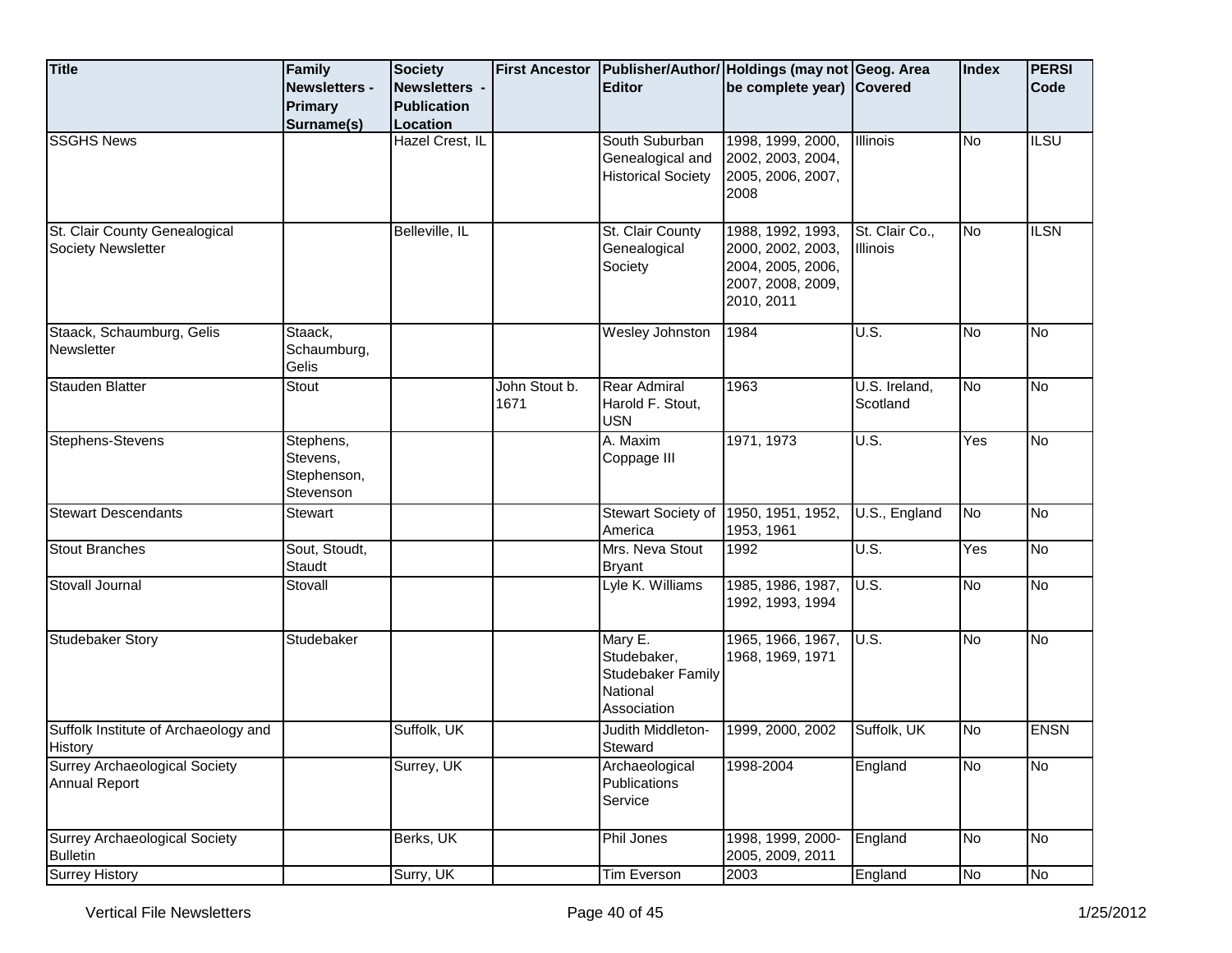| <b>Title</b>                                                                 | Family<br>Newsletters - | <b>Society</b><br>Newsletters - | <b>First Ancestor</b>                            | <b>Editor</b>                                                    | Publisher/Author/ Holdings (may not Geog. Area<br>be complete year) Covered                          |                                      | Index     | <b>PERSI</b><br>Code |
|------------------------------------------------------------------------------|-------------------------|---------------------------------|--------------------------------------------------|------------------------------------------------------------------|------------------------------------------------------------------------------------------------------|--------------------------------------|-----------|----------------------|
|                                                                              | Primary<br>Surname(s)   | <b>Publication</b><br>Location  |                                                  |                                                                  |                                                                                                      |                                      |           |                      |
| <b>Swenson Center News</b>                                                   |                         | Rock Island, IL                 |                                                  | Dag Blanck,<br>Swenson Swedish<br>Immigration<br>Research Center | 1993                                                                                                 | Sweden, U.S.<br><b>Illinois</b>      | No        | SWSC                 |
| Symons-Simons Family Newsletter                                              | Symons,<br>Simons       |                                 |                                                  | J. Harrison<br>Daniels                                           | 1970, 1971, 1972                                                                                     | $\overline{U.S.}$                    | <b>No</b> | No                   |
| TAGS: Toledo Area Genealogical<br>Society                                    |                         | Toledo, OH                      |                                                  | Karafla, Sue                                                     | 1996, 1997, 1998,<br>1999, 2000, 2001,<br>2003, 2004, 2005,<br>2006, 2007, 2008,<br>2009, 2010, 2011 | Ohio                                 | No        | <b>OHNO</b>          |
| <b>Taylor Quarterly</b>                                                      | Taylor                  |                                 |                                                  | Condo, Antoinette                                                | 1983, 1984                                                                                           | U.S.                                 | Yes       | <b>No</b>            |
| Tennessee Genealogical Magazine                                              |                         | Brunswick, TN                   |                                                  | Tennessee<br>Genealogical<br>Society                             | 2001                                                                                                 | Tennessee                            | Yes       | <b>No</b>            |
| Tennessee Genealogist and Family<br>Historian                                |                         | Nashville, TN                   |                                                  | Rowanda M. Sith,<br>Tennessee<br><b>Historical Society</b>       | 1989                                                                                                 | Tennessee                            | No        | <b>TNGF</b>          |
| <b>The Artifact</b>                                                          |                         | Eugene, OR                      |                                                  | Lane County<br><b>Historical Society</b><br>& Museum             | 2006, 2007, 2008,<br>2009, 2010                                                                      | Oregon                               | <b>No</b> | <b>ORAT</b>          |
| Thrasher-Thresher Genealogical<br>Notes                                      | Thrasher,<br>Thresher   |                                 | Thrasher,<br>David, 1782                         | Haywood Thresher 1986, 1987                                      |                                                                                                      | Europe, U.S.                         | <b>No</b> | No                   |
| Times: Collecting, Preserving,<br>Protecting and Sharing San Diego's<br>Past |                         | San Diego, CA                   |                                                  | San Diego<br><b>Historical Society</b>                           | 2000                                                                                                 | San Diego,<br>California             | No        | <b>CATM</b>          |
| <b>Titus Trail</b>                                                           | <b>Titus</b>            |                                 | <b>Robert Titus</b><br>and Hannah<br>Anne Carter | Harry Titus                                                      | 1980                                                                                                 | $\overline{\mathsf{U}.\mathsf{S}}$ . | No        | <b>No</b>            |
| To: Gabriel                                                                  | Meyers                  |                                 | Henry<br>Mortimore<br>Myers,                     | George L. Fort                                                   | 1970                                                                                                 | France, U.S.                         | No        | <b>No</b>            |
| <b>Townsend's Missing Links</b>                                              | Townsend                |                                 |                                                  | Aceto Bookmen,<br>Charles D.<br>Townsend                         | 1992                                                                                                 | U.S.                                 | No        | <b>No</b>            |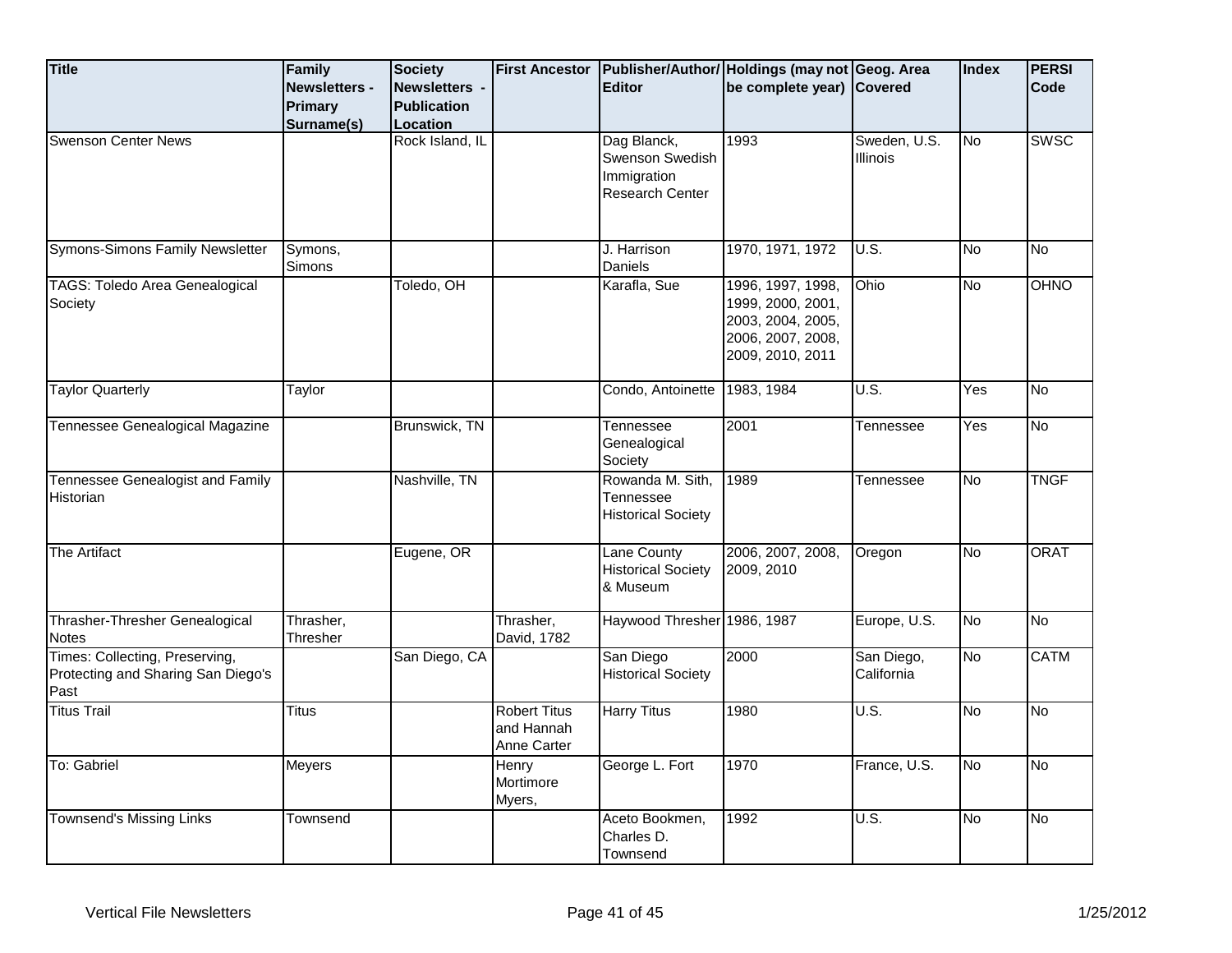| <b>Title</b>                               | Family        | <b>Society</b>             | <b>First Ancestor</b> |                                                                    | Publisher/Author/ Holdings (may not Geog. Area                                  |                               | Index     | <b>PERSI</b> |
|--------------------------------------------|---------------|----------------------------|-----------------------|--------------------------------------------------------------------|---------------------------------------------------------------------------------|-------------------------------|-----------|--------------|
|                                            | Newsletters - | Newsletters -              |                       | <b>Editor</b>                                                      | be complete year) Covered                                                       |                               |           | Code         |
|                                            | Primary       | <b>Publication</b>         |                       |                                                                    |                                                                                 |                               |           |              |
|                                            | Surname(s)    | Location                   |                       |                                                                    |                                                                                 |                               |           |              |
| Tracings                                   |               | Anderson Co.,<br><b>TX</b> |                       |                                                                    | 1990                                                                            | TX                            | No        | No           |
| <b>Tracking Project</b>                    |               | Corrales, NM               |                       | <b>Tracking Project</b>                                            | 2002                                                                            | $\overline{U.S.}$             | No        | No           |
| <b>Trautsch Family Newsletter</b>          | Trautsch      |                            |                       | Ray, Magdala<br>Trautsch                                           | 1984                                                                            | U.S.                          | No        | <b>No</b>    |
| <b>Trees of Wilson</b>                     |               | Wilson, NC                 |                       | <b>Wilson County</b><br>Genealogical<br>Society                    | 1999, 2000                                                                      | Wilson Co., NC No             |           | <b>NCTW</b>  |
| <b>Tufts Kinsmen</b>                       | Tufts         |                            |                       | Herbert F. Adams                                                   | 1975, 1976, 1977,<br>1978, 1979, 1980,<br>1981, 1982, 1983,<br>1984, 1985, 1986 | U.S.                          | No        | <u>ν</u>     |
| <b>Tussey Newsletter</b>                   | Tussey        |                            |                       | <b>Judith Allison</b><br>Walters                                   | 1980                                                                            | U.S.                          | No        | <b>No</b>    |
| Twigs                                      |               | Griffith, IN               |                       | Northwest Indiana<br>Genealogical<br>Society                       | 2004, 2005, 2006,<br>2007, 2008, 2009,<br>2010, 2011, 2012                      | Lake and Porter No<br>Co., IN |           | <b>INTW</b>  |
| <b>UGA News</b>                            |               | Salt Lake City,<br>UT      |                       | Utah Genealogical 1990, 1992, 1993,<br>Association                 | 2000, 2003, 2004                                                                | Utah                          | No        | <b>UTGN</b>  |
| <b>Underwood Annals</b>                    | Underwood     |                            |                       | <b>Underwood Family</b><br>Org.                                    | 1975, 1976                                                                      | U.S.                          | Yes       | <b>No</b>    |
| Update                                     |               | Leeds, UK                  |                       | Yorkshire<br>Archeology<br>Society                                 | 1999                                                                            | Yorkshire                     | No        | <b>No</b>    |
| Utah Preservation: Building on the<br>Past |               | UT                         |                       | Roger V. Roper                                                     | vol. 3, no date                                                                 | Utah                          | No        | <b>UTPR</b>  |
| Van Buren Echoes                           |               | Decatur, MI                |                       | Carole Kieman,<br>Van Buren<br>Regional<br>Genealogical<br>Society | 1992                                                                            | Michigan                      | <b>No</b> | <b>MIVE</b>  |
| Van Schaik Kinfolks Quarterly              | Van Schaick   |                            |                       | Sandra Kinter                                                      | 1984, 1985, 1986,<br>1987                                                       | Europe, U.S.                  | <b>No</b> | No           |
| Van Treese Family News                     | Van Treese    |                            |                       | Harold W. Van<br><b>Treese</b>                                     | 1976                                                                            | $\overline{U.S.}$             | Yes       | No           |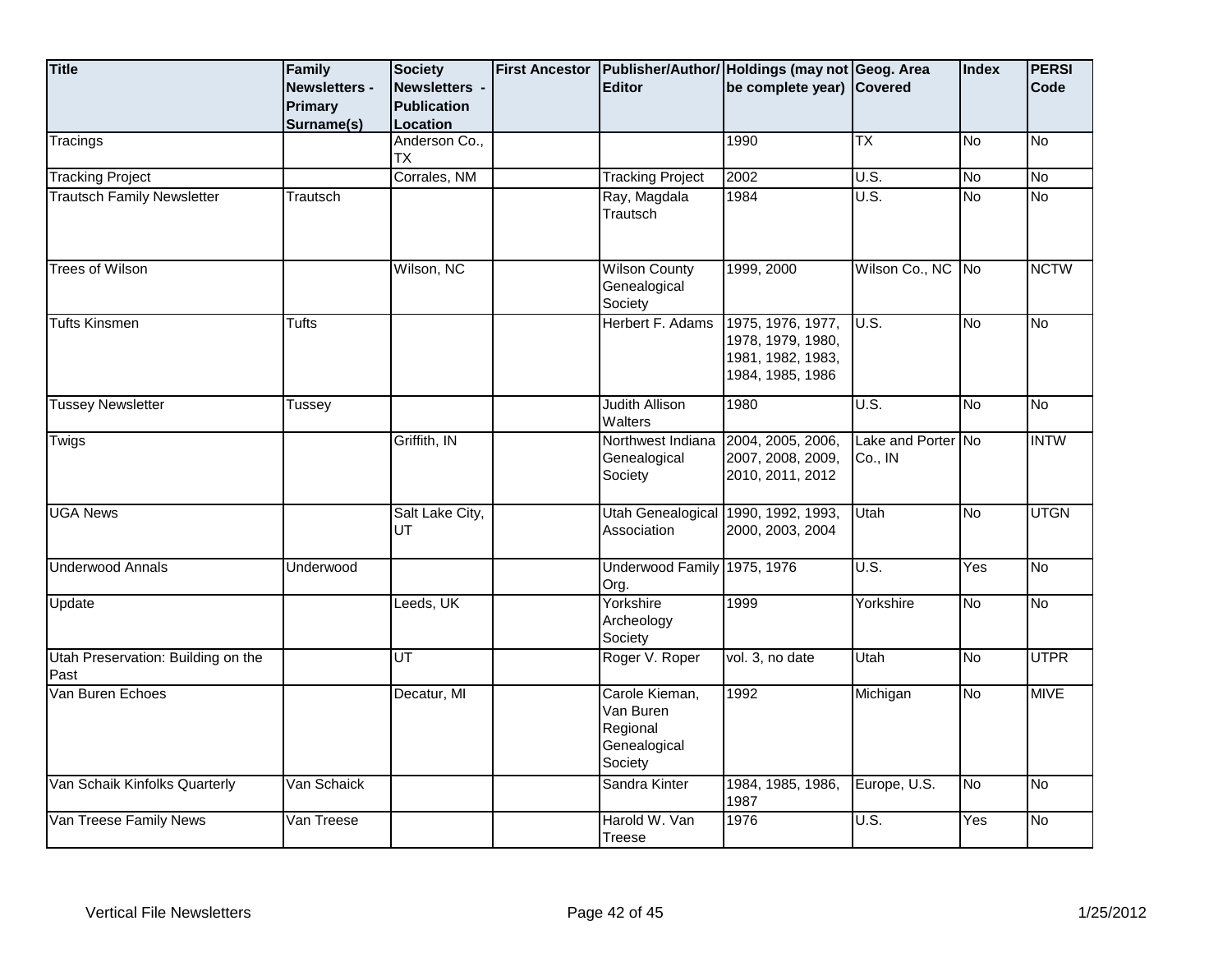| <b>Title</b>                                                     | Family<br><b>Newsletters -</b><br><b>Primary</b><br>Surname(s) | Society<br>Newsletters -<br><b>Publication</b><br>Location | <b>First Ancestor</b>          | <b>Editor</b>                                        | Publisher/Author/ Holdings (may not Geog. Area<br>be complete year) Covered                                         |                            | <b>Index</b>           | <b>PERSI</b><br>Code |
|------------------------------------------------------------------|----------------------------------------------------------------|------------------------------------------------------------|--------------------------------|------------------------------------------------------|---------------------------------------------------------------------------------------------------------------------|----------------------------|------------------------|----------------------|
| Veale Heritage                                                   | Veale                                                          |                                                            |                                | <b>Veale Family</b><br>Association, Carl<br>W. Veale | 1978                                                                                                                | U.S.                       | No                     | No                   |
| Vernon Vignettes                                                 | Vernon                                                         |                                                            |                                | Robert Vernon                                        | 1969, 1970, 1978                                                                                                    | U.S. Europe                | No                     | <b>No</b>            |
| <b>Village News</b>                                              |                                                                | Lyons, IL                                                  |                                | <b>Village Party</b>                                 | 1985                                                                                                                | Illinois                   | No                     | $\overline{N_{0}}$   |
| Virginia Genealogical Society<br>Newsletter                      |                                                                | Richmond, VA                                               |                                | Virginia<br>Genealogical<br>Society                  | 1987, 1988, 1989,<br>1990, 1991, 1992,<br>1993, 2002, 2003,<br>2004, 2005, 2006,<br>2007, 2008, 2009,<br>2010, 2011 | Virginia                   | No                     | VASG                 |
| <b>Wabash County Historical Society</b><br>Newsletter            |                                                                | Mt. Carmel, IL                                             |                                | Wabash Co.<br><b>Historical Society</b>              | 2001                                                                                                                | Illinois                   | Yes                    | <b>ILWY</b>          |
| <b>Walker County Historical Society</b><br>Newsletter            |                                                                | Lafayette, GA                                              |                                | <b>Walker County</b><br><b>Historical Society</b>    | 1992, 1993, 1994,<br>1995, 1996, 1997,<br>1998, 1999, 2000,<br>2001, 2002, 2006,<br>2008, 2009, 2010                | Walker Co.,<br>Georgia     | <b>No</b>              | <b>GAWC</b>          |
| Wallace, Wallis, Walice Connections   Wallace, Wallis,           | Wallice                                                        |                                                            | Wallace,<br>Alexander,<br>1699 | Marjorie Ann<br>Vandermark                           | 1988                                                                                                                | U.S.                       | Yes                    | No                   |
| <b>Walworth County Genealogical</b><br><b>Society Newsletter</b> |                                                                | Delavan, WI                                                |                                | <b>Walworth County</b><br>Genealogical<br>Society    | 1998, 1999, 2000,<br>2001, 2002, 2004,<br>2005, 2006, 2007,<br>2008, 2010, 2011                                     | Walworth<br>Co., Wisconsin | No                     | <b>WIWW</b>          |
| <b>Warren County Reflections</b>                                 |                                                                | Williamsport,<br>IN                                        |                                | Warren Co.<br><b>Historical Society</b>              | 1985, 1987                                                                                                          | Indiana                    | No                     |                      |
| <b>Weinhold Wanderings</b>                                       | Weinhold                                                       |                                                            |                                | Mr. D. Ernest<br>Weinhold                            | 1979, 1980, 1981                                                                                                    | U.S. Germany               | <b>No</b>              | No                   |
| <b>Weiser Family Newsletter</b>                                  | Weiser                                                         |                                                            | <b>Conrad Weiser</b>           | <b>Weiser Family</b><br>Association                  | 1989, 1991, 1992,<br>1993, 1995, 1996,<br>1997, 1998, 2000,<br>2001, 2002, 2009,<br>2010, 2011                      | U.S., Germany              | $\overline{\text{No}}$ | $\overline{N_{0}}$   |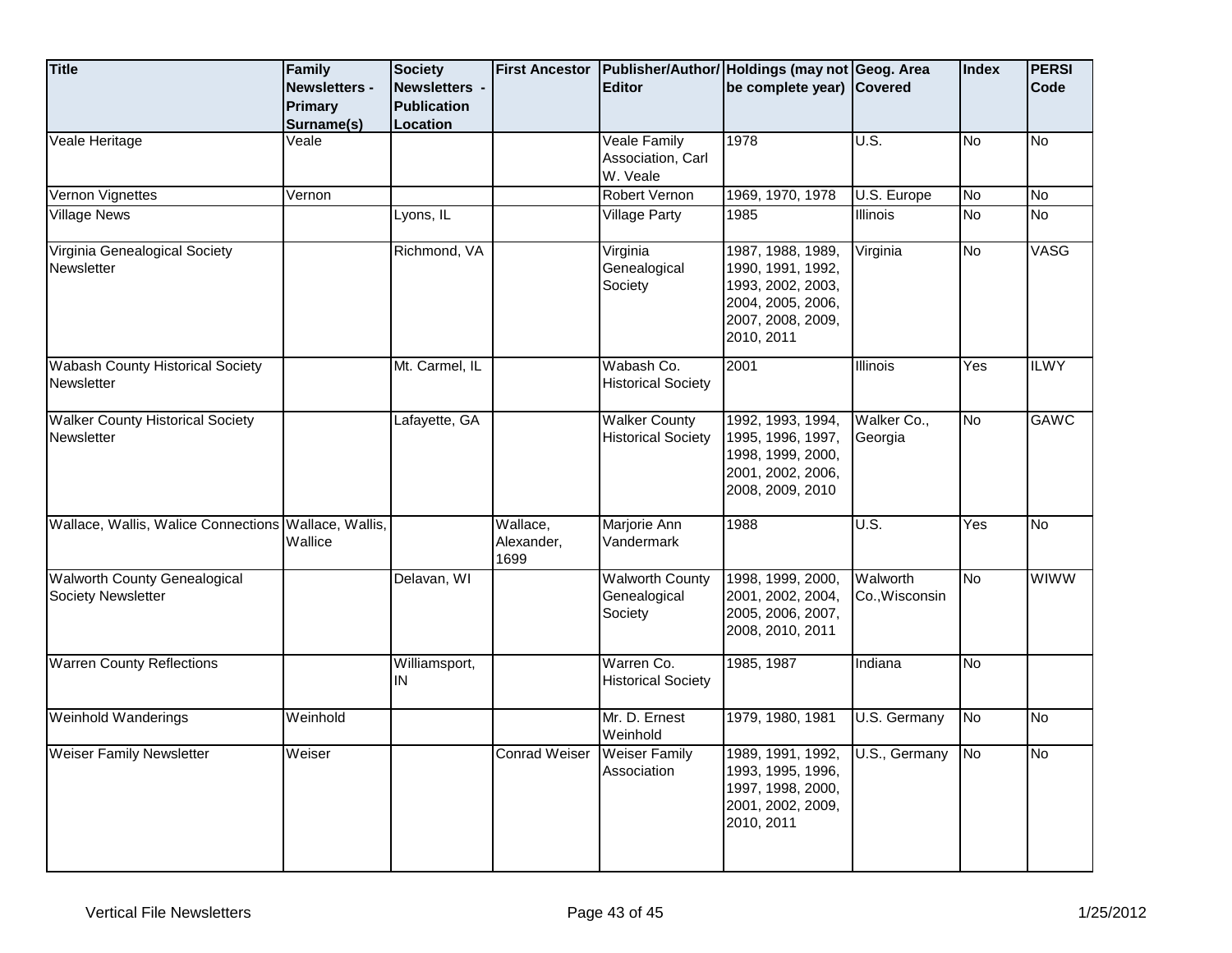| <b>Title</b>                                                              | Family<br><b>Newsletters -</b><br><b>Primary</b><br>Surname(s) | <b>Society</b><br>Newsletters -<br><b>Publication</b><br>Location | <b>First Ancestor</b>                                                                                  | <b>Editor</b>                                                 | Publisher/Author/ Holdings (may not Geog. Area<br>be complete year) Covered                                                                                                        |                      | <b>Index</b> | <b>PERSI</b><br>Code |
|---------------------------------------------------------------------------|----------------------------------------------------------------|-------------------------------------------------------------------|--------------------------------------------------------------------------------------------------------|---------------------------------------------------------------|------------------------------------------------------------------------------------------------------------------------------------------------------------------------------------|----------------------|--------------|----------------------|
| <b>Westmoreland Chronicle</b>                                             |                                                                | Greensburg,<br>PA                                                 |                                                                                                        | Linda E. Forish                                               | 1997                                                                                                                                                                               | Pennsylvania         | No           | <b>PAWE</b>          |
| <b>White Post</b>                                                         | White                                                          |                                                                   |                                                                                                        | Samie L. Thomas                                               | 1990                                                                                                                                                                               | U.S.                 | No           | No                   |
| <b>Whiteside County Genealogical</b><br>Society                           |                                                                | Sterling, IL                                                      |                                                                                                        | Marilyn Huffman-<br>Anderson                                  | 1984, 1985, 1986,<br>1987, 1989, 1991,<br>1992, 1993, 1994,<br>1995, 1996, 1997,<br>1998, 1999, 2000,<br>2001, 2002, 2003,<br>2004, 2005, 2006,<br>2007, 2008, 2009,<br>2010, 2011 | <b>Illinois</b>      | No           | <b>ILWC</b>          |
| Who Are My Cousins                                                        | Hovdesven,<br>Severson,                                        |                                                                   | Ole<br>Engebretsen,<br>Odegaard/Eriks<br>rud, 1786 and<br><b>Erland Olsen</b><br>Nygaardslien,<br>1792 | Roger Sween                                                   | 1982                                                                                                                                                                               | U.S.,<br>Netherlands | No           | No                   |
| <b>Wilkinson Reporter</b>                                                 | Wilkinson                                                      |                                                                   | James<br>Wilkinson                                                                                     | Florence Moore                                                | 1993                                                                                                                                                                               | U.S.                 | No           | No                   |
| Will/Grundy Counties, Illinois,<br><b>Genealogical Society Newsletter</b> |                                                                | Wilmington, IL                                                    |                                                                                                        | <b>WGGS</b>                                                   | 1992, 1993, 1998,<br>1999, 2000, 2002,<br>2003, 2004, 2005,<br>2006, 2007, 2008,<br>2009, 2010, 2011                                                                               | Illinois             | No           | <b>ILWN</b>          |
| Wing Family of America                                                    | Wing                                                           |                                                                   | Rev. John Wing Helen Wing<br>and his wife<br>Deborah                                                   | Piersons                                                      | 1985, 1988, 1990,<br>1992, 2009, 2010                                                                                                                                              | U.S.                 | No           | No                   |
| <b>WIS. Arch News</b>                                                     |                                                                | Milwaukee, WI                                                     |                                                                                                        | Wisconsin<br>Archeological<br>Society                         | 1999                                                                                                                                                                               | Wisconsin            | No           | No                   |
| Wisconsin Then and Now                                                    |                                                                | WI                                                                | Lyman C.<br>Draper, 1854                                                                               | <b>State Historical</b><br>Society of WI<br>1964<br>Wisconsin | 1964                                                                                                                                                                               |                      | No           | No                   |